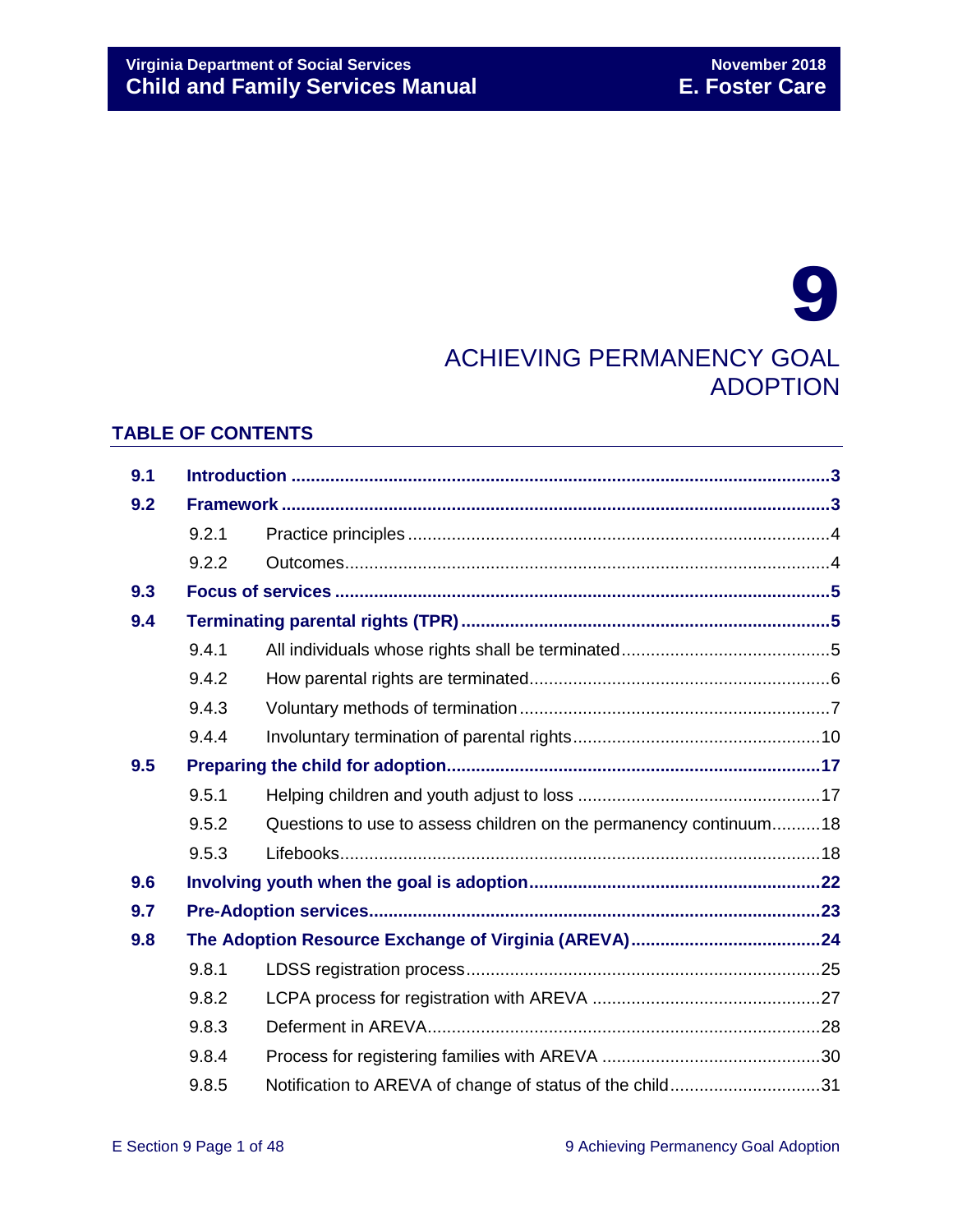# **Virginia Department of Social Services November 2018 Child and Family Services Manual E. Foster Care**

| 9.9  |         |                                                             |  |  |
|------|---------|-------------------------------------------------------------|--|--|
|      | 9.9.1   |                                                             |  |  |
|      | 9.9.2   |                                                             |  |  |
|      | 9.9.3   |                                                             |  |  |
|      | 9.9.4   |                                                             |  |  |
|      | 9.9.5   |                                                             |  |  |
|      | 9.9.6   |                                                             |  |  |
|      | 9.9.7   |                                                             |  |  |
|      | 9.9.8   |                                                             |  |  |
|      | 9.9.9   |                                                             |  |  |
| 9.10 |         |                                                             |  |  |
| 9.11 |         | Post-Adoption Contact and Communication Agreement (PACCA)39 |  |  |
|      | 9.11.1  |                                                             |  |  |
|      | 9.11.2  |                                                             |  |  |
|      | 9.11.3  |                                                             |  |  |
|      | 9.11.4  |                                                             |  |  |
|      | 9.11.5  |                                                             |  |  |
|      | 9.11.6  |                                                             |  |  |
|      | 9.11.7  |                                                             |  |  |
|      | 9.11.8  |                                                             |  |  |
|      | 9.11.9  | Role and responsibility of agency completing the PACCA45    |  |  |
|      | 9.11.10 |                                                             |  |  |
| 9.12 |         |                                                             |  |  |
| 9.13 |         |                                                             |  |  |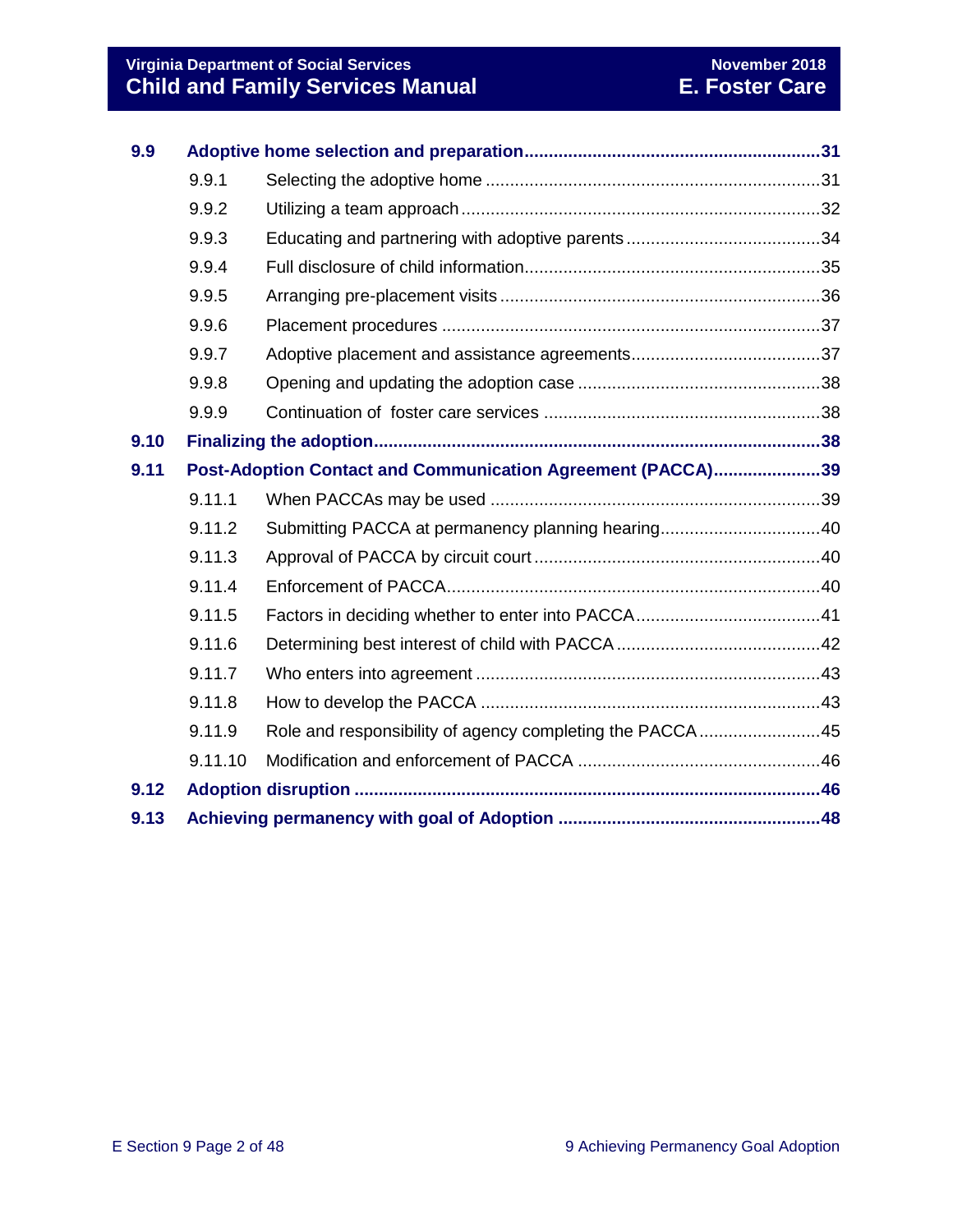# 9 ACHIEVING PERMANENCY GOAL ADOPTION

# <span id="page-2-0"></span>**9.1 Introduction**

Permanency is achieved under this goal when the adoption of the child by a relative or non-relative has been finalized. Adoption is a planful process that provides the same legal and social status for a child afforded to children born to the parent(s).

The Adoption and Safe Families Act of 1997 requires that an LDSS petition for termination of parental rights (TPR) of a child if the child has been in care of the agency for 15 of the last 22 months and there has been no progress towards reunification with the removal parent. An LDSS would not petition for termination of parental rights under the following circumstances:

- The LDSS documents and provides compelling reasons why it is not in the best interest of the child to terminate parental rights;
- The child resides with relatives and after a Family Partnership Meeting or discussion with the child, relatives, and, if indicated, the parents, TPR would negatively impact the child's sense of connection to family or potentially result in the relative being unable to provide care for the child; or
- Services have not been provided to the parent to return the child home safely.

# <span id="page-2-1"></span>**9.2 Framework**

LDSS shall meet federal and state legal requirements, and should use sound practice principles to achieve desired outcomes and to guide decision making in achieving permanency.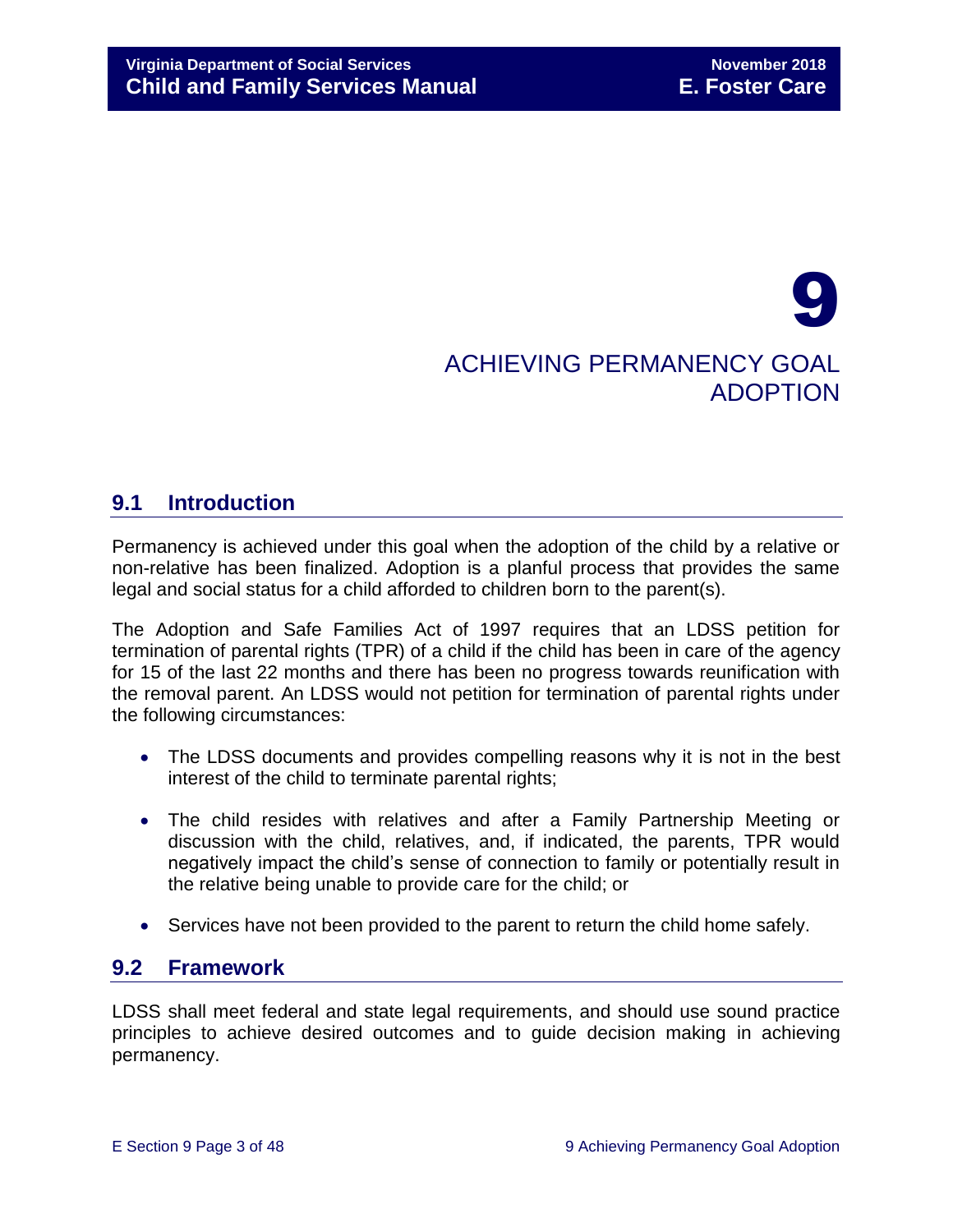# <span id="page-3-0"></span>**9.2.1 Practice principles**

Two fundamental principles in Virginia's Children's Services System Practice Model provide the philosophical basis and guide practice for decision making in achieving the permanency goal of adoption.

First, we believe in family, child, and youth-driven practice.

- Children and families have the right to have a say in what happens to them and will be treated with dignity and respect. The voices of children, youth and parents are heard, valued, and considered in the decision-making regarding safety, permanency, well-being as well as in service and educational planning and in placement decisions.
- We recognize that family members are the experts about their own families. It is our responsibility to understand children, youth, and families within the context of their own family rules, traditions, history, and culture.
- Children have a right to connections with their biological family and other caring adults with whom they have developed emotional ties.
- We engage families in a deliberate manner. Through collaboration with families, we develop and implement creative, individual solutions that build on their strengths to meet their needs. Engagement is the primary door through which we help youth and families make positive changes.

Second, we believe that all children and youth need and deserve a permanent family.

- Lifelong family connections are crucial for children and adults. It is our responsibility to promote and preserve kinship, sibling and community connections for each child. We value past, present, and future relationships that consider the child's hopes and wishes.
- Permanency is best achieved through a legal relationship such as parental custody, adoption, kinship care, or guardianship. Placement stability is not permanency.

# <span id="page-3-1"></span>**9.2.2 Outcomes**

LDSS shall strive to achieve the following permanency outcomes required in the federal Child and Family Services Review:

Outcome 1: Children have permanency and stability in their living situation.

More children leave foster care and achieve permanency.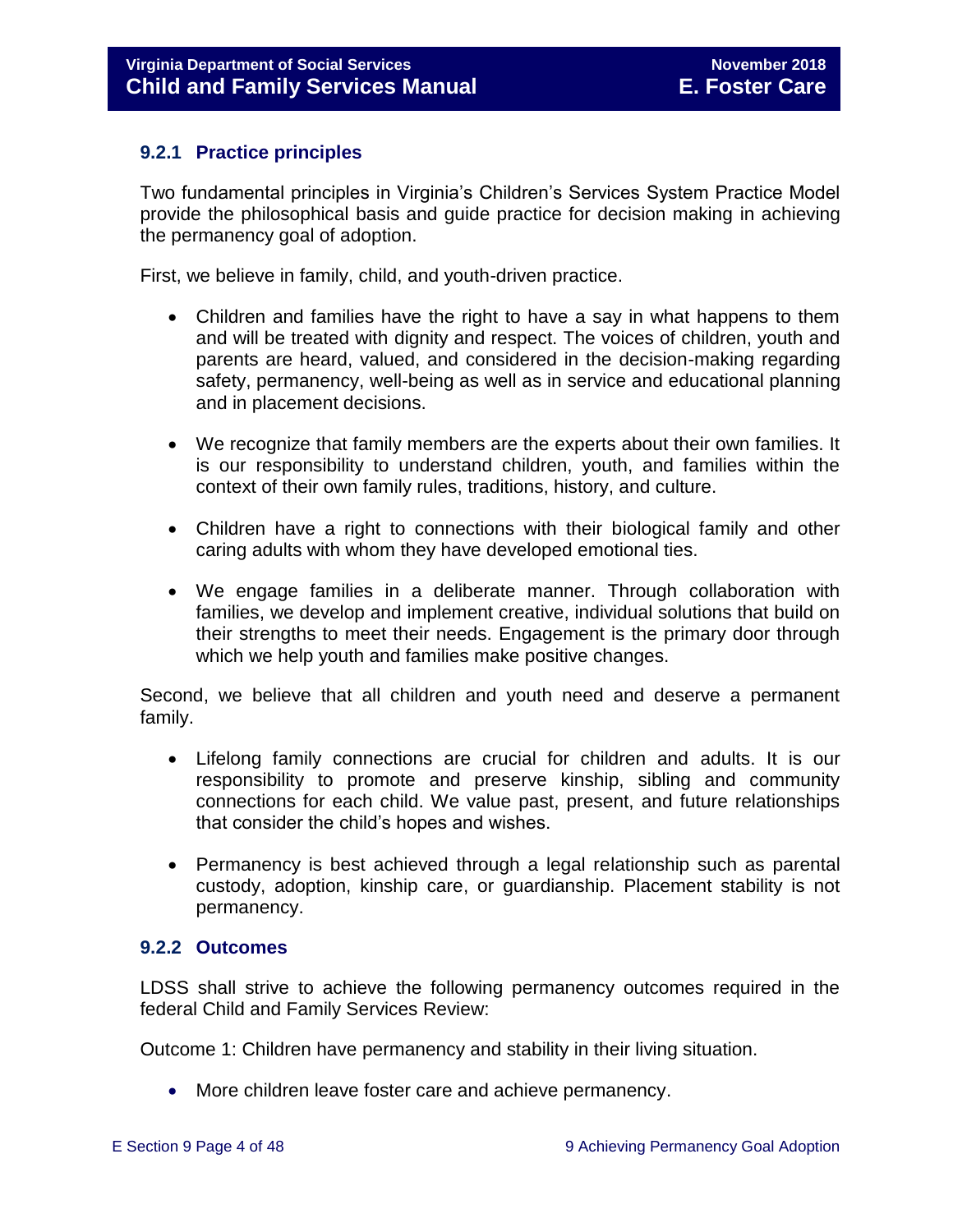- More children experience sustained adoptions.
- Children achieve adoptions with increased timeliness.
- Children achieve permanency with shorter lengths of stay in foster care.
- Fewer children re-enter foster care.

# <span id="page-4-0"></span>**9.3 Focus of services**

If the goal of adoption is being selected, Return Home shall have been explored fully and ruled out consistent with the child's best interest. However, when a concurrent permanency plan of reunification and adoption exists, the focus of services is to work toward reunification while at the same time, working toward achieving the goal of adoption, if the child cannot return home. Services shall be provided to the child, the birth parent(s), the foster parents, and the adoptive parents. The Foster Care Service Plan identifies the services that shall be provided. Refer to Section 15 of this chapter for information on the Foster Care Service Plan.

# <span id="page-4-1"></span>**9.4 Terminating parental rights (TPR)**

When adoption is the best plan for a child in foster care, securing legal authority to place the child for adoption is the initial objective toward achieving the goal.

A child can be placed for adoption once parental rights are terminated and the LDSS has been granted the authority to place for adoption. The termination process begins with knowing whose rights shall be terminated and how they are terminated. These two points are outlined below.

# <span id="page-4-2"></span>**9.4.1 All individuals whose rights shall be terminated**

- The **mother**;
- The **birth father**, meaning any man who is:
	- o The **genetic father**, the man with the genetic relationship to a child that indicates the child is an offspring of the man.
	- o The **acknowledged father,** the man with a relationship with a child established by:
		- A voluntary written statement between the man and the mother of the child made under oath agreeing to the paternity and confirming that prior to signing the acknowledgement, that the parties were provided with a written and oral description of the rights and responsibilities of acknowledging paternity and the consequences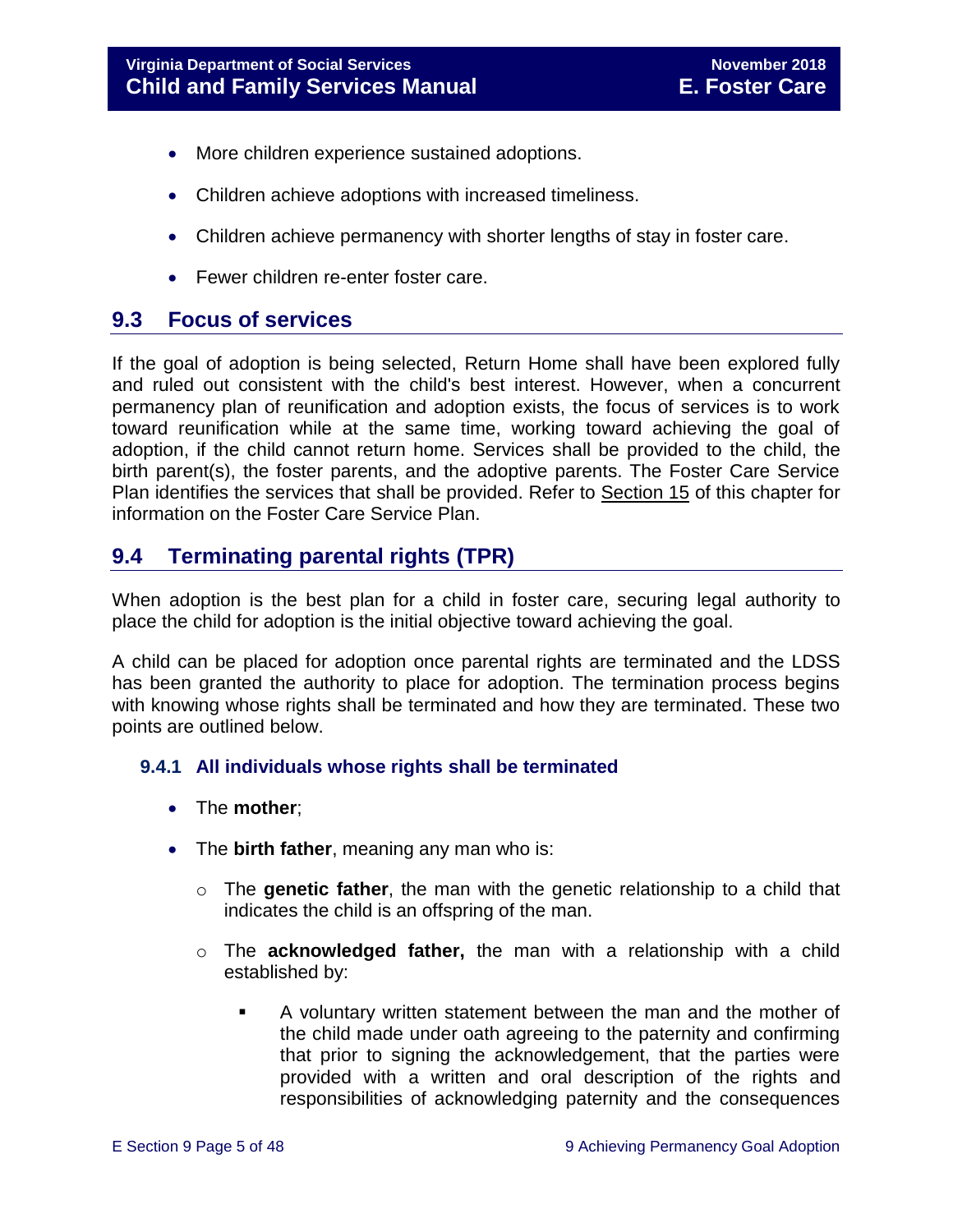arising from the signed acknowledgement. The acknowledgement may be rescinded by either party within 60 days from the date it was signed, after which time the acknowledgement shall have the same legal effect as a judgment  $(\S 20-49.1)$  $(\S 20-49.1)$ .

- o The **adjudicated father**, the man with a judgment or order from a court establishing paternity of a child (§ [20-49.8\)](http://law.lis.virginia.gov/vacode/20-49.8/).
- o The **presumed father**, the man who:
	- **IS married to the mother and the child is born during the marriage;** (§ [63.2-1202 D1\)](http://law.lis.virginia.gov/vacode/63.2-1202/); or
	- Was married to the mother and the child was born within 300 days from the date of their separation as evident by a written agreement, or decree of separation, or within 300 days after the marriage was terminated by death, annulment, declaration of invalidity, or divorce; (§ [63.2-1202 D2\);](http://law.lis.virginia.gov/vacode/63.2-1202/) or
	- Before the birth of the child, he and the mother of the child, married each other in apparent compliance with the law, even if the attempted marriage is, or could be declared invalid, and a child was born within 300 days of their separation, as evidenced by a written agreement, or decree of separation, or within 300 days after the marriage was terminated by death, annulment, declaration of invalidity, or divorce.  $( $\S$  63.2-1202 D3)$  $( $\S$  63.2-1202 D3)$ ;

# and/or

o The **Registered Putative Father**, the man that has completed a registration for The Virginia *Birth* Father Registry and mailed the registration to the Virginia Department of Social Services and the registration has been entered into the Virginia *Birth* Father Registry [Section 8](file://///Vaultcelerra.co.dss.state.va.us/Workgroup/Family_Services/DFS%20Child%20and%20Family%20Services%20Manual/E.%20Foster%20Care/Foster%20Care%20June%202017/section_8_achieving_permanency_goal_return_home.docx) ,Chapter F., Adoption, Child and Family Services Manual.

The LDSS shall make diligent efforts to identify and locate the mother and father of a child. Critical medical and genetic information should be gathered on each parent and on each parent's nuclear family to be maintained for the child's benefit.

# <span id="page-5-0"></span>**9.4.2 How parental rights are terminated**

Parental rights can be terminated either voluntarily or involuntarily.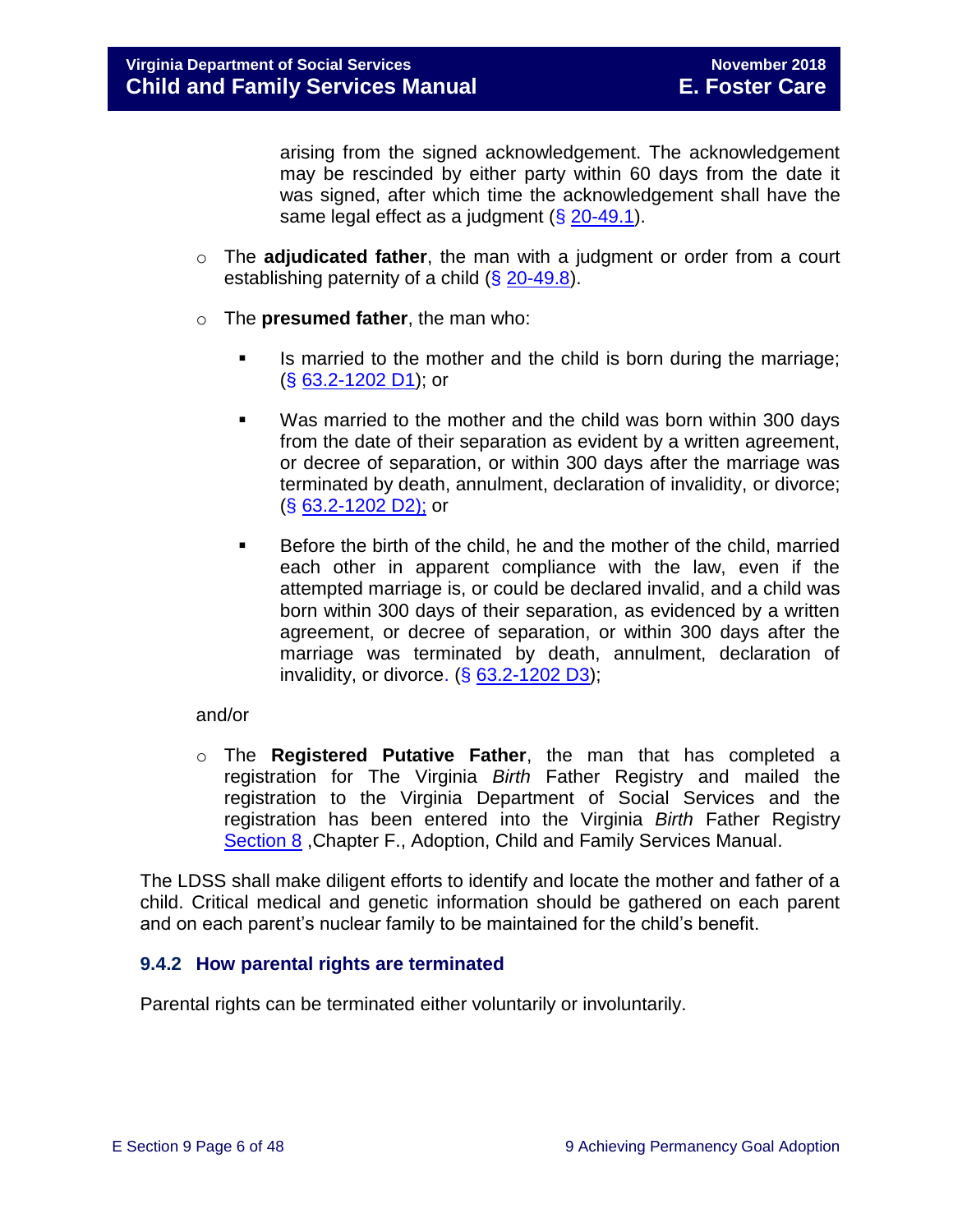### <span id="page-6-0"></span>**9.4.3 Voluntary methods of termination**

Parents may voluntarily terminate their rights either by signing a permanent entrustment agreement or by petitioning the court to be relieved of their rights  $\frac{\sqrt{SS}}{SS}$ [63.2-900,](http://law.lis.virginia.gov/vacode/63.2-900/) [63.2-903,](http://law.lis.virginia.gov/vacode/63.2-903/) and [16.1-278.3\)](http://law.lis.virginia.gov/vacode/16.1-278.3/).

#### **9.4.3.1 Permanent Entrustment Agreement**

A Permanent Entrustment Agreement is a binding agreement between the parent(s) and the agency. This Agreement provides a method for the parent(s) to voluntarily relinquish parental rights and give the agency authority to place for adoption (see the [Permanent Entrustment Agreement Form\)](http://www.dss.virginia.gov/files/division/dfs/ap/intro_page/forms/032-02-0024-04-eng.pdf).

#### **When Permanent Entrustment Agreement is used**

The following are instances when the signing of the permanent entrustment agreement is the only action required for the child to be legally free for adoption:

- o When all parents are willing to relinquish their rights to the child.
- o When the unmarried mother is willing to permanently entrust and the putative father will sign an affidavit denying paternity, acknowledging paternity, or neither denying nor acknowledging paternity. The affidavit shall include a statement that he waives all rights to further notice.
- o When the unmarried mother is willing to permanently entrust and sign an affidavit that the identity of the father is not reasonably ascertainable. This affidavit should include a statement regarding the reason why the father's identity cannot be ascertained. If there is any question regarding the validity of the mother's affidavit, the agency shall petition the court to terminate parental rights.
- o When the unmarried mother permanently entrusts and the father can be informed of the mother's entrustment by certified or registered letter. The father's name shall appear on the return receipt. He has **21 days after receipt** of the letter to object to the mother's entrustment.
- A copy of the original letter and the signed receipt shall be retained in the child's record.
- If the letter cannot be delivered to the father, it is necessary to petition the court for termination of his rights  $(\S 16.1-277.01)$  $(\S 16.1-277.01)$ .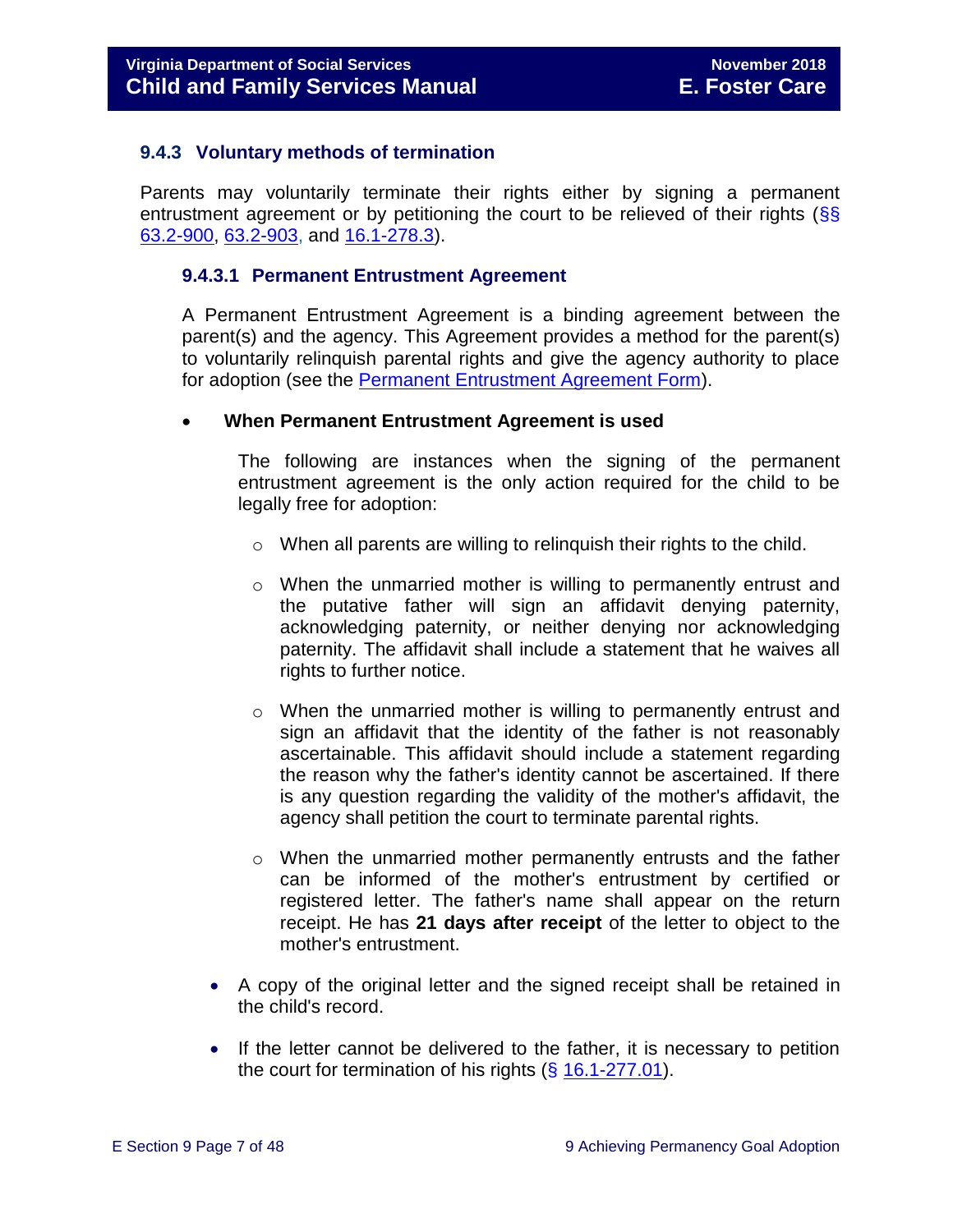### **Counseling services prior to and following a Permanent Entrustment**

- Birth parent(s) completing permanent entrustments for the purpose of adoption shall be provided the opportunity for counseling, which should address issues related to, but not limited to:
	- o Long-term impact of the decision to place the child for adoption on birth parent(s) and child.
	- o Helping birth parent(s) with the finality of the plan for adoption and immediate plans for their own lives.
	- $\circ$  Receiving from birth parent(s), or informing them of, newly learned medical or genetic information that is important for the adopted child and family or for the birth parent(s) and their present children.
	- o Providing the birth parent(s) with non-identifying information on the potential adoptive family such as age, physical characteristics, interests, cultural heritage, faith-based practices, etc.
- **Petition for approval of Entrustment Agreement(s)**
- The LDSS files petitions requesting court approval of permanent entrustment agreement(s). The court order shall contain a statement that continuation in the home would be contrary to the welfare of the child or that removal was in the best interest of the child or that there is no less drastic alternative than removal of the child from the home (§§ [16.1-](http://law.lis.virginia.gov/vacode/16.1-278.3/) [278.3](http://law.lis.virginia.gov/vacode/16.1-278.3/) and [16.1-277.01\)](http://law.lis.virginia.gov/vacode/16.1-277.01/).
- **When the Entrustment Agreement is signed**
- The Permanent Entrustment Agreement may be signed any time after the child's birth. A separate form shall be used for each parent who entrusts and for each child to be entrusted.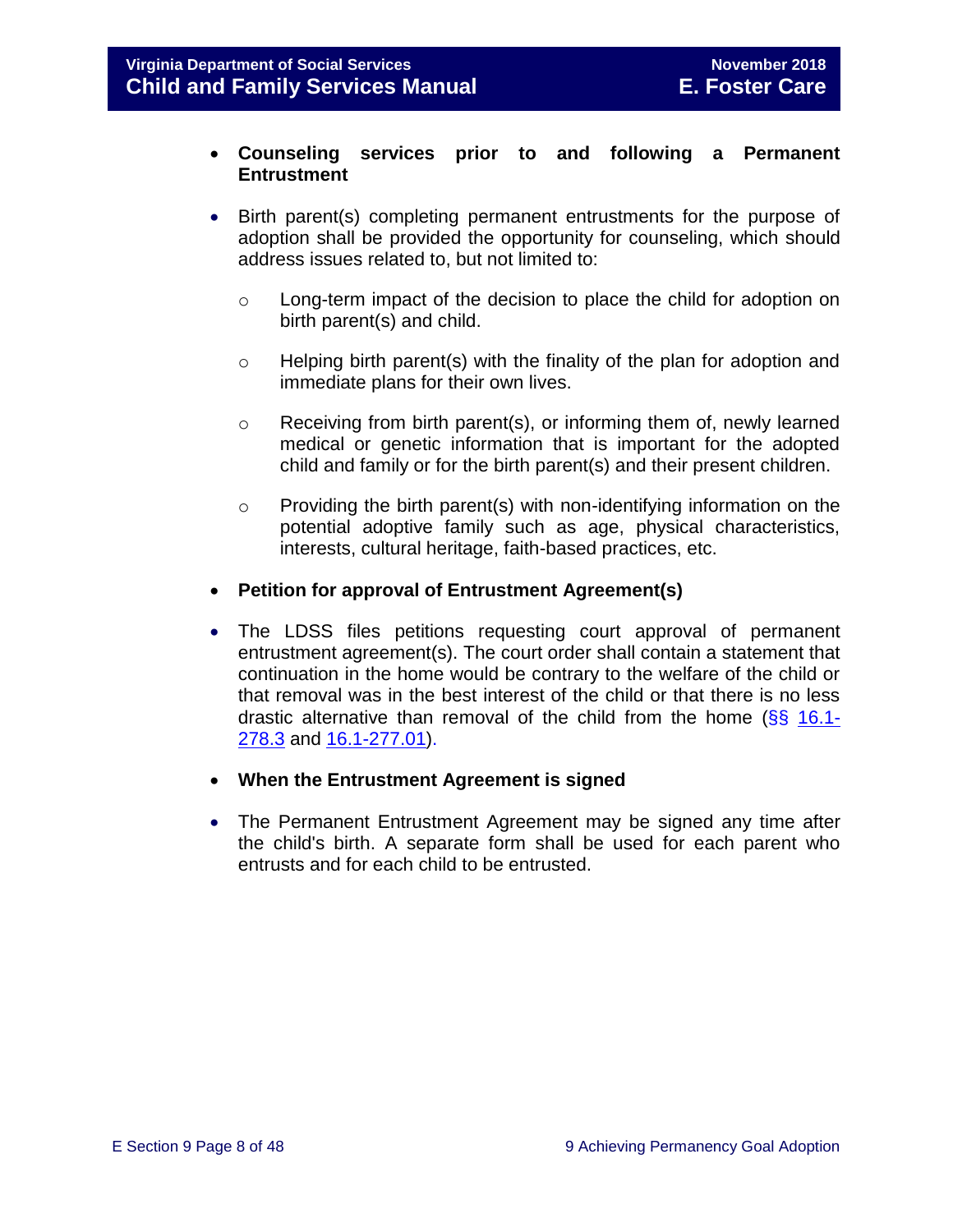- **How the Entrustment Agreement is revoked**
- The agreement can be revoked any time up to the signing of the adoptive home placement agreement, unless the Permanent Entrustment Agreement has been approved by the court and all parental rights have been terminated.
- The Entrustment Agreement may be revoked by either parent until:
	- o The child has reached the age of ten (10) days.
	- o Seven (7) days have elapsed from the date of execution.
- When the Agreement is revoked, custody of the child shall be returned to the birth parent. In the event that the custody of the child is controversial, custody will need to be determined by court action.
- Upon proof of fraud or duress, a Permanent Entrustment Agreement may be declared invalid and the rights and obligations of the parent(s) restored by court order if the final order of adoption has not been entered and the court has not approved the Permanent Entrustment Agreement and issued a final order terminating parental rights.
- The Entrustment Agreement may be revoked by either birth parent if at the time of revocation the child has not been placed in the physical custody of the adoptive parents.
- **Court Orders and Permanent Entrustment**
- When a child enters care through a Permanent Entrustment Agreement, there shall be a subsequent court order obtained within 180 days (6 months) of the entrustment. The order shall contain a statement that continuation in the home would be contrary to the welfare of the child or that removal was in the best interest of the child or that there is no less drastic alternative than removal of the child from the home.

# **Appeal of court order**

• Once the agency has petitioned the court to approve a Permanent Entrustment Agreement and the court has held a hearing and issued a final order terminating parental rights, the parent cannot revoke the agreement. The parent(s) may appeal the order  $(\S 16.1-296)$  $(\S 16.1-296)$ .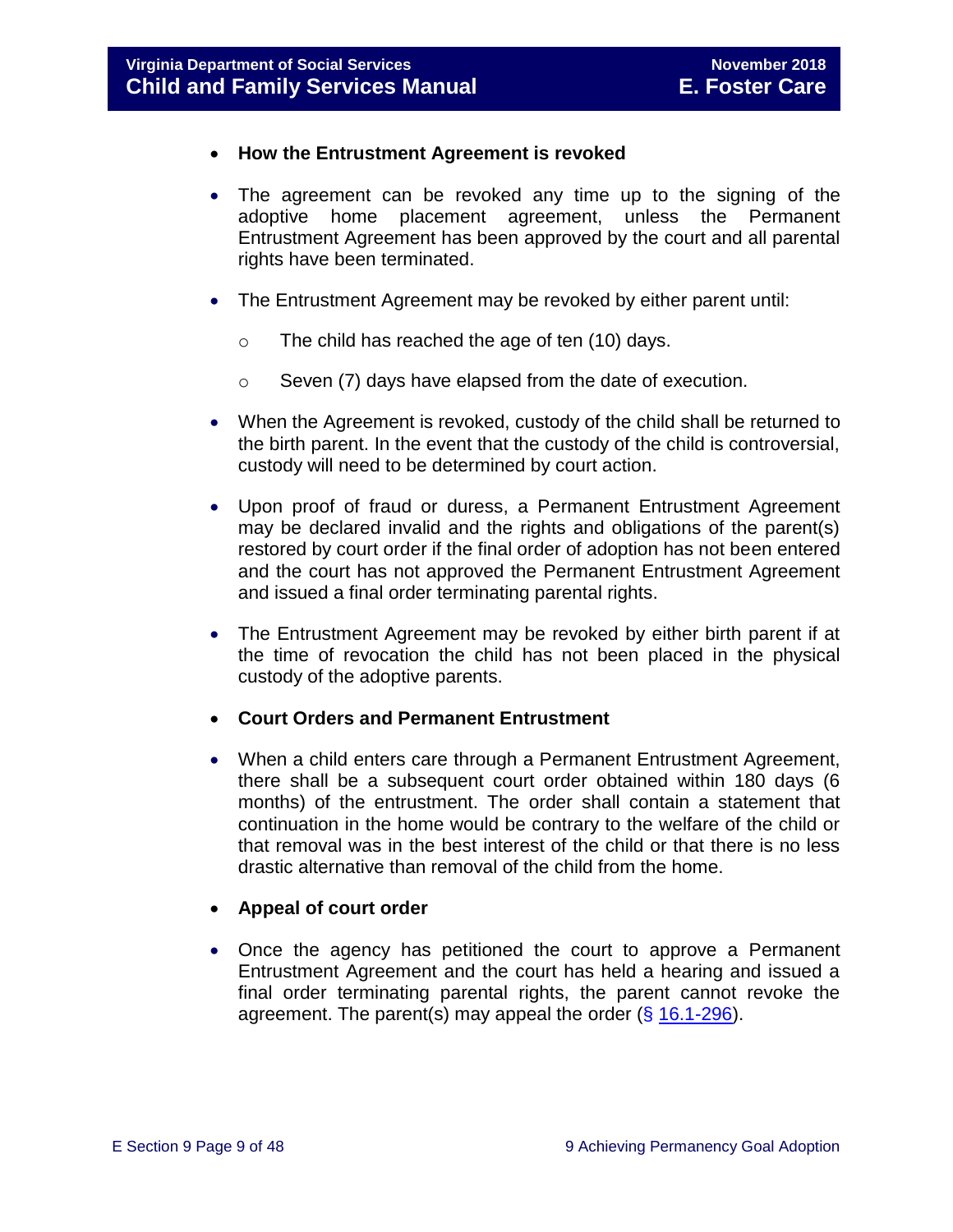# **9.4.3.2 Parental Petition for Relief of Care and Custody**

Parent(s) file a joint petition with the juvenile and domestic relations district court, requesting termination of parental rights. When appropriate, the LDSS should join in the filing of the petition.

### <span id="page-9-0"></span>**9.4.4 Involuntary termination of parental rights**

If it is not possible to achieve termination of parental rights voluntarily, then the LDSS shall petition the court for TPR  $(\frac{65}{5})$  [16.1-283](http://law.lis.virginia.gov/vacode/16.1-283/) and [16.1-278.3\)](http://law.lis.virginia.gov/vacode/16.1-278.3/). These procedures define how parental rights are terminated involuntarily.

Federal law states that when a child has been in the care of the agency for 15 of the last 22 months and there has been no progress toward reunification with the parent from whom the child was removed, then a petition for termination of parental rights shall be filed unless it can be documented that it is not in the child's best interest to do so. The child may experience multiple exits from and entries into foster care during the 22 months; a new foster care episode does not start a new 22 month period. The federal government calculates the cumulative amount of time that the child has been in the agency's care, excluding any trial home visits and runaway episodes, during the last 22 months to establish the 15 months of care. At the end of the 15th cumulative month that the child is in the agency's care, the agency shall file a petition with the court to terminate parental rights if no progress has been made toward reunification, unless the agency has documented that termination of rights is not in the child's best interest.

The LDSS need not have identified an available family to adopt a child prior to termination being sought or the court's entering a termination order (§ [16.1-283 A\)](http://law.lis.virginia.gov/vacode/16.1-283/). The LDSS should, in fact, not wait to terminate rights until an adoptive home is located. The LDSS should diligently recruit such a home as soon as the LDSS believes that reunification is unlikely and that relatives have been ruled out unless the child is already placed with a family that is appropriate for adoption. [Refer to](file://///Vaultcelerra.co.dss.state.va.us/Workgroup/Family_Services/DFS%20Child%20and%20Family%20Services%20Manual/E.%20Foster%20Care/Foster%20Care%20June%202017/section_7_selecting_permanency_goals.docx)  [section 7.4 Concurrent Planning.](file://///Vaultcelerra.co.dss.state.va.us/Workgroup/Family_Services/DFS%20Child%20and%20Family%20Services%20Manual/E.%20Foster%20Care/Foster%20Care%20June%202017/section_7_selecting_permanency_goals.docx)

# **9.4.4.1 Grounds for termination of parental rights**

Use of the following grounds shall be based on findings by the court that termination of parental rights is in the best interests of the child. The legal standard for making these findings is clear and convincing evidence.

The parental rights of a child placed in foster care as a result of court commitment, an Entrustment Agreement, or other voluntary relinquishment by the parent or parents, may be terminated based on the following grounds:

 **Failure to maintain contact**. The parent or parents have, without good cause, failed to maintain continuing contact with and to provide or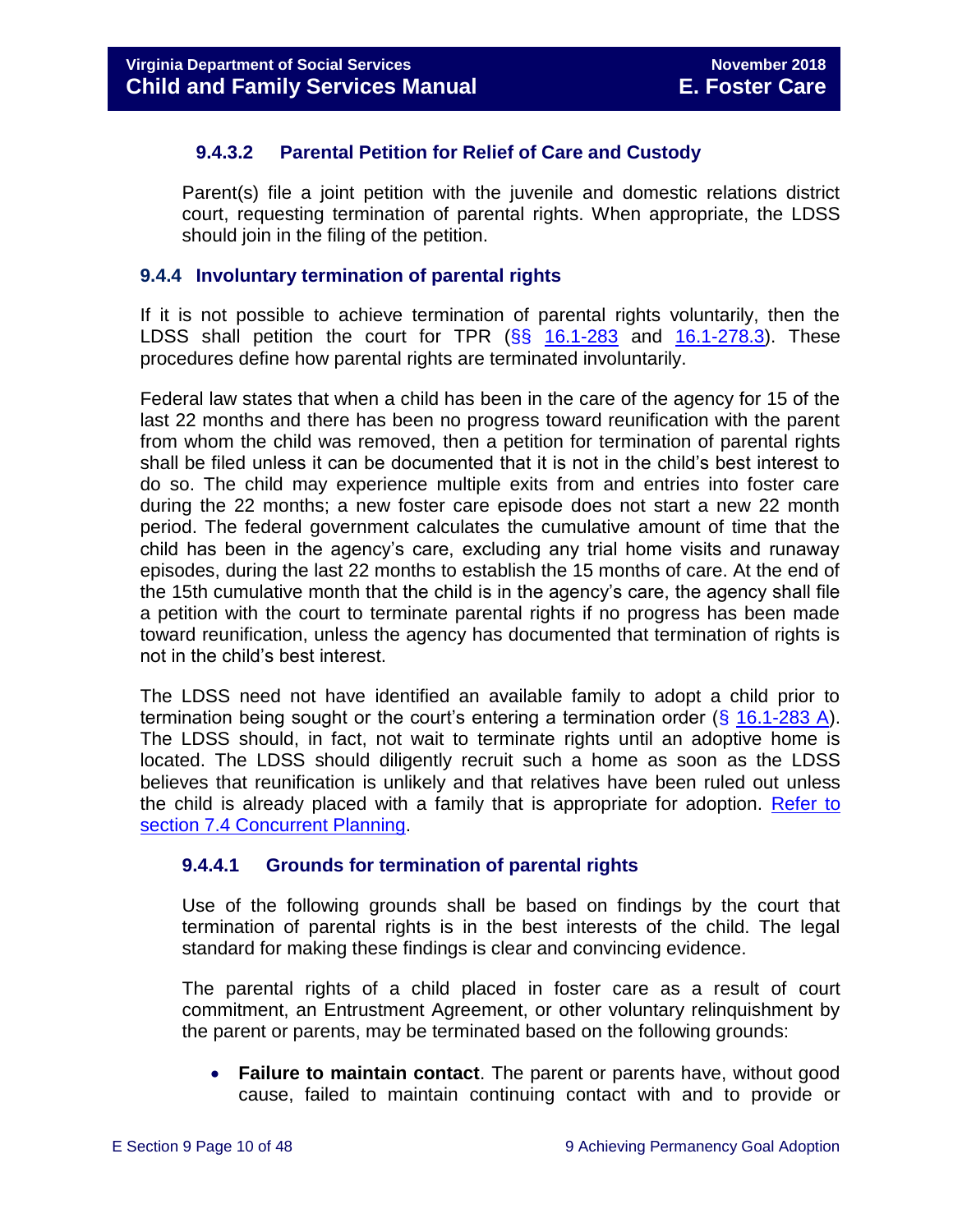substantially plan for the future of the child for a period of six (6) months after the child's placement in foster care. Lack of contact continues even with the reasonable and appropriate efforts of social, medical, mental health, or other rehabilitative agencies to communicate with the parent or parents and to strengthen the parent-child relationship. Proof that the parent or parents have failed without good cause to communicate on a continuing and planned basis with the child for a period of six (6) months shall constitute prima facie evidence of this condition (§ [16.1-283 C\)](http://law.lis.virginia.gov/vacode/16.1-283/).

- **Failure to make progress**. Parent or parents, without good cause, have been unwilling or unable, within a reasonable period not to exceed twelve months from the date the child was placed in foster care, to remedy substantially the conditions which led to or required continuation of the child's foster care placement. Lack of progress exists even with the reasonable and appropriate efforts of social, medical, mental health, or other rehabilitative agencies to such end.
- The foster care plan filed with the court or any other plan jointly designed and agreed to by the parent or parents and a public or private social, medical, mental health, or other rehabilitative agency shall constitute prima facie evidence of this condition. The court shall take into consideration the prior efforts of such agencies to rehabilitate the parent or parents prior to the placement of the child in foster care  $(\S$  16.1-283 [C\).](http://law.lis.virginia.gov/vacode/16.1-283/)
- **Abandonment**. The child was abandoned and the identity or the whereabouts of the parent or parents cannot be determined after a diligent search; and the child's parent or parents, guardian or relatives have not come forward to identify such child and claim a relationship to the child within three (3) months following the issuance of an order by the court placing the child in foster care  $(\S 16.1\n-283 D)$ .

# **Convictions for certain crimes**.

- O The parent has been convicted of an offense under the laws of this Commonwealth or a substantially similar law of any other state, or any foreign jurisdiction which constitutes murder or voluntary manslaughter, or a felony attempt, conspiracy or solicitation to commit any such offense, if the victim of the offense was a child of the parent, a child with whom the parent resided at the time such offense occurred, or the other parent of the child; or
- $\circ$  The parent has been convicted of an offense under the laws of this Commonwealth, any other state, or any foreign jurisdiction which constitutes felony assault resulting in serious bodily injury or felony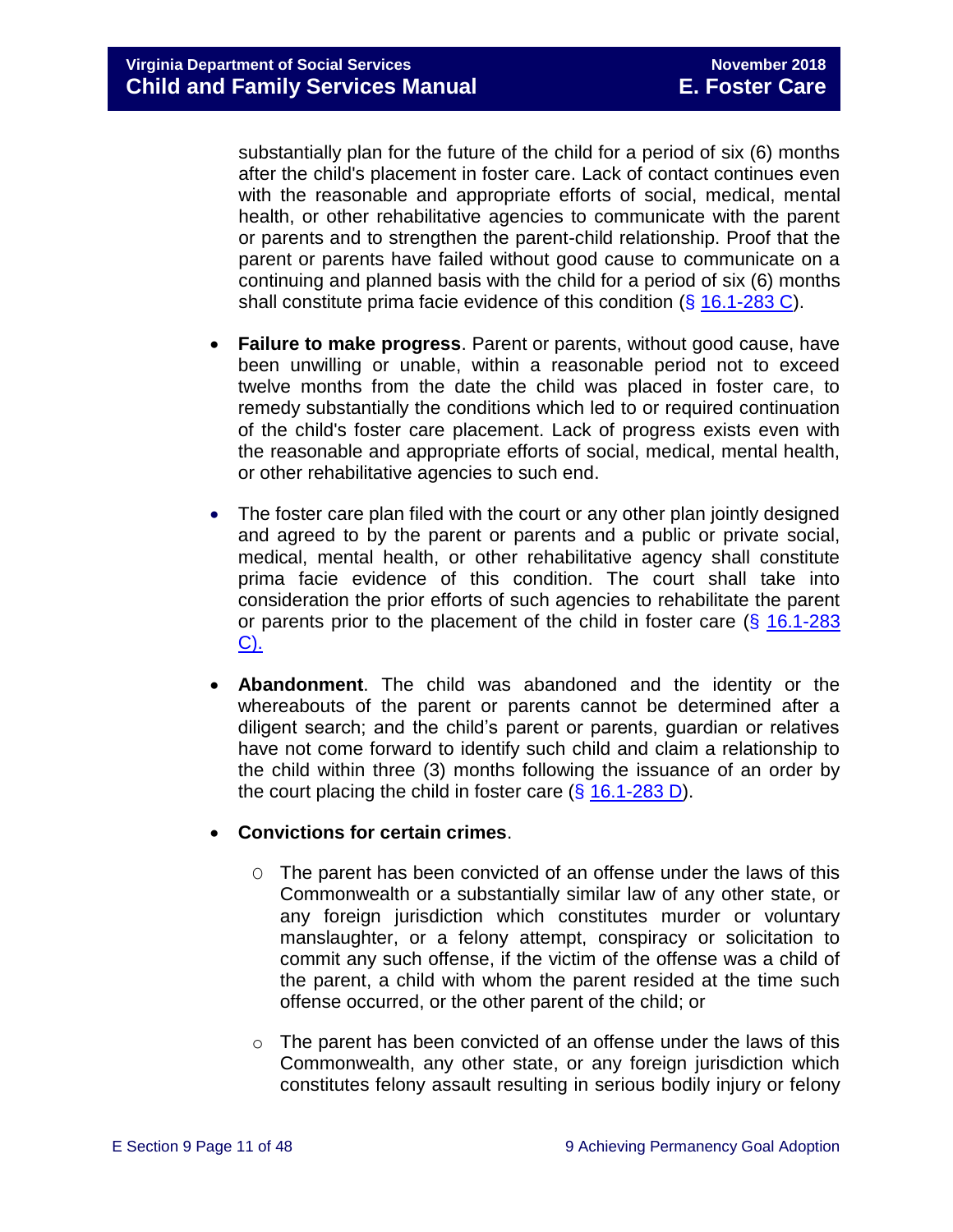bodily wounding resulting in serious bodily injury or felony sexual assault, if the victim of the offense was a child of the parent or a child with whom the parent resided at the time of such offense or the other parent of the child. "Serious bodily injury" means bodily injury which involves substantial risk of death, extreme physical pain, protracted and obvious disfigurement, or protracted loss or impairment of the function of a bodily member, organ, or mental faculty (§ [16.1-283 E\)](http://law.lis.virginia.gov/vacode/16.1-283/).

- **Aggravated circumstances**. A parent has subjected any child to aggravated circumstances. Aggravated circumstances means torture, chronic or severe abuse, or chronic or severe sexual abuse where the victim is:
	- $\circ$  A child of the parent or a child with whom the parent resided at the time such conduct occurred and includes the failure to protect a child from such conduct where that conduct or failure to protect;
	- o Demonstrates depraved indifference to human life; or
	- o Resulted in the death of a child or serious bodily injury to child.
	- $\circ$  Chronic abuse or chronic sexual abuse means recurring acts of physical abuse that place the child's health, safety or well-being at risk. Severe abuse and severe sexual abuse may include an act or omission that occurred only once but meets the definition of "aggravated circumstances"  $(SS \ 16.1-281 \ B$  and  $16.1-283 \ E)$ . (S) [16.1-283 B and E\)](http://law.lis.virginia.gov/vacode/16.1-283/).

Federal law requires that a petition for termination of parental rights shall be filed within 60 days of a judicial determination that reasonable efforts to reunify the child and parent are not required when conviction of certain crimes and aggravated circumstances are the grounds for termination.

- **Termination of Residual Rights to another child** (§ [16.1-283 E and F\)](http://law.lis.virginia.gov/vacode/16.1-283/)
- **The residual parental rights of a sibling** of the foster child have previously been involuntarily terminated
- **Unlikelihood that conditions can be corrected** (§ [16.1-283 B2\)](http://law.lis.virginia.gov/vacode/16.1-283/). For children who have been found by the court to be abused and neglected and in foster care, the following grounds may be used:
	- O The neglect and abuse suffered by the child presents a serious and substantial threat to his or her life, health, or development.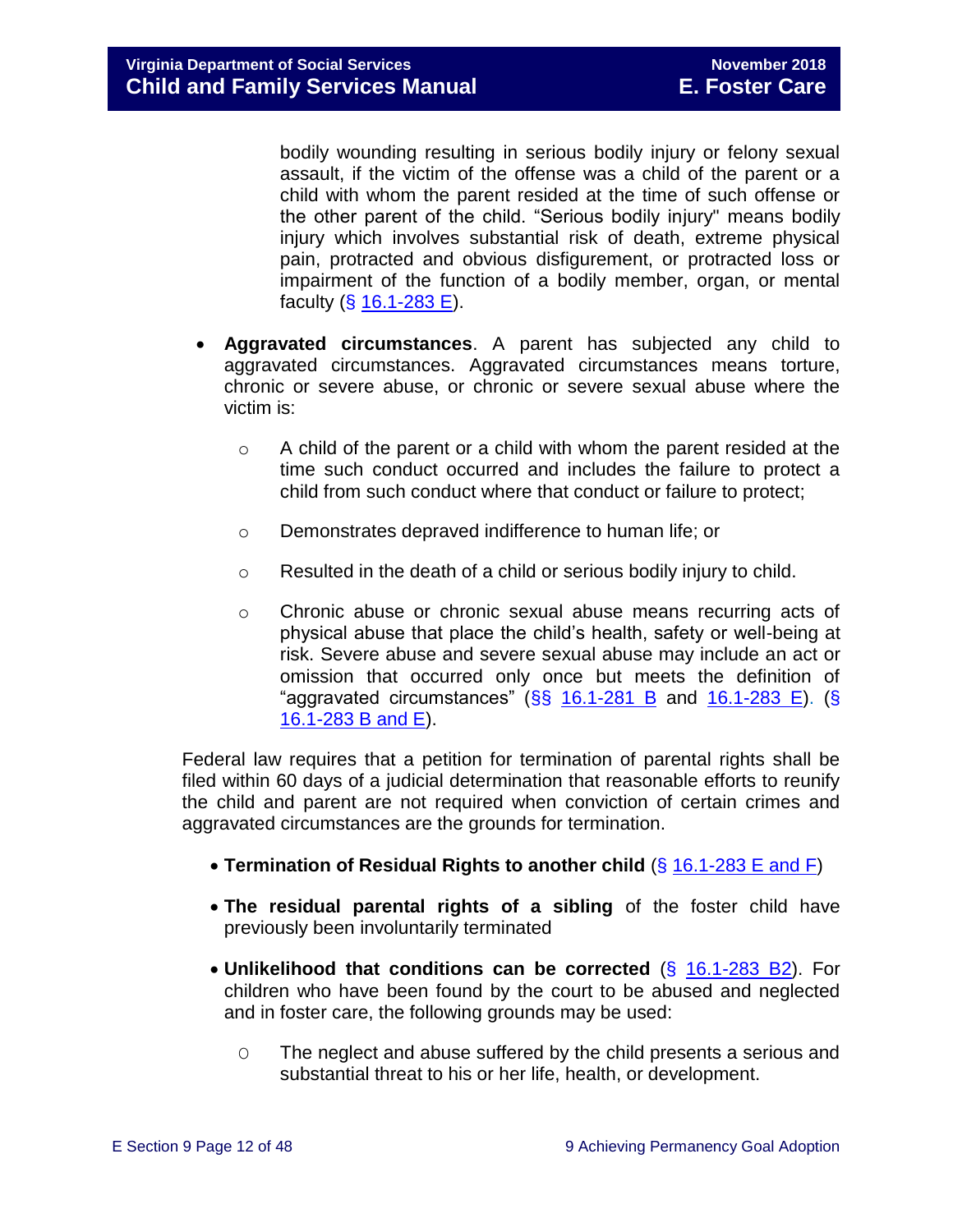**Virginia Department of Social Services November 2018 Child and Family Services Manual E. Foster Care**

- O It is not reasonably likely that the conditions which resulted in neglect or abuse can be substantially corrected or eliminated so as to allow the child's safe return to his parent or parents within a reasonable period of time. In making this determination, the court shall take into consideration the efforts made to rehabilitate the parent or parents by any public or private social, medical, mental health, or other rehabilitative agencies prior to the child's initial placement in foster care as well as efforts after placement.
- Evidence of this is as follows:
	- O The parent or parents are suffering from a mental or emotional illness or mental deficiency of such severity that there is no reasonable expectation that such parent will be able to undertake responsibility for the care needed by the child in accordance with his age and stage of development;
	- O The parent or parents have habitually abused or are addicted to intoxicating liquors, narcotics, or other dangerous drugs to the extent that proper parental ability has been seriously impaired and the parent, without good cause, has not responded to or followed through with recommended and available treatment which could have improved the capacity for adequate parental functioning; or
	- O The parent or parents, without good cause, have not responded to or followed through with appropriate, available, and reasonable rehabilitative efforts on the part of social, medical, mental health, or other rehabilitative agencies designed to reduce, eliminate, or prevent the neglect or abuse of the child.

# **9.4.4.2 Procedures to follow for court termination**

The worker should consult with the LDSS' attorney to determine whether there are grounds for termination of parental rights and to prepare for a TPR hearing. The LDSS may hire an additional attorney for the child if the Guardian ad Litem needs assistance when the petition of the LDSS is contested, the court's decision is appealed, or a separate petition is filed, any of which appear contrary to the child's best interest. State pool funds may be used to pay the attorney's fee. Court related costs, such as assistance of expert witnesses, may *not* be purchased as a foster care service.

The LDSS shall assess whether TPR is in the best interests of the child prior to the permanency planning hearing and then file a petition and foster care plan with the court with the goal of adoption **30 days prior** to the permanency planning hearing.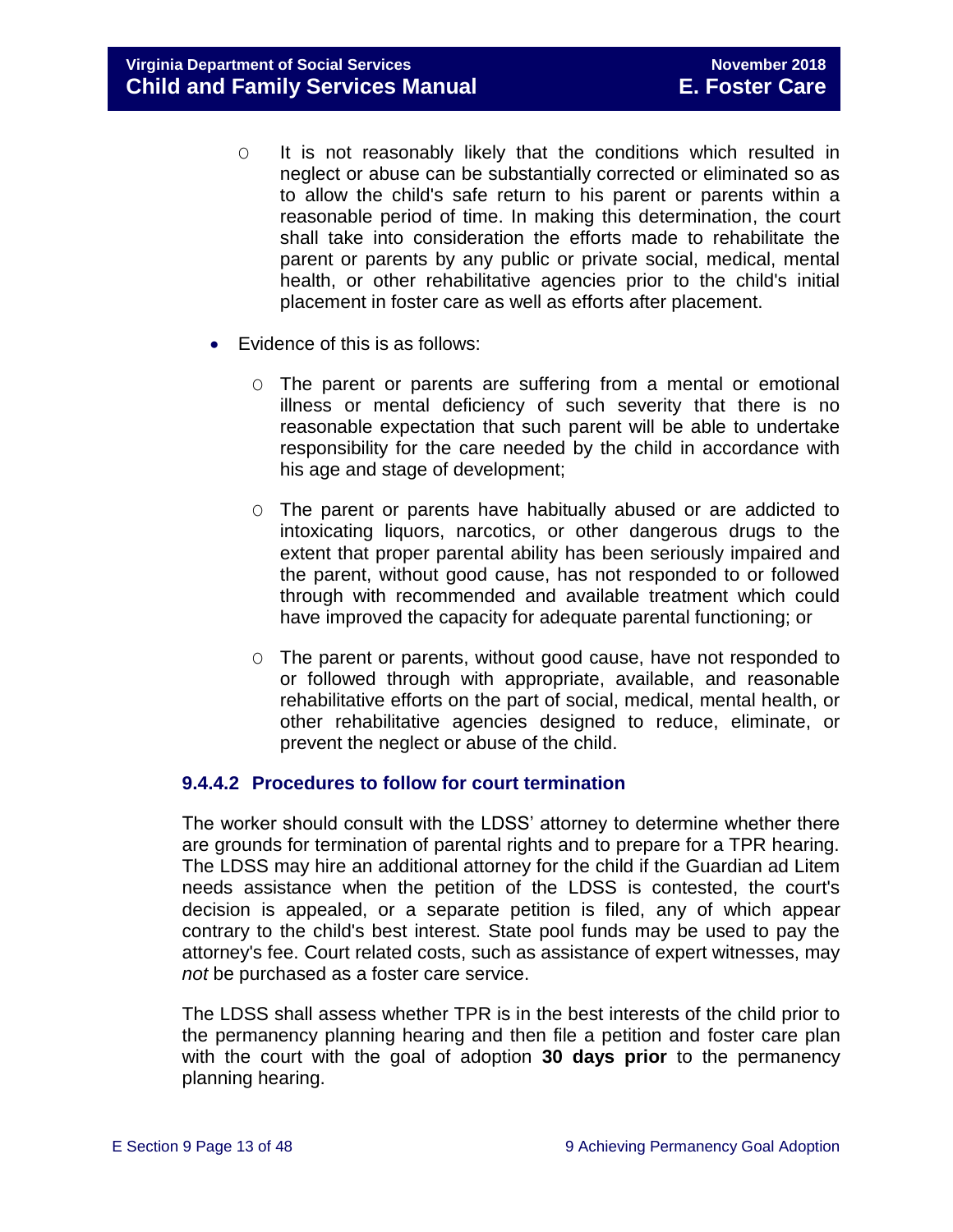The service plan documents that TPR is in the child's best interest. The foster care plan changing the goal to adoption and the petition for TPR shall, whenever possible, be submitted to the court and considered by the court at the same hearing  $(\S 16.1 - 283 A)$ .

The petition shall specifically request that parental rights of the parents be terminated and that the LDSS be given the authority to place and consent to adoption of the child.

If a matter involving the child's custody has previously gone to a circuit court, that court has jurisdiction and the petition shall be filed there. The court will set a hearing date.

# **9.4.4.3 Notifying interested persons of the TPR court hearing**

It is the LDSS' responsibility to submit the foster care plan **30 days prior** to the hearing in order to allow the court sufficient time for giving legal notice (§ [16.1-](http://law.lis.virginia.gov/vacode/16.1-283/) [283\)](http://law.lis.virginia.gov/vacode/16.1-283/).

- **Who gives notice**. The court where the hearing will be held is responsible for giving legal notice.
- **Who receives notice**.
	- o Parents.
	- o Child if 12 years of age or older.
	- o Guardian or legal custodian.
	- o Parents' attorney.
	- o Guardian ad Litem (GAL).
	- o Court Appointed Special Advocate (CASA).
	- o Current foster parents.
	- o Other necessary parties.
- **Notifying putative fathers** (§ [63.2-1249\).](http://law.lis.virginia.gov/vacode/63.2-1249/) Any petitioner who files a petition for the termination of parental rights or for an adoption proceeding shall request a search of The Virginia *Birth* Father Registry for any putative father. However, there are situations where the putative father may not need notification (see [Section 9.4.4.5\)](#page-14-0)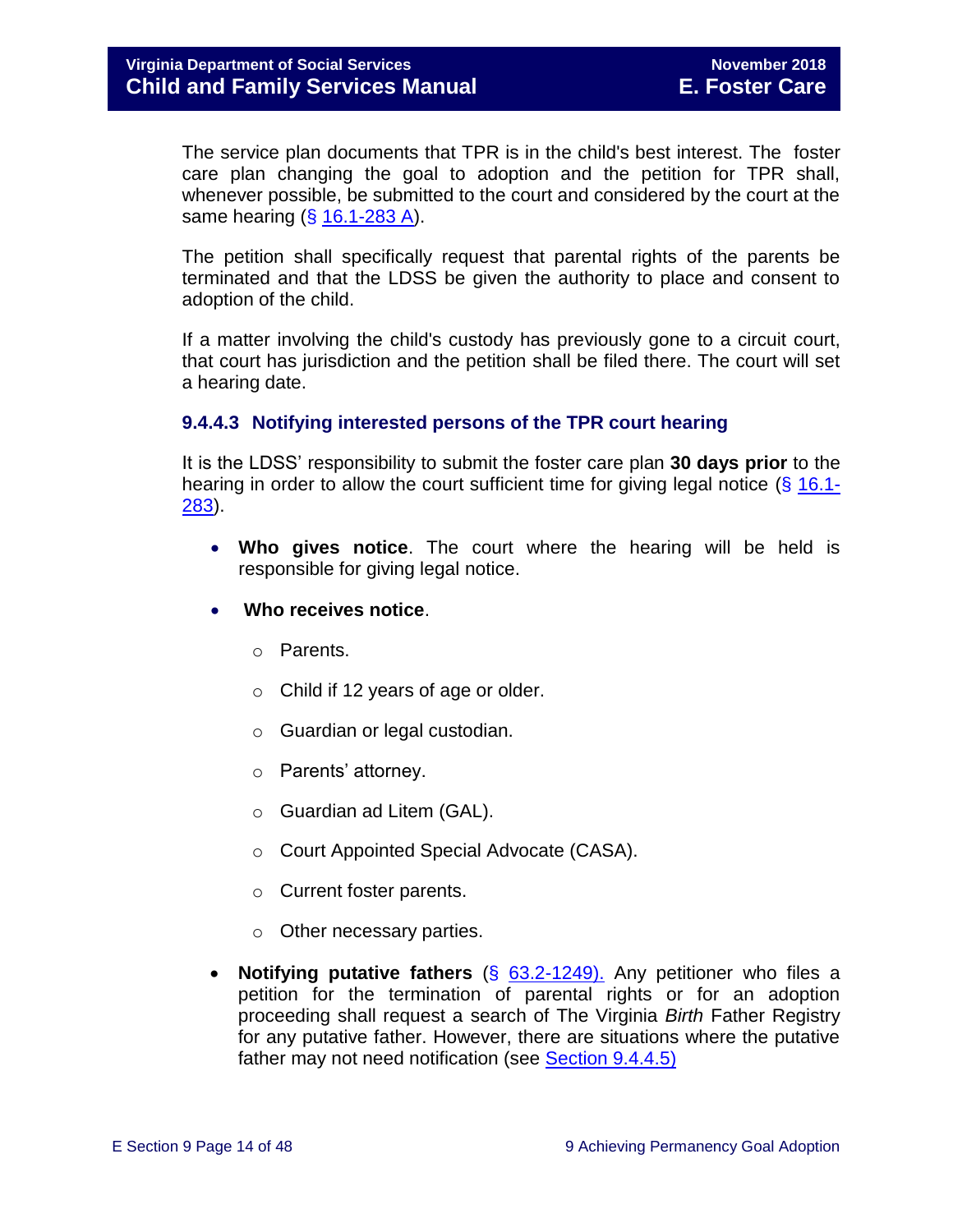Additional information regarding how to search the Virginia *Birth* Registry can be found in Virginia *Birth* [Father Guidance.](http://www.dss.virginia.gov/family/ap/vbfr.cgi)

### **9.4.4.4 How notice is given for TPR hearing**

- Delivered in person by sheriffs, their deputies, and police officers in counties or cities, or by any other suitable person designated by court;
- Certified mail with addressee only signing the return receipt; or
- Order of publication. Orders of publication shall state the purpose of the petition to be heard and where and when the hearing is to be held. Such orders shall be published for four successive weeks, in such newspaper as the court may prescribe. They require the defendant to appear to protect his interests on or before the date stated in the order.

### <span id="page-14-0"></span>**9.4.4.5 When notice is not required for TPR**

Notice is not required if a parent:

- Has signed a permanent Entrustment Agreement;
- Has signed an affidavit waiving all rights to notice; or
- Is represented by counsel and counsel receives notice.

Situations when the putative father may or may not need notification:

- If his identity and location are known, the LDSS should contact him about signing a permanent Entrustment Agreement or an affidavit waiving all rights to notice. If he is unwilling to sign an agreement or affidavit, the court will notify him of the hearing.
- If the father's identity is known, but his current whereabouts are unknown, the LDSS shall attempt to contact him at his last known address by registered certified letter. This shall be done before petitioning the court for termination of his rights. To satisfy the "diligent efforts" requirement of the law, the LDSS shall attempt to locate the father through all sources such as relatives, former employers, Social Security, etc. If he cannot be found or if his address cannot be ascertained, the court requires an order of publication (§ [16.1-264 A\)](http://law.lis.virginia.gov/vacode/16.1-264/).
- If the father's identity is not known or not reasonably ascertainable, the LDSS shall secure an affidavit from the mother to this effect. This affidavit shall be presented to the court. If the court certifies the identity of the father is unknown, notice is not required. When the LDSS has any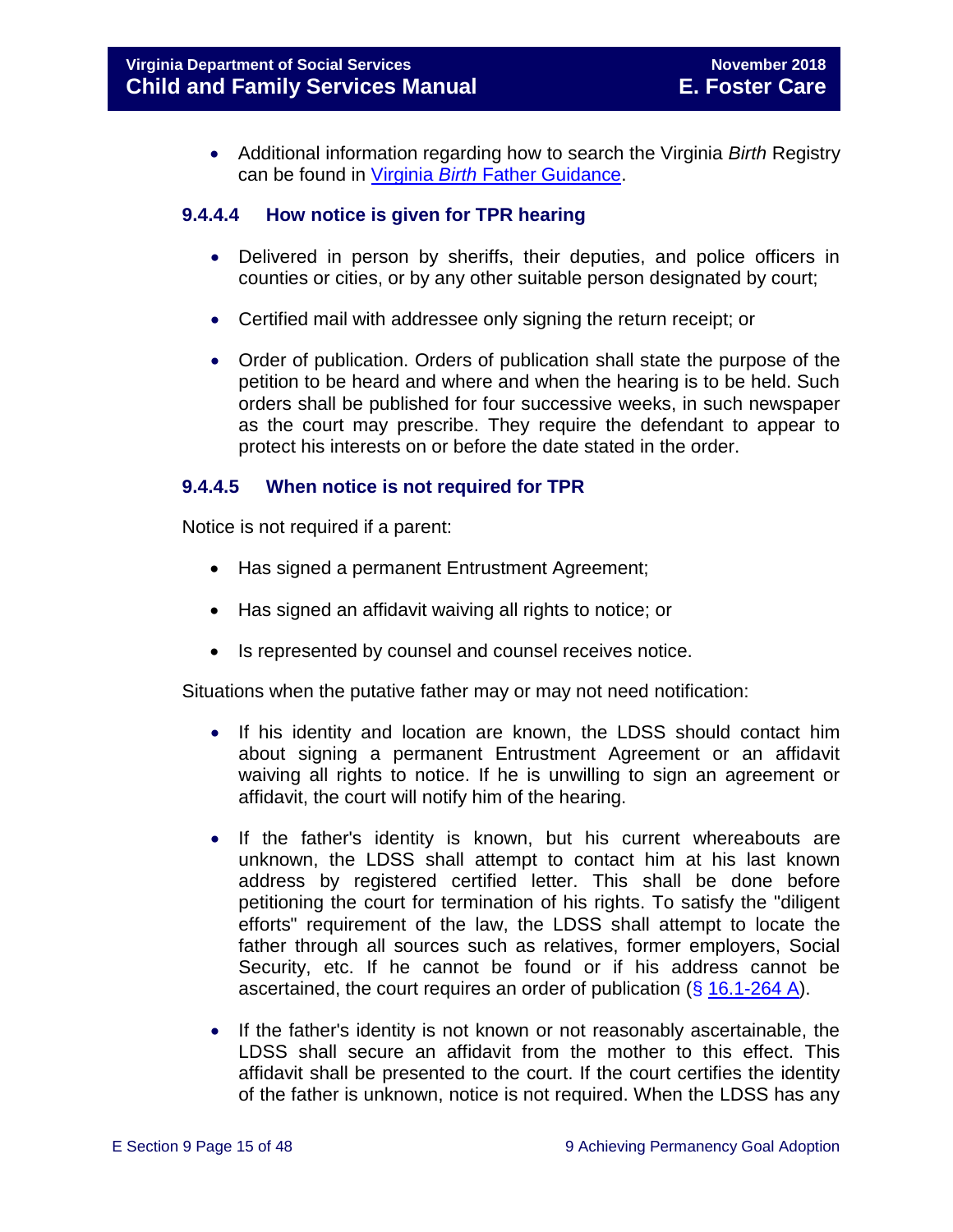question regarding the validity of the mother's affidavit, the matter should be brought to the court's attention  $(\S 16.1-263 \E)$ .

• If the mother knows the father's identity but she refuses to reveal it, the court certifies on the record that the father's identity is not reasonably ascertainable. The court may appoint a Guardian ad Litem to protect the rights of the unknown father.

### **9.4.4.6 Transportation of prisoners for testimony in child welfare cases**

If a parent is incarcerated, the court may authorize the Department of Corrections to have the prisoner transported to provide necessary testimony in hearings related to child welfare. The testimony of prisoners can also be acquired using electronic video and audio communication systems or telephonic communication systems in lieu of a personal appearance if authorized by the court.

### **9.4.4.7 Order to Terminate Parental Rights**

After the hearing, the court will send the LDSS a copy of the commitment order. The order shall specify termination of all parental rights with the LDSS' authority to place and consent to adoption. If not specified, the LDSS shall ask the court to clarify, in writing, the intent of the order. If a parent denies paternity or if the identity of a parent is unknown, the court order shall still specify termination of all parental rights. There is an exception. If a parent's rights have already been terminated by permanent Entrustment Agreement, then the order need not specify termination of that parent's rights (§§ [16.1-278.3](http://law.lis.virginia.gov/vacode/16.1-278.3/) and [16.1-283\)](http://law.lis.virginia.gov/vacode/16.1-283/).

# **9.4.4.8 Appeals**

Appeals shall be made to a juvenile court **within ten (10) days** of the entry of the order. The circuit court should schedule the appeal within 90 days from the day that it was filed  $(\frac{25}{16.1-296})$ . A child shall not be placed in an adoptive home until the appeal has been settled.

#### **9.4.4.9 Status of child after TPR has been achieved**

The child remains in custody of the LDSS and in foster care until the final order of adoption.

The court shall continue annual foster care review hearings for children whose parental rights have been terminated until a final order of adoption is entered. Administrative Panel Reviews shall continue, alternating with the court's foster care review hearings every six (6) months. The foster care plan shall be reviewed at each six-month hearing or review.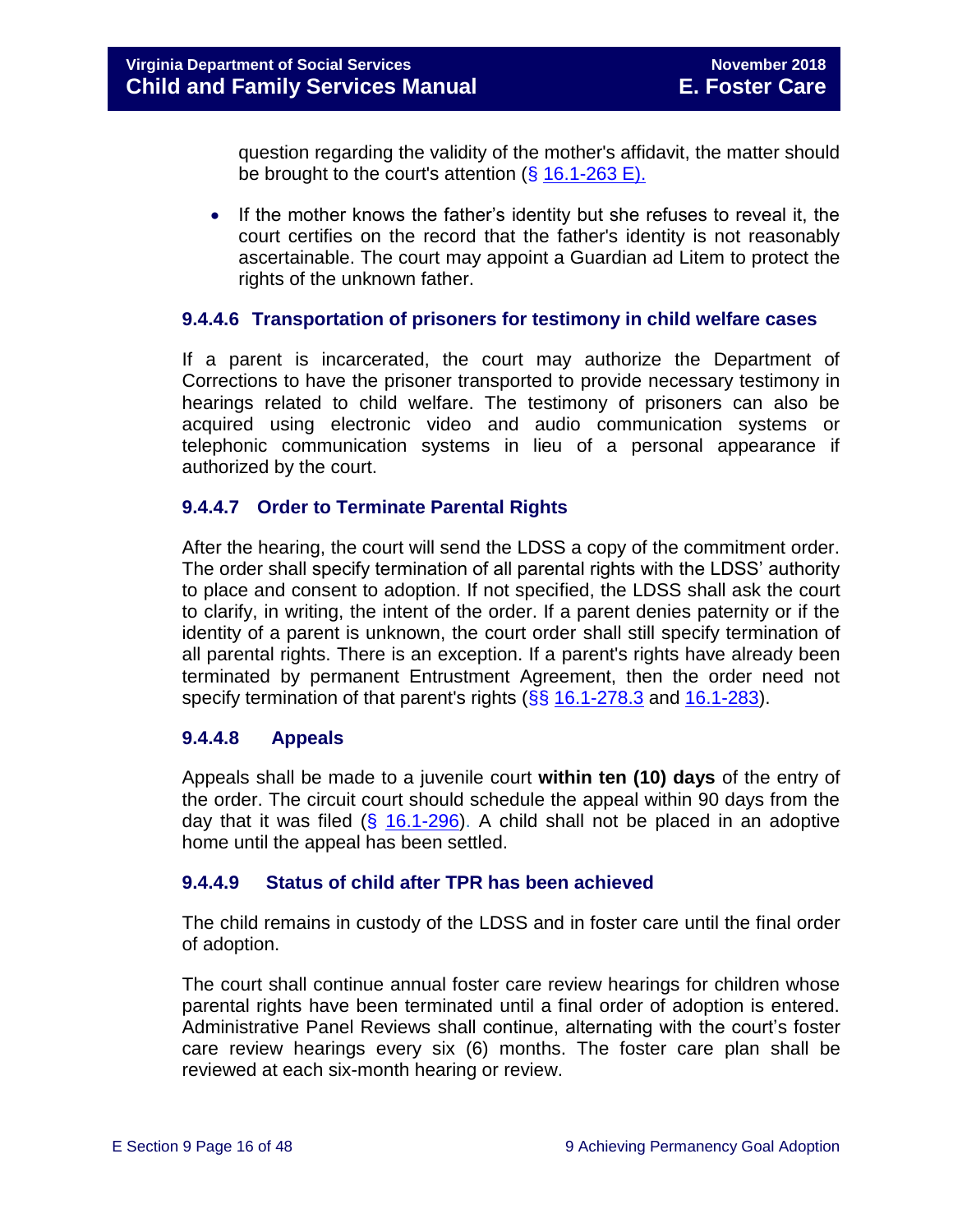# <span id="page-16-0"></span>**9.5 Preparing the child for adoption**

Adoption services for children should ensure that adoption is the best plan for them and that they are prepared for adoption. Adults in the life of a child or youth can help them review, process and understand their previous life experiences to clarify what happened to them in the past and integrate those experiences so that they will have a greater self understanding. Foster/Adoptive parents, children's therapists, and workers can help children in answering important questions about their lives-both to assess their readiness for and to prepare them for staying permanently in their family.

# <span id="page-16-1"></span>**9.5.1 Helping children and youth adjust to loss**

Integration is a way of helping children and youth cope with the painful realities of the separation from their birth families that often impact their future behaviors and can create extraordinary stress between their birth families and their foster/adoptive families. The five step integration process was first described by adoption pioneer K. Donley (1988) $^{\rm 1}$  as an effort to clarify the child's permission to be in foster care, to live with new parents, to be loved by them and to be loved back.

- Create an accurate reconstruction of the child's entire placement history. Creating a lifebook, lifemap or ecomap with a child helps a child/youth to see and understand his or her own history.
- Identify the important attachment figures in the child's life. These attachment figures might be parents, siblings, former foster parents, or other family members.
- Gain the cooperation of the most significant of the attachment figures. Even if the birth family is not happy about a child's permanency goal of adoption, there is likely to be one important person who will be willing to work with foster/adoptive parents or the agency to make a child's transition to adoption easier.
- Clarify the permission message. It is important for children to hear and feel from people important to them that it is all right to love another family. The important person in a child's life who is available to give the child that message should be sought out to do so.
- Communicating it to the child. Whether the permission to "love your family" comes during a birth family visit or a telephone call, it is important that children hear from that person that is it not their fault they are in foster care

L,

<sup>1</sup> ADAPTED FROM:

Rycus, J.S., & Hughes, R.C. (1998). *Field guide to child welfare: Placement and permanence* (Vol. 4, pp. 757-759). Washington, DC: CWLA Press; Columbus, OH: Institute for Human Services.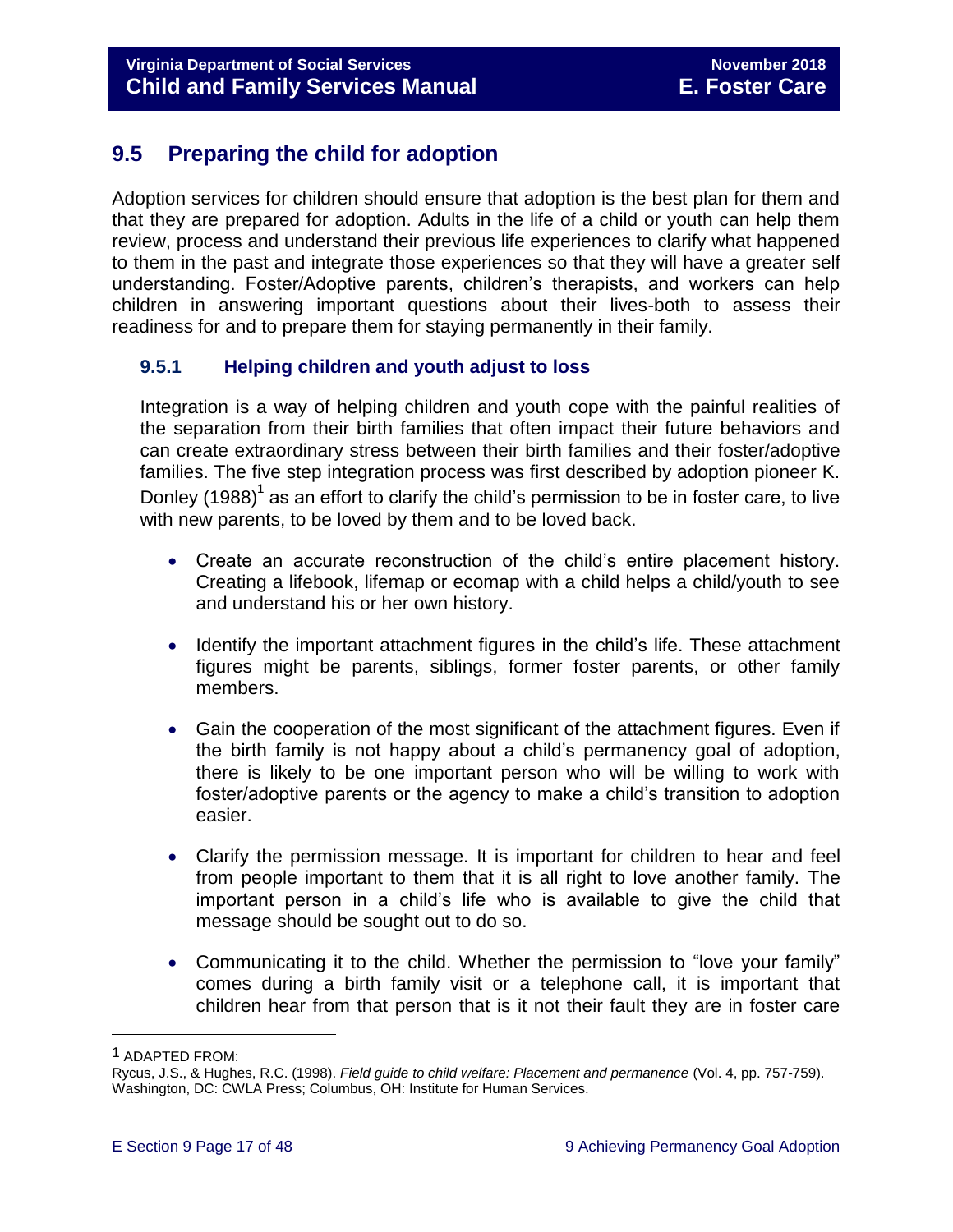and that it is all right to love another family. This "permission" will go a long way to helping a child relax and transfer his/her attachment to the new family.<sup>2</sup>

### <span id="page-17-0"></span>**9.5.2 Questions to use to assess children on the permanency continuum**

The following questions may be used to help workers develop a sense of what the child is feeling and what he understands about adoption. These questions are a sample of how a child can be assisted in verbalizing their thoughts about adoption.

- Who am I? (question related to identity)
- What happened to me? ( question related to loss)
- Where am I going? (question related to attachment)
- How will I get there? ( question related to relationships)
- When will I know I belong? ( question related to claiming and safety)

# <span id="page-17-1"></span>**9.5.3 Lifebooks**

Children in out-of-home placements often lose their connection with their life history. For younger children in particular, memories may dissipate with time and the recall of grandparents, aunts, family friends, pets, and other connections may fade. Community connections with a pastor, teacher, or neighbor may also be forgotten when the child is moved from his or her community. Stuffed animals, trinkets from carnivals, school awards, Valentine cards, and other such typical childhood mementoes seldom accompany a child into foster care.

For many people, family picture albums, scrapbooks, family movies and videos, birthday cards, yearbooks, trophies, and other types of mementoes are significant items that document history and experiences of life. Through these items, we maintain a connectedness with our experiences, identity, accomplishments, and history.

Children in foster care can and should have a similar opportunity to stay connected with their identity. Lifebooks help document children and youths' personal histories as they go through the foster care and adoption process. They also serve as a way for workers and foster/adoptive parents to connect with and understand the child's history and experiences. The process of developing the lifebook communicates to the child that the adults in the child's world are interested in his or her history, experiences, culture, and family. It can serve as a tool to build new connections with the foster parent and the caseworker.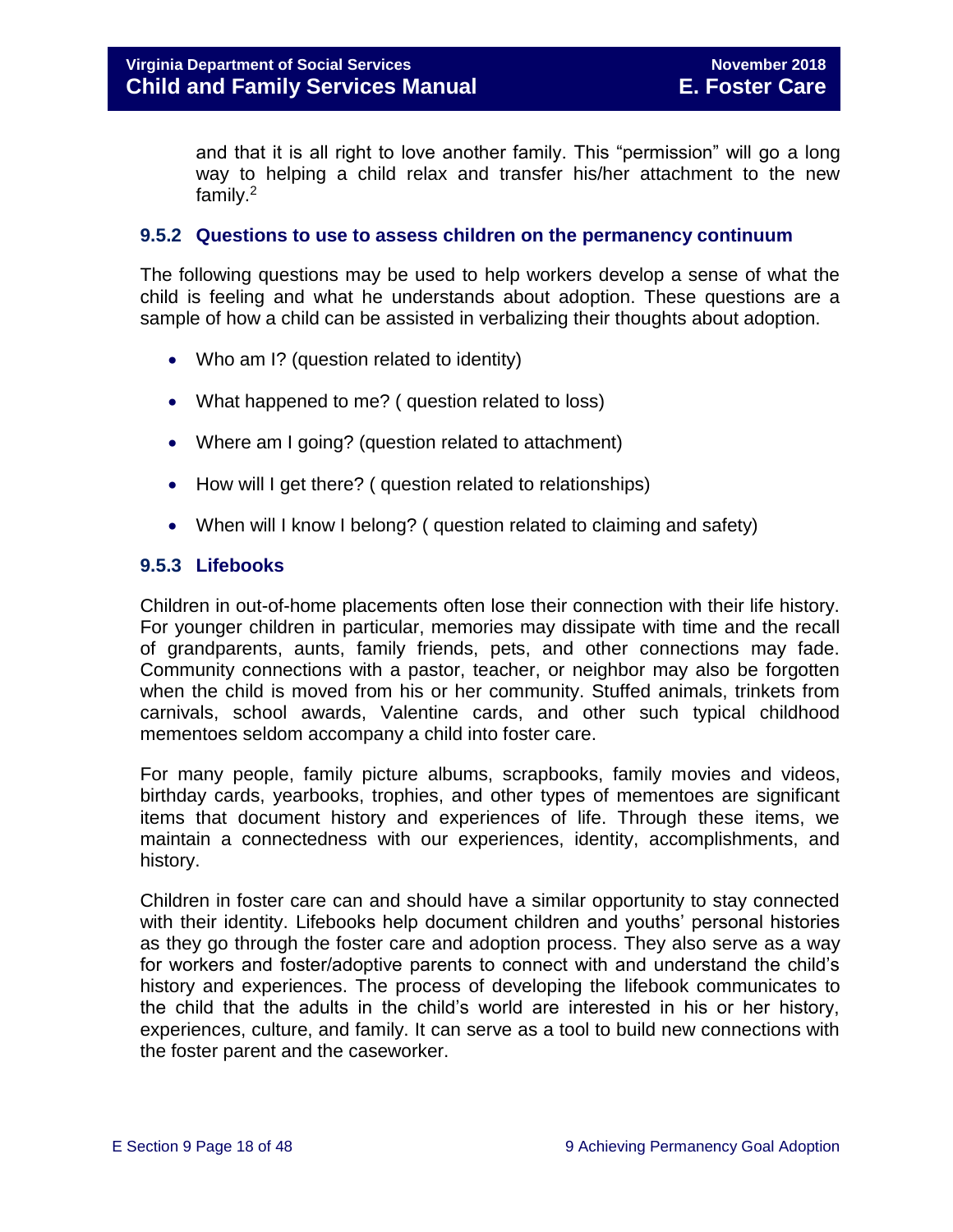### **9.5.3.1 What is a LifeBook?**

A lifebook is a therapeutic process which helps the child to discover his or her history and identity in simple, age appropriate terms to better enable the child to accept his/her permanency outcome throughout the child's life. The lifebook is usually developed in the form of a scrapbook, with pictures, drawings, and children's narratives of their experiences and their feelings about these experiences. Although the use of lifebooks originated within adoption, they are best practice for all children in out of home care.

A lifebook is organized as a blank book with writing prompts and spaces for pictures and messages, and allows foster parents, therapists, workers, birth parents, adoptive parents and children a place to record information.

Lifebooks should be available to children whenever they feel a need to document their lives or have a desire to look back at their past. A lifebook is private because it contains details relating to a child's birth family and the reasons for placement, a lifebook should only be shared with others after consultation with the child.

Even if children are reluctant to participate in the creation of a lifebook, the case worker, the foster, adoptive parents should never stop collecting memories. Eventually, a child or youth will want to know about his/her history.

Lifebooks are an important part of the adoption experience and can include information about preparing for the adoption and all the steps that lead up to the child joining their forever family. When the child is adopted, the lifebook goes with him to the adoptive family.

#### **9.5.3.2 How do I create a lifebook?**

Lifebooks may be created by the caseworker with the help of the foster and adoptive family, and with the help of the child whenever possible. Either way, caseworkers will have to help gather information for a lifebook. Previous foster parents or relatives are often eager to help and can assume most of the responsibility for gathering contents and compiling the scrapbook. There are many sources of valuable information:

- Biological parents and other relatives often have pictures of the child. Families are often willing to provide pictures, if the purpose is explained, and if they are assured that the pictures will always be in the child's possession. If they have only original prints, photo shops can make copies, and the originals can then be returned to the family members.
- Family members can contribute pictures of themselves. This should include parents, siblings, extended family, family friends, and others who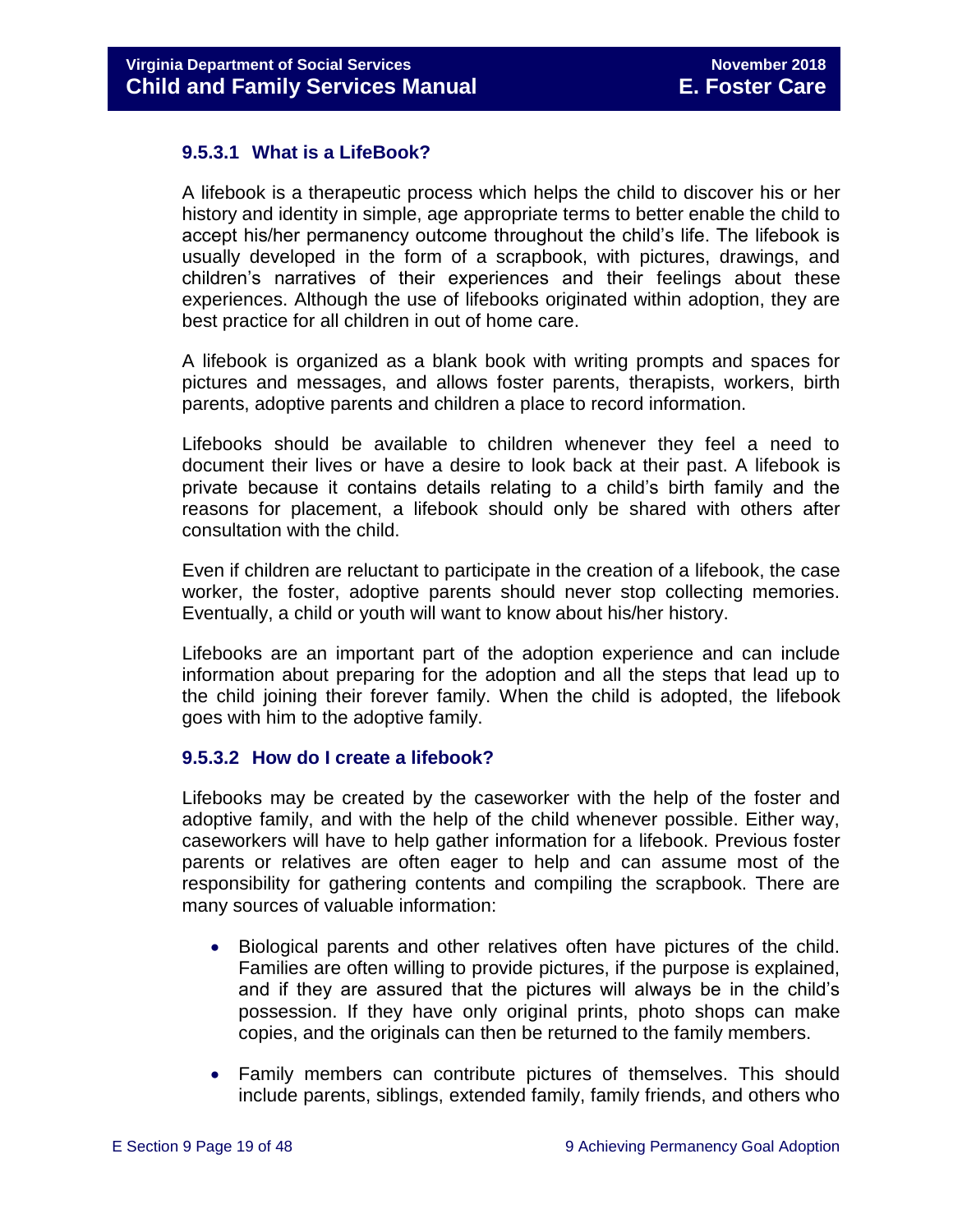have been important to the child. Children should be asked who they remember or who is important to them and those individuals should be contacted to obtain pictures or stories from these individuals about the child.

- The worker can approach previous foster parents or caregivers; they may have many pictures of the child in their own family albums. They can provide negatives or extra photos, or copies can be made from prints or slides. Workers may find photos documenting a child's first tooth, first steps, birthday parties, and other family events. Photos of previous foster families should also be obtained.
- The worker, and when possible with the foster parents, can return with the child to previous schools, neighborhoods, and communities, and together they can photograph people and places familiar to the child. The worker can also obtain class pictures from the school, and school pictures from the school photographer.
- The worker can call the hospital where the child was born; inquire whether infant photos were taken, and contact the photography department to obtain the negative or a reprint. Footprints and other documentation may also be available. The hospital building can be photographed also.
- The worker can ask relatives and previous caregivers for examples of the child's drawings and artwork.
- The worker can encourage current caregivers to document what appear to be unimportant daily events. These current events will one day be the child's history, and this documentation will be of particular importance if the child leaves his or her home.

# **9.5.3.3 What is the child's role in creating the lifebook?**

A child's lifebook is exactly that- a book about the child's life and adults can only provide support and assistance. Children of all ages should play an active role in creating their lifebook. Infants can share their hand and foot prints, a toddler can chose the color scheme, teens can add personal stories, poetry, artwork or personal journal entries. Children and youth should pick out their own lifebook format, colors, etc. Children may have very different ideas about what they see as important in their lives and their perceptions and wishes shall be honored. Workers and foster parents should introduce ideas the child has not considered but should not force these ideas on the child.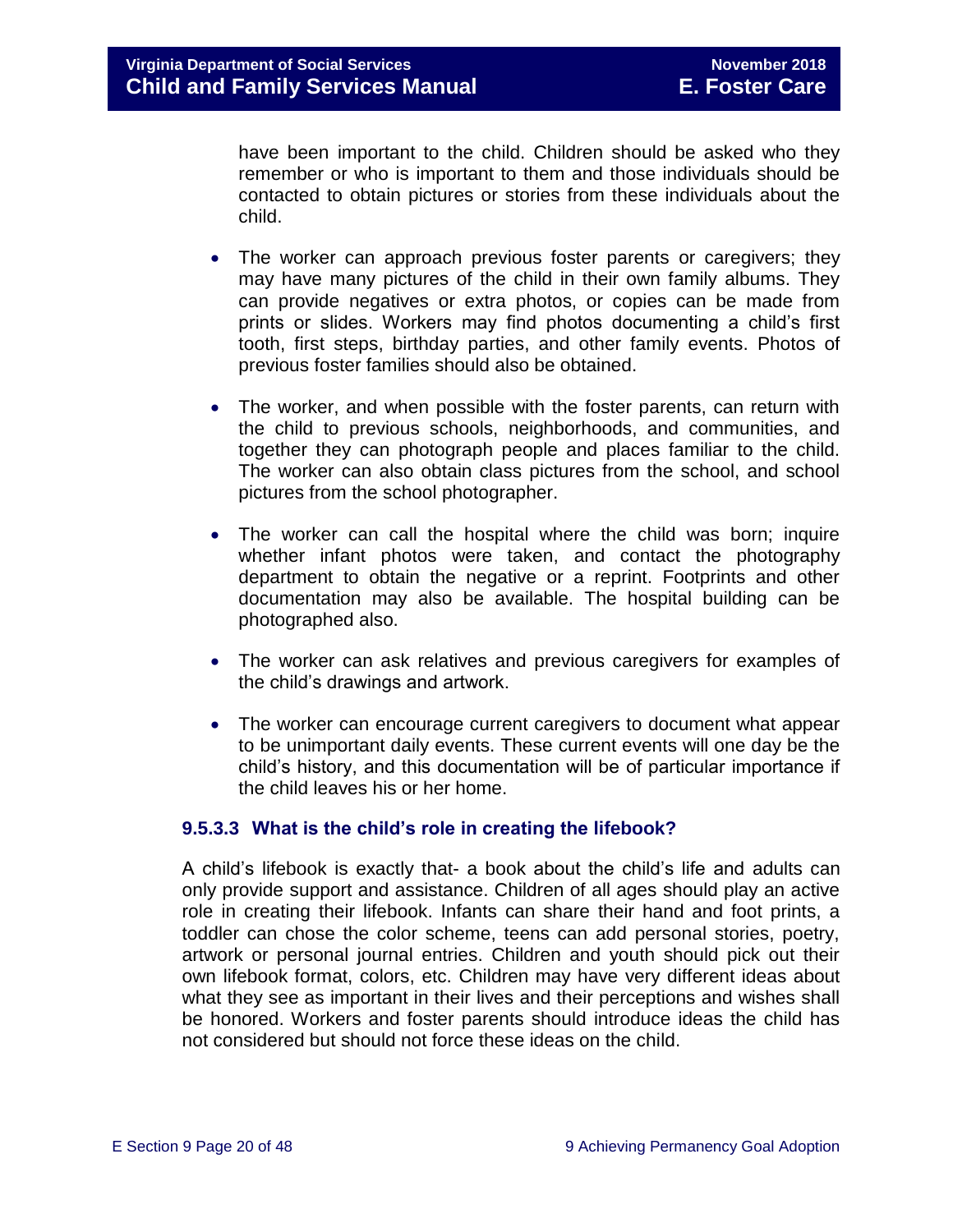Children should also be allowed to compile their lifebook in whatever fashion they choose. The format and layout should be in line with the child's perceptions and preferences.

If is important for foster parents and /or service workers to make a copy of the foster or adopted child's lifebook. A much loved lifebook will be toted around by little ones and may get messy or destroyed. A child may feel a lot of anger and resentment about what has happened to them and rip up his lifebook or a child may lose it during a move from foster home to foster home or to a new adoptive home. The worker and family should plan to preserve a copy of the lifebook through copying or storing a digital version on a disk or flash drive.

# **9.5.3.4 Additional lifebook resources**

- The [Iowa Foster Care and Adoptive Parents Association](http://www.ifapa.org/publications/IFAPA_Lifebook_Pages.asp) (IFAPA) provides free lifebook pages that you can download from their website.
- [Adoption Lifebooks](http://adoptionlifebooks.com/) Resources, articles, newsletters, plus the Lifebook shoppe (books, workbooks, and special e-reports)
- [Day of Birth](http://www.dayofbirth.co.uk/) Learn what day of the week you were born and interesting facts about the special day.
- [Behind the Name](http://www.behindthename.com/) This site provides in depth information about your name.
- [Birthday Weather](http://www.wunderground.com/) This site allows you to find the weather for an historical date in whatever city/country you want to locate. Free
- [Age Progression.](http://www.phojoe.com/forensic_compositing.html) This is a unique source that offers realistic age regression services for families and their children who have no baby photos. May also be able to recreate what parents may have looked like.
- [Child Welfare Gateway](https://www.childwelfare.gov/adoption/adopt_parenting/lifebooks.cfm) Multiple resources and tips for creating lifebooks, sample lifebooks.
- [FosterClub](http://www.fosterclub.com/) This site provides lifebook downloadable pages specific to teens.
- [Google Maps](http://maps.google.com/) Very helpful took for showing where children were born and where they live now.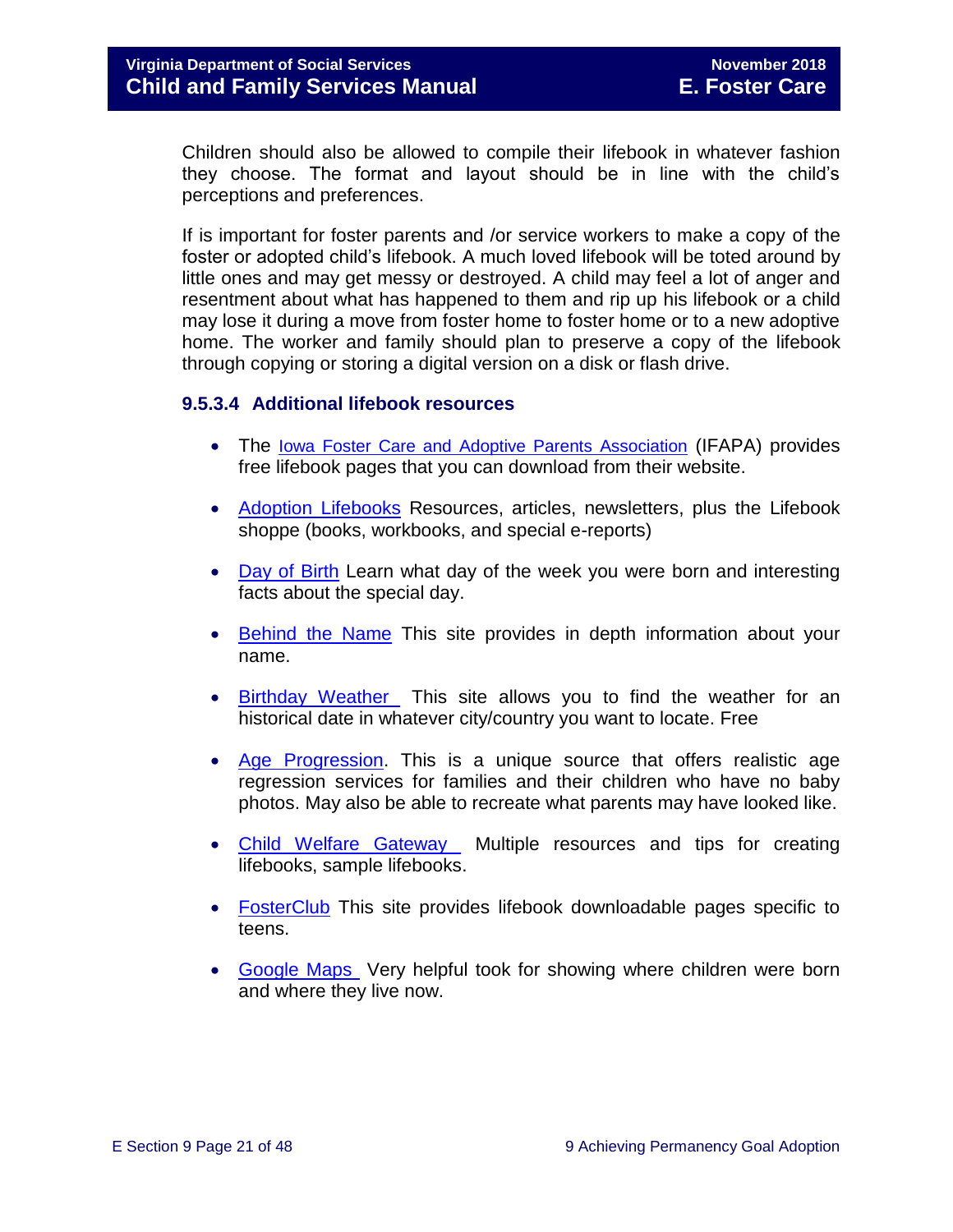# <span id="page-21-0"></span>**9.6 Involving youth when the goal is adoption**

When the goal of adoption is in the best interest of the youth for a lifelong permanent connection, then the service worker shall provide services that assist the youth to consider the goal of adoption. When the youth comprehends the benefits of adoption and is involved in the recruitment of a permanent family, he may potentially agree at a later date to the termination of parental rights. For the youth and service worker, exploring the permanency option of adoption is a process and not a one-time event. The service worker should provide services that sensitively address the strong feelings that may underlie a statement by a youth that he does not want to be adopted.

Participation of youth in planning their own adoption is critical. Permanent, nurturing family connections are as critical for youth in foster care as they are for younger children. Youth need to be actively involved in identifying past and present connections who can be explored as potential adoptive resources.

During the normal interaction with youth, the service worker should include a focus on who might the youth like to go home with, who do they spend time with on the weekend and holidays, who do they trust, who would they like to visit, who do they wish to be in contact with such as former foster parents, neighbors, parents of close friends, members of their extended family, teacher, coaches, group home staff, etc. The service worker may use the information in the [Permanency Pact](http://www.fosterclub.com/_transition/article/permanency-pact) to assist the youth in identifying the many supports he will need and how having a permanent family though adoption may provide these needs.

The service worker should take steps to involve the caring, committed adults identified by the youth in meetings aimed at planning for the youth's future and the identifying of a potential adoptive family.

The service worker may want to make arrangements for youth to talk to young adults who were adopted as youth or provide an opportunity for the youth to meet adoptive parents who have previously adopted a youth. The youth should be given the opportunity to have an open dialogue directed by the youth to assist in dispelling any of the concerns the youth has surrounding adoption.

Often youth feel that agreeing to adoption is a betrayal to the parents and family. The service worker should continue to maintain connections with the birth family and when appropriate facilitate discussion between the birth family and youth to address these issues in an informal or therapeutic setting in which the parent may give permission to the youth to maintain his birth family connection and move forward with another permanent family connection.

Adoption does not mean the complete replacement of the birth family by the adoptive family. Youth who wish to maintain family connections should be supported in their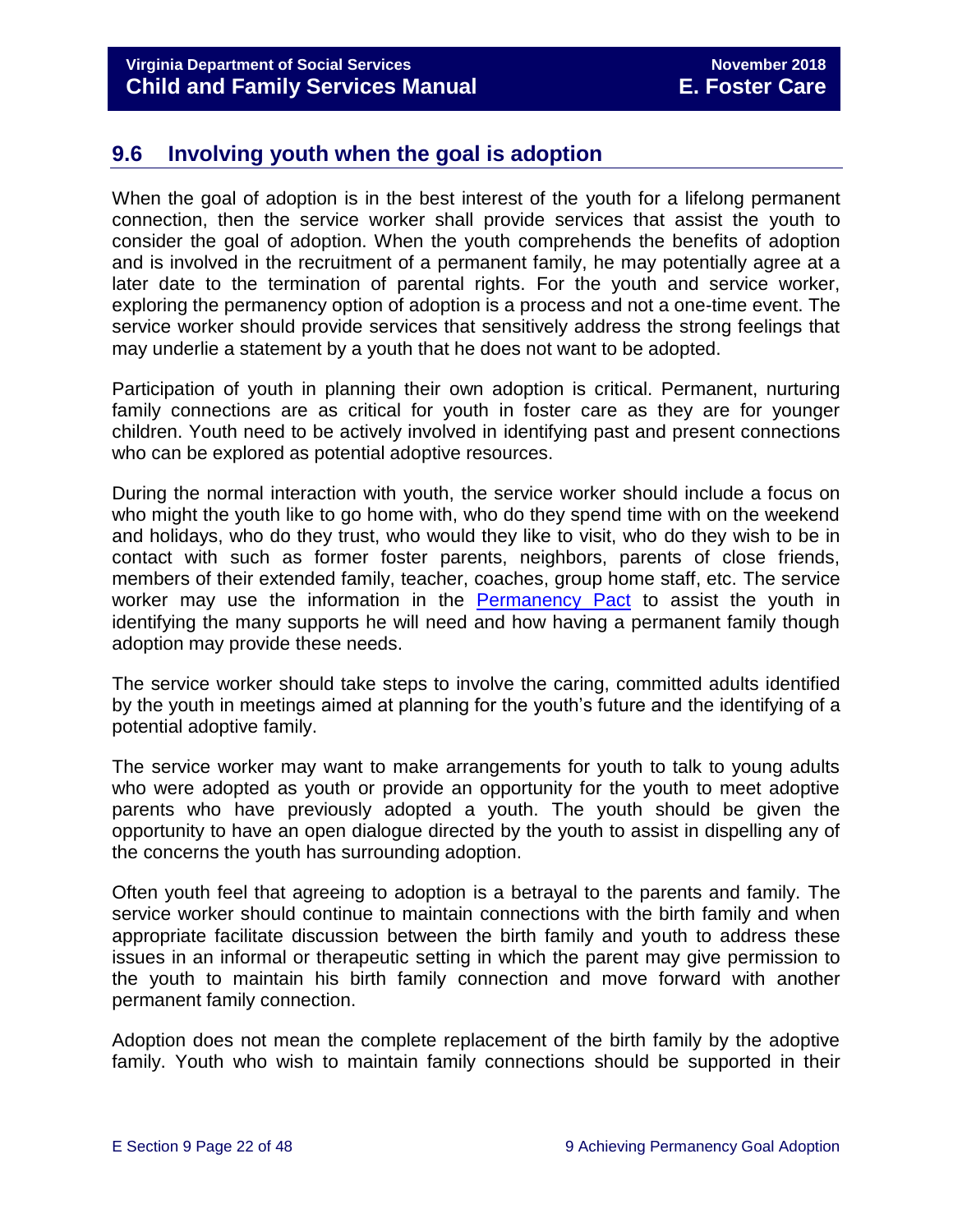desire to remain safely in contact with key members of their birth family including parents, grandparents, siblings and other significant members of the extended family.

The service worker should engage the youth, his parents, and foster parents or prospective adoptive parents in a discussion about ongoing contacts with members of the youth's birth family when considering adoption. Youth and parents need help understanding that although a termination of parental rights will end the legal rights of the birth parents, a TPR does not need to terminate their emotional relationship or prevent the youth from visiting or contacting his birth parents (refer to [Section 9.11](#page-38-0) on PACCA).

In certain cases, the best permanency resource for the youth who has been freed for adoption may be a member of the child's birth family, including a parent from whom the child was freed. Sometimes, a parent's situation has changed significantly since the time of the termination proceeding and the bond between the youth and his birth family continues. The assessment of whether this is an appropriate resource is a social work decision in collaboration with the LDSS attorney and the youth's GAL.

Youth 18 years and older should be informed by their service worker that they can consent to their own adoption and that there is no need for legal proceedings to terminate their parents' parental rights (see Adult Adoption, [Section 6.5,](http://www.dss.virginia.gov/family/ap/index.cgi) Chapter F. Child and Family Services Manual).

No youth should age out of foster care without a life-long connection that is as legally secure as possible to an adult committed to functioning in a parental capacity and the service worker shall plan and offer services to support this belief.

# <span id="page-22-0"></span>**9.7 Pre-Adoption services**

When the goal of adoption has been selected and TPR has been granted, consultation between foster care and adoption staff should occur. The purpose of this consultation is to determine the roles and responsibilities of all involved service workers in carrying out the activities that will result in a finalized adoption for the child. The activities described in this section should be discussed by all service workers involved and a plan for how each service will be provided and by whom, should be developed. The foster care plan developed for the child whose permanency goal has been changed to adoption shall include the steps to finalize an adoptive placement in a timely manner. This shall include adding the child to AREVA or obtaining a deferment if appropriate (see [Section](#page-27-0)  [9.8.3\)](#page-27-0).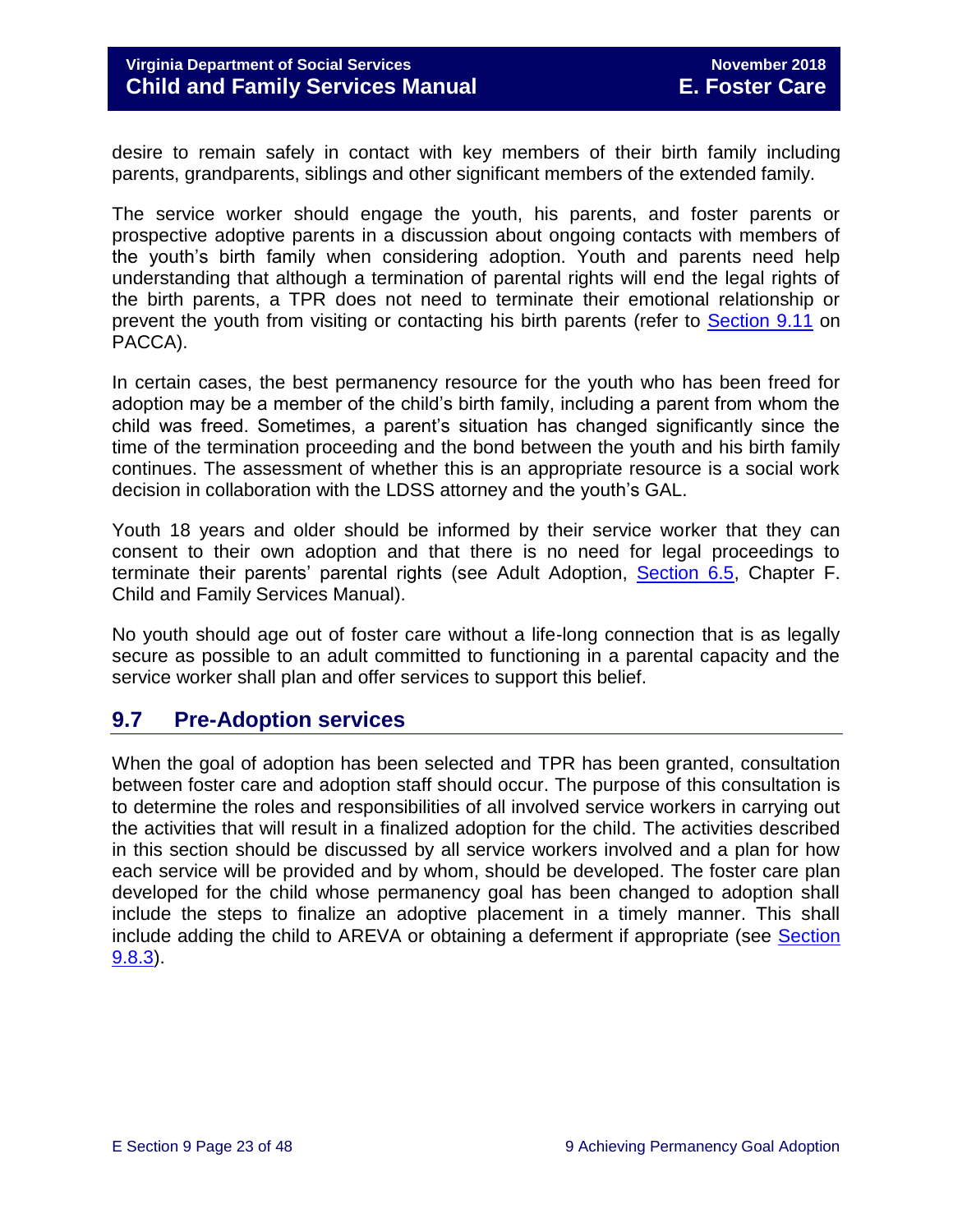# <span id="page-23-0"></span>**9.8 The Adoption Resource Exchange of Virginia (AREVA)**

The Adoption Resource Exchange of Virginia (AREVA) is a registry and photo listing of children and families waiting for adoption. AREVA is one of the tools provided by the Virginia Department of Social Services (VDSS) to connect families with children who are available for adoption within the Commonwealth of Virginia.

AREVA can also help LDSS reach the federal goal of permanency within 24 months, in accordance with [Social Security Act, title IV,](https://www.ssa.gov/OP_Home/ssact/title04/0471.htm) § 471 (42 USC § 671) and the requirement of § [16.1–283 F](http://law.lis.virginia.gov/vacode/16.1-283/) to file reports to the court on progress towards adoption.

LDSS should register the foster care child in AREVA within 60 days of termination of parental rights (TPR). Photo-listing the child may be deferred if TPR is being appealed, or if the child is in a pre-adoptive placement and the signing of the adoptive placement agreement is pending in the next six (6) months. The AREVA Coordinator will follow up with the LDSS every three (3) to six (6) months while the child is on deferment to update the status of the child as necessary.

The purpose of AREVA is to increase the opportunity for children waiting to be adopted by providing services to child-placing agencies having custody of these children [\(22VAC40-201-150\)](http://law.lis.virginia.gov/admincode/title22/agency40/chapter201/section150).

The services provided by AREVA include, but are not limited to:

- Maintaining a registry of children awaiting adoption and approved families waiting to adopt;
- Uploading information on waiting children with TPR (no pending appeal) onto the [AdoptUSKids](http://www.adoptuskids.org/) website, and uploading information on waiting families into the [AdoptUSKids](http://www.adoptuskids.org/) website;
- Featuring eligible children on [Virginia's Adoption](http://www.adoptuskids.org/states/va/index.aspx) website through a cooperative agreement with the Children's Bureau, Administration for Children & Families and the Department of Health & Human Services as well as other approved websites;
- Providing on-going targeted and child-specific recruitment for waiting children;
- Providing consultation and technical assistance to agencies in finding adoptive families for waiting children; and,
- Monitoring compliance with legal requirements for adoption and registering children and families.

For questions regarding the AREVA registration process, LDSS should consult the AREVA Coordinator. Regional Adoption and Family Recruitment Consultants will address questions regarding general recruitment.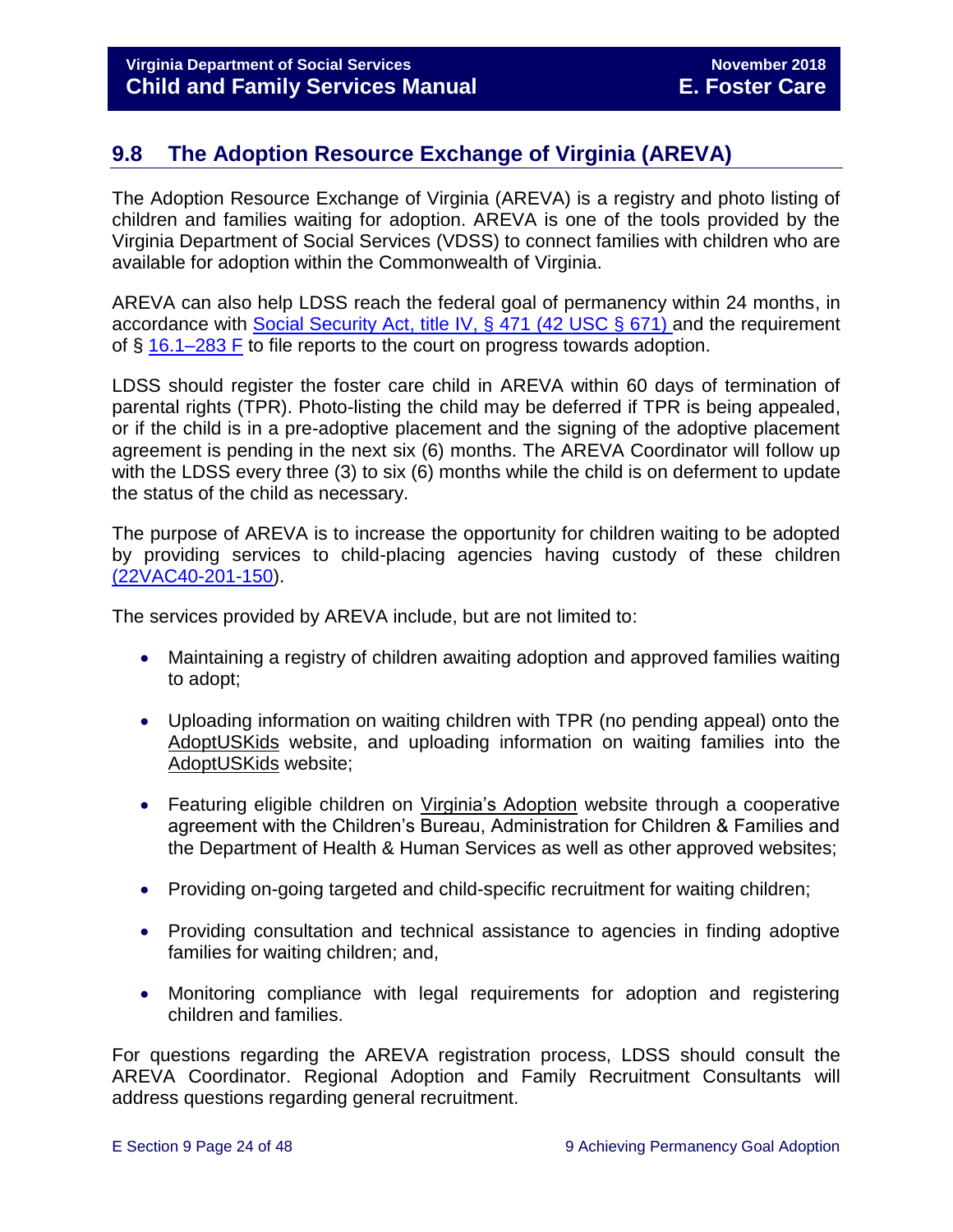### <span id="page-24-0"></span>**9.8.1 LDSS registration process**

For a child in foster care with the goal of adoption and whose parental rights have been terminated, the service worker should register the child with AREVA within 60 days of the court entering the termination of parental rights order.

To register a child in AREVA, the service worker shall:

- **Complete all AREVA Child Registration screens in OASIS**. This includes completing the Child Information, Disabilities, Family Information, Agency Information, and Deferment tabs on the AREVA Child Registration screen in the OASIS foster care case.
	- o Child Information delivers a brief overview of name, birth date, race, siblings and provides a place to record locality comments.
	- $\circ$  Disabilities allows the worker to identify all documented risk factors; physical, emotional, behavioral, and learning disabilities, and provides an overall assessed level of disability by checking the appropriate boxes.
	- $\circ$  Family Information allows the worker to identify the child's preference for family composition, the child's language(s), religious preferences, and recruitment efforts to place without subsidy. The worker also enters the required strength-based narrative of 240 to 400 words that reflects the child's personality that will be used on the [AdoptUsKids](http://www.adoptuskids.org/) and [Virginia's](http://www.adoptuskids.org/states/va/index.aspx)  [Adoption](http://www.adoptuskids.org/states/va/index.aspx) websites. The worker uses this tab to enter confidential information about the child and a sibling group introductory narrative for other service workers.
		- When developing the narrative, the worker should consider using "Lasting Impressions: A Guide for Photo-listing Children", which is a publication that provides tips and worksheets for how to write strength-based narratives for the photo-listings. Copies can be obtained directly through [AdoptUsKids](http://www.adoptuskids.org/) or from the Adoption and Family Recruitment Consultant or AREVA Coordinator in the Adoption Unit at VDSS.
		- The worker may include some of the following information within the narrative.
			- o What makes the child laugh?
			- o What does the child do when with friends?
			- o What is the child is most proud of? What accomplishments does the child have?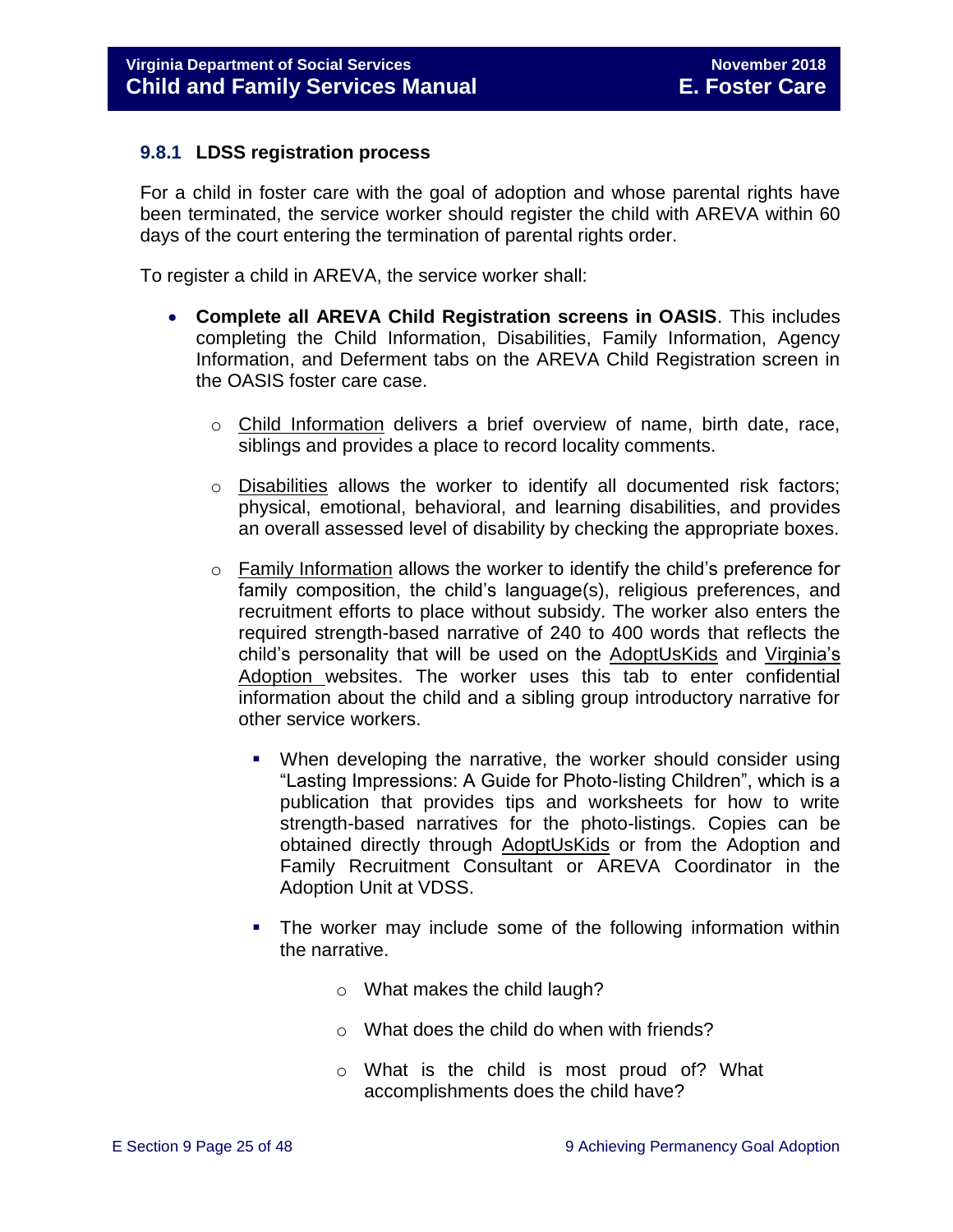- o What type of activities is the child involved in outside the home (school, clubs, sports, etc.)
- o What is the child's favorite or least favorite class?
- o What is the child's favorite chore (both in and out of the house)?
- o What is the child's favorite thing to do outside? Inside?
- o What is the child's favorite or least favorite food?
- o What is the child's favorite holiday**?** Why?
- o Who helps the child the most?
- o What does the child want families to know about them?
- o What are the child's thoughts on the future (career, education, place to live, etc.)?
- $\circ$  Agency Information contains information on the worker and the agency submitting the registration. After the worker completes an AREVA registration for the first time, this information is stored in the system and will populate automatically to subsequent registrations based on the user sign on at the time. The worker must complete the agency information in its entirety for it to populate.
- $\circ$  Deferment is used by the worker to request a postponement from photolisting the youth in [AdoptUsKids](http://www.adoptuskids.org/) and to provide information concerning the deferment request. This screen includes, but is not limited to, the name and address of prospective family, the status of the home study, and the date of the adoptive home placement agreement. Refer to Section 9.8.3 for additional information on deferment.
- **Transfer the information to AREVA**. After completing the AREVA Child Registration OASIS screens, the worker transfers the information to the AREVA Coordinator by selecting the "Transfer to AREVA" button on the AREVA/ Registration screen.
- **Submit documents to AREVA Coordinator**. Within **five (5) working days** of submitting the AREVA registration, the worker mails or sends electronically copies of court orders (TPR) and/or permanent entrustment agreements to the AREVA Coordinator.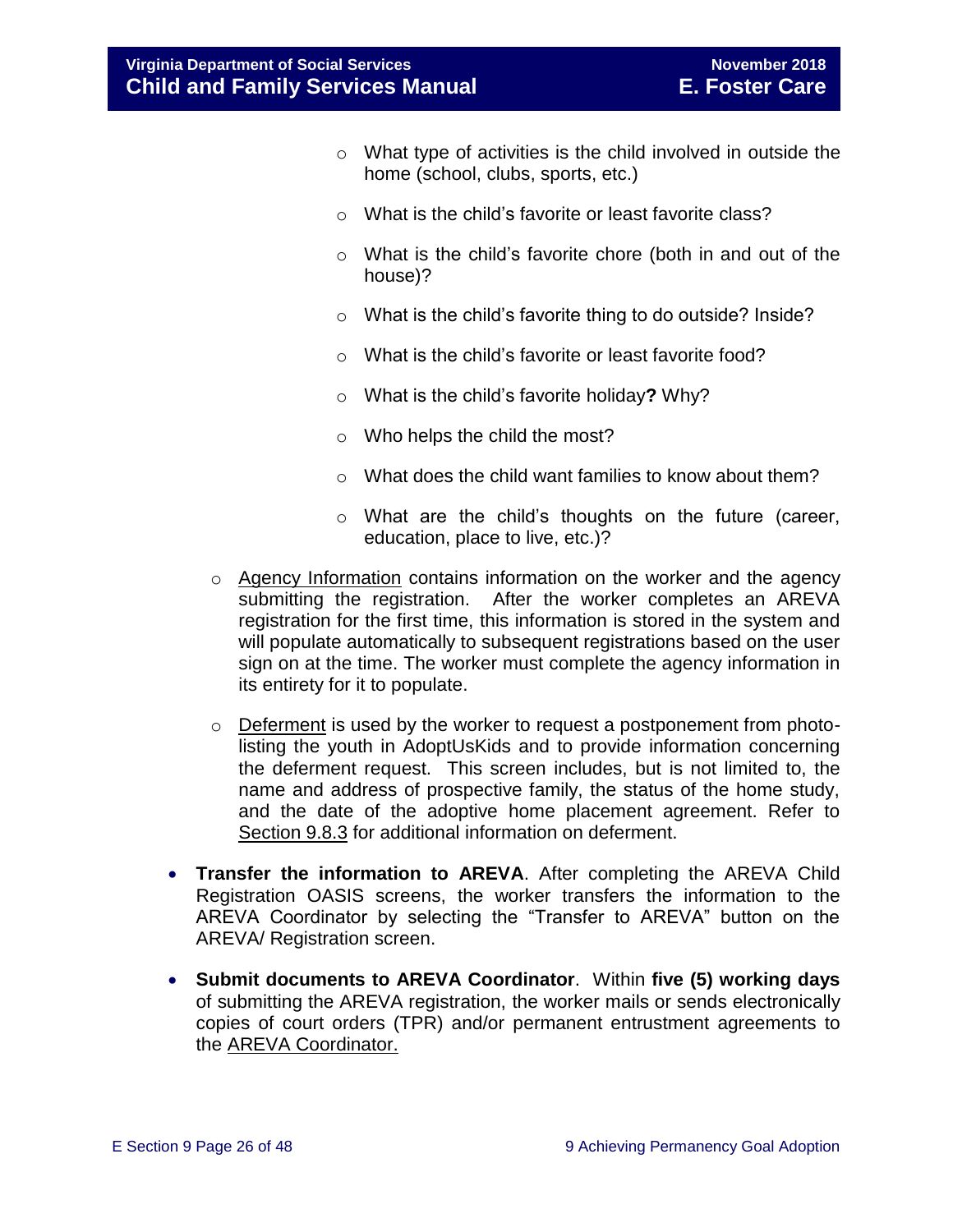- **Submit photo of child to the AREVA Coordinator**. Within **five (5) working days** of submitting the AREVA registration, the worker mails or emails a 5X7 or larger color photograph of the child to AREVA Coordinator. If it is necessary to have the picture returned, the service worker should contact the AREVA Coordinator prior to mailing.
	- $\circ$  The picture should be an age appropriate representation of the child.
	- o A clear shot of the child's face is vital, and where possible, siblings should be photographed together. The child should not wear clothing with identifying and background information.
	- o A professional photograph is preferred. Paper printouts from a digital camera and photocopied reproductions should be avoided due to difficulty in scanning these media. School pictures may be submitted to AREVA, if no other photograph is available.
	- $\circ$  The AREVA Coordinator shall request updated information on each child annually, as well as a recent picture. The AREVA Coordinator will send the old narrative from [AdoptUsKids](http://www.adoptuskids.org/) to the service worker who shall make necessary changes and updates. Updates should be returned to the AREVA Coordinator **within five (5) working days**. This process will continue as long as the child remains on the website.
	- o Any information sent to the AREVA Coordinator should include the child's name, OASIS case or client number, along with the current service worker's name, agency, direct telephone number, and email address.
	- $\circ$  The worker should complete a Change of Status form in AREVA when there is a change in information on the case (i.e.-worker, status, placement, etc.)

The AREVA Coordinator will acknowledge receipt of all registration forms by entering the registration received date in Recruitment tab of the AREVA Child Registration screen in OASIS. The AREVA Coordinator may contact the LDSS via email or phone to request additional information. The AREVA Coordinator will not approve the listing without the required documentation and photos.

# <span id="page-26-0"></span>**9.8.2 LCPA process for registration with AREVA**

Licensed child placing agencies that do not have access to OASIS should register children in their care and custody with AREVA by electronically submitting the completed and signed AREVA Child Registration form, supporting documents, and child's photo to the AREVA Coordinator within 60 days of termination of parental rights.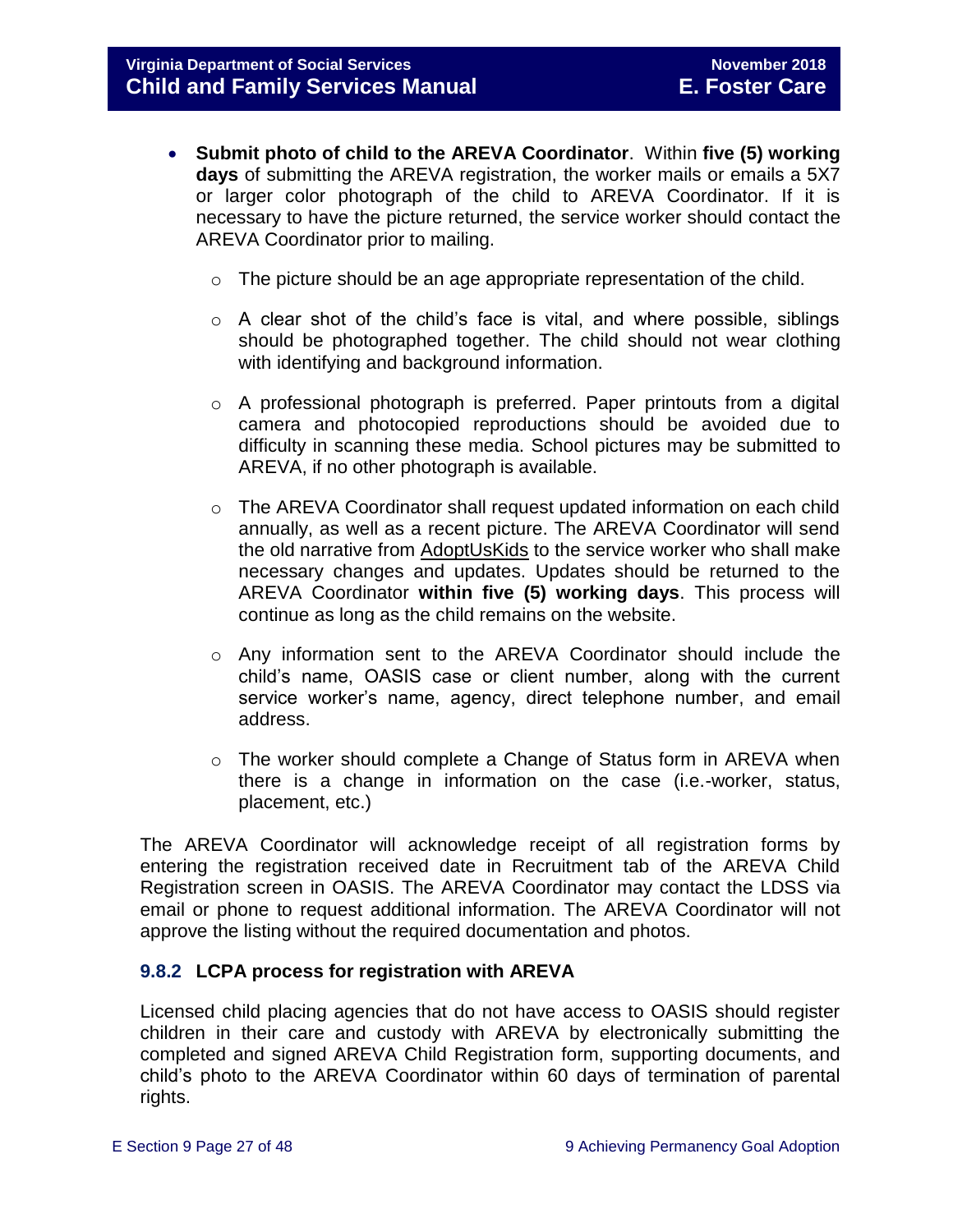- The AREVA Child Registration form is located under the forms section of VDSS public website at [http://www.dss.virginia.gov/family/ap/index.cgi.](http://www.dss.virginia.gov/family/ap/index.cgi)
- Supporting documents are court orders (TPR) and/or permanent entrustment agreements.
- Photo requirements are the same as the LDSS, refer to **Section 9.8.1** for details.

For agencies who are not able to scan and email documents, remit the completed and signed form, supporting documents and the child's photo to the AREVA Coordinator at:

> Virginia Department of Social Services c/o AREVA Coordinator Division of Family Services, 11<sup>th</sup> Floor 801 E. Main Street Richmond, VA 23219

Photo-listing deferment requirements for LCPAs are the same as for the LDSS and are found in [Section 9.8.3.](#page-27-0)

The AREVA Coordinator will acknowledge receipt of all registration forms via email. The AREVA Coordinator may contact the agency via email or phone to request additional information.

# <span id="page-27-0"></span>**9.8.3 Deferment in AREVA**

Deferment only relates to the AREVA photo-listing service. Regardless of deferment status, the LDSS and LCPAs are required to follow the steps detailed in [Sections](#page-24-0) [9.8.1](#page-24-0) (for LDSS) or [9.8.2](#page-26-0) (for LCPA). LDSS and LCPAs requesting deferments for their children shall submit all documentation to the AREVA Coordinator.

Service workers may receive permission to defer photo-listing of a child for 60 or 90 days when:

- The child's TPR order is being appealed by one or both of the parents;
- The child is in a pre-adoptive placement and the signing of the adoptive placement agreement is pending;
- An out of state family has been identified and the LDSS is working with the Interstate Compact On the Placement of Children (ICPC) Unit to meet all of the requirements for placement across state lines; or
- A child is placed in a residential treatment facility **and**: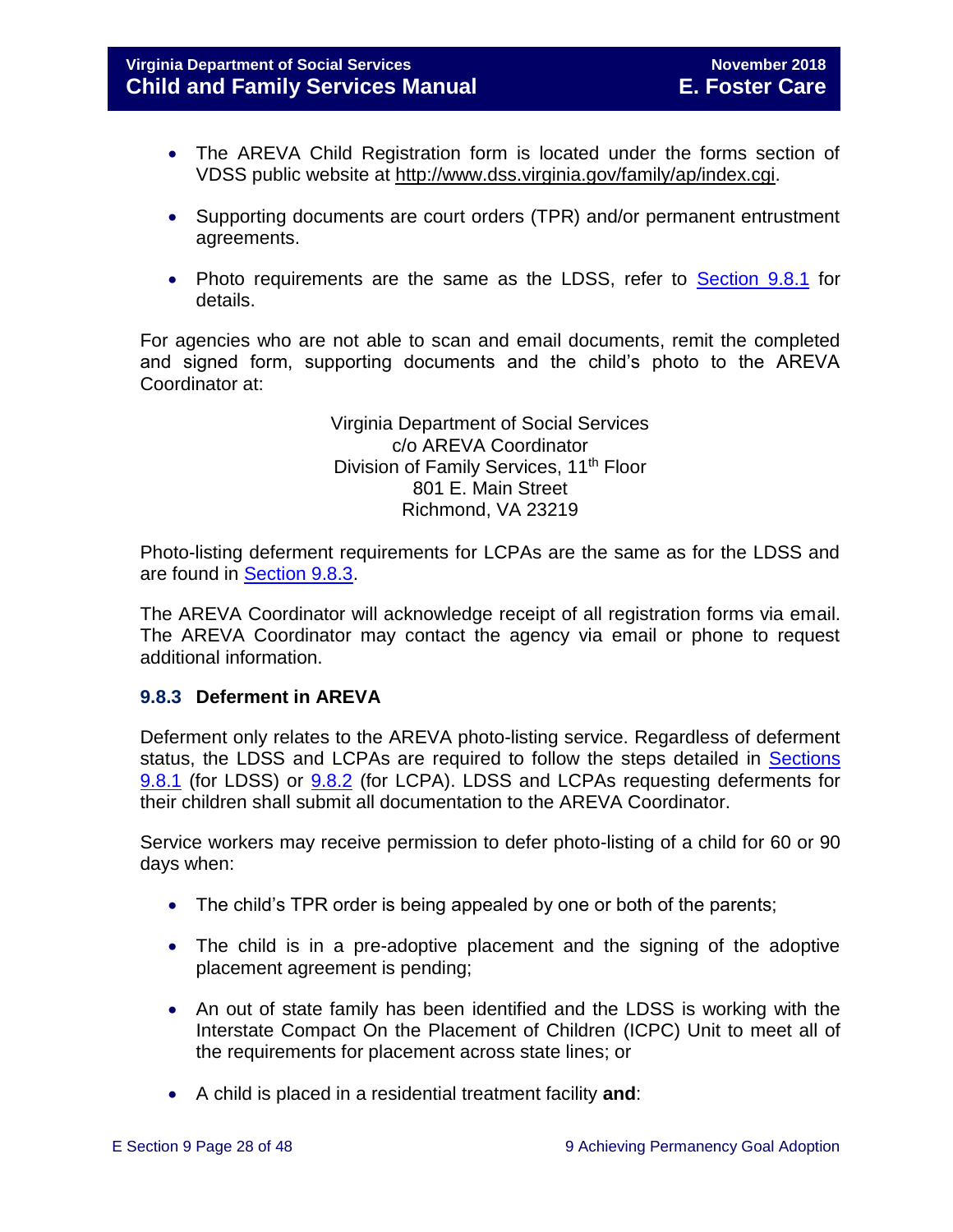- o There is an identified family who has expressed interest in adopting the child, the family, **and**
- o The child has had a previous relationship with the family (either relative or non-relative), **and**
- o The identified family is actively participating in the child's treatment plan.

*The service worker should call the AREVA Coordinator to discuss other circumstances that may warrant a deferment.*

To obtain a deferment:

- The LDSS shall complete the AREVA child's registration screen in OASIS including the section on the reason for deferment. All sections of this screen shall be completed. The complete names of the prospective adopting parents along with their complete mailing address shall be included.
- If deferment is requested after the initial transfer in AREVA, the service worker shall complete the Change of Status form in AREVA.
- The LCPA completes the LCPA AREVA Child Registration form. Section E of the LCPA AREVA Child Registration form addresses the request to defer from the photo listing services. Refer to **Section 9.8.2** for more information concerning the LCPA process for AREVA Registration.

Deferments may be extended at the discretion of the AREVA Coordinator for an additional 30 or 60 days upon written request of a LDSS or LCPA supervisor. Additional time may be granted only under extenuating circumstances **and the total deferment cannot exceed six (6) months**. For example, a case involving an interstate placement where completion of the adoptive home study has been delayed in the other state is beyond control of the LDSS/ LCPA.

When requesting extended time, the agency shall:

- Specify the reason for the extension.
- Provide a time period for the needed extension.
- Make the request on the change-of-status form and ensure it is signed by the supervisor. Requests will be considered by the AREVA Coordinator on a case-by-case basis.

Placement into a residential facility, group home, etc. does not qualify for continuation of a deferment status.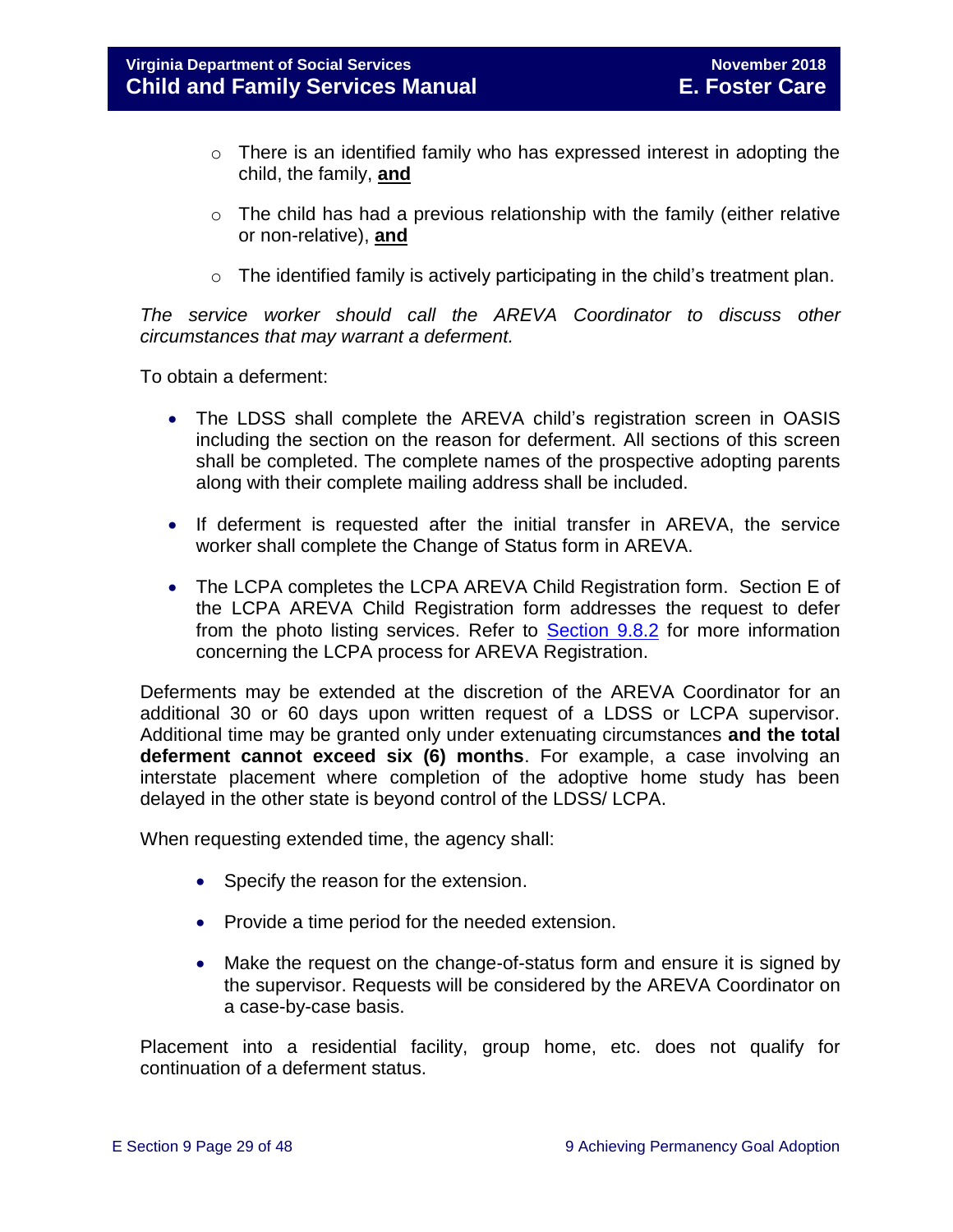For each child on deferment, the AREVA Coordinator shall follow up with the LDSS or LCPA every three (3) to six (6) months to obtain an update on the child's status.

A child on deferment status shall be featured on the website the month following expiration of the deferment period, unless an adoptive home placement agreement has been signed or upon the request of the LDSS supervisor as defined above.

### <span id="page-29-0"></span>**9.8.4 Process for registering families with AREVA**

Families that are interested in adopting children with special needs and have an approved home study may register with AREVA. The family will work with the LDSS or LCPA who completed their home study to register in AREVA. After registration is complete, the family will appear on [AdoptUsKids.](http://www.adoptuskids.org/)

To register a family in AREVA, the service worker should:

- **Submit the AREVA Family Registration form to the AREVA Coordinator.**  LDSS shall complete the AREVA family registration screen in OASIS and transfer the information to the AREVA Coordinator by selecting the "Transfer to AREVA" button on the AREVA/ Registration screen.
- LCPAs that do not have access to the OASIS system should fill out and submit the completed and signed AREVA Family Registration form [\(032-02-](http://www.dss.virginia.gov/files/division/dfs/ap/intro_page/forms/032-02-0025-03-eng.pdf) [0025-03-eng\)](http://www.dss.virginia.gov/files/division/dfs/ap/intro_page/forms/032-02-0025-03-eng.pdf) to the AREVA Coordinator by mail or email. This form is located under the Forms on the [VDSS public website.](http://www.dss.virginia.gov/family/ap/index.cgi)
- **Submit photo of family to AREVA Coordinator.** Mail to AREVA Coordinator a 5 X 7 or larger, color picture of the family, including all persons that comprise the family. If it is necessary to have the picture returned, contact the AREVA Coordinator prior to mailing.

The picture should be a clear representation of the family. A professional photograph is preferred. Paper printouts from a digital camera and photocopied reproductions should be avoided due to difficulty in scanning these media.

The service worker should mail the picture, printed copy of the last page of the AREVA family registration form with the original signatures; a narrative that describes the family, a copy of the completed home study, and the family's email address to the AREVA Coordinator.

The AREVA Coordinator will acknowledge receipt of all registration forms via mail or email. The AREVA Coordinator may contact the LDSS via email or phone to request additional information.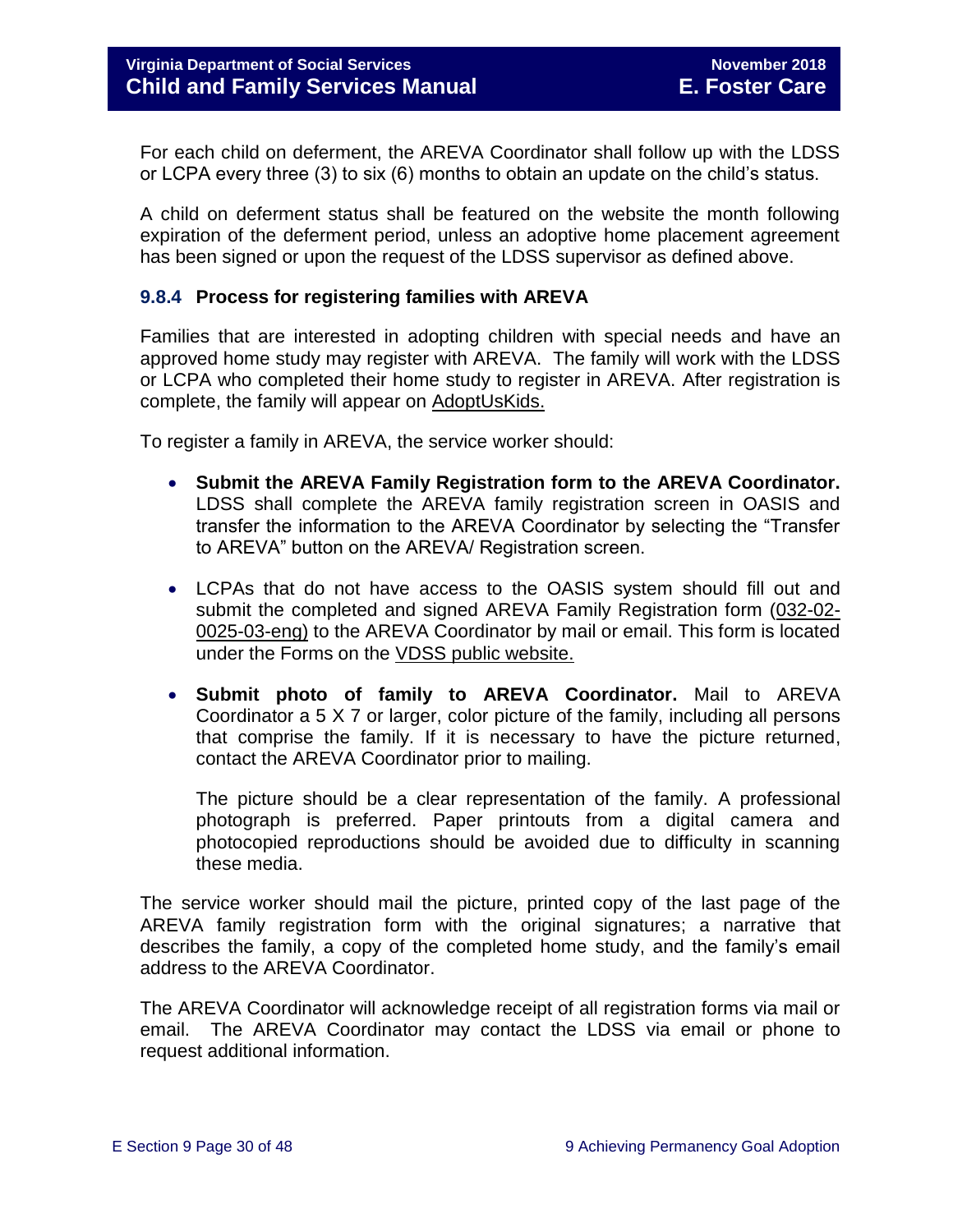Information and photos on families registered with AREVA will be uploaded onto the [AdoptUsKids](http://www.adoptuskids.org/) website under "Family Registration."

Annual updates will be done on all families registered with both AREVA and [AdoptUsKids.](http://www.adoptuskids.org/)

#### <span id="page-30-0"></span>**9.8.5 Notification to AREVA of change of status of the child**

When there is a change in the status of a child and family, notice shall be provided to the AREVA Coordinator. For the child, possible changes in status and how to report them are listed.

- The AREVA change of status form in OASIS is used to provide updated information on the child; change in primary worker, new contact information, new email address, telephone number, etc.
- The AREVA change of status form in OASIS is also used to indicate that a case needs to be closed in AREVA, specifying the reason for the withdrawal. If the case is to be closed, the worker should be certain to complete the text boxes at the bottom of the appropriate OASIS screen. Service workers should send the change of status form prior to closing the foster care case.

# <span id="page-30-1"></span>**9.9 Adoptive home selection and preparation**

Services related to the placement of the child are of paramount importance. Placement for the child will be based on the needs and attachments of each child and on the strengths and needs of the prospective family. When adoption is the plan for the child, the agency should develop a child specific written strategy for recruitment of an adoptive home, unless a family has been clearly identified.

The Multiethnic Placement Act of 1994 (MEPA) as amended by the Interethnic Adoption Provisions of 1996 (IEP) shall be followed in all adoptive placements. Placement considerations on the basis of race, color or national origin are prohibited, except in individual situations where it can be proven that the consideration is in the best interest of the child.

An agency shall make reasonable efforts to place siblings together whenever possible in the same adoptive placement, unless it is contrary to the safety or well-being of any of the siblings to do so. If siblings are separated, frequent and regular ongoing contact should be encouraged among the adoptive placements.

#### <span id="page-30-2"></span>**9.9.1 Selecting the adoptive home**

Services for adoptive applicants begin with a study that involves the adoptive applicants in a process to determine with the agency whether they can meet the needs of an adopted child. A home study shall only be completed by a licensed or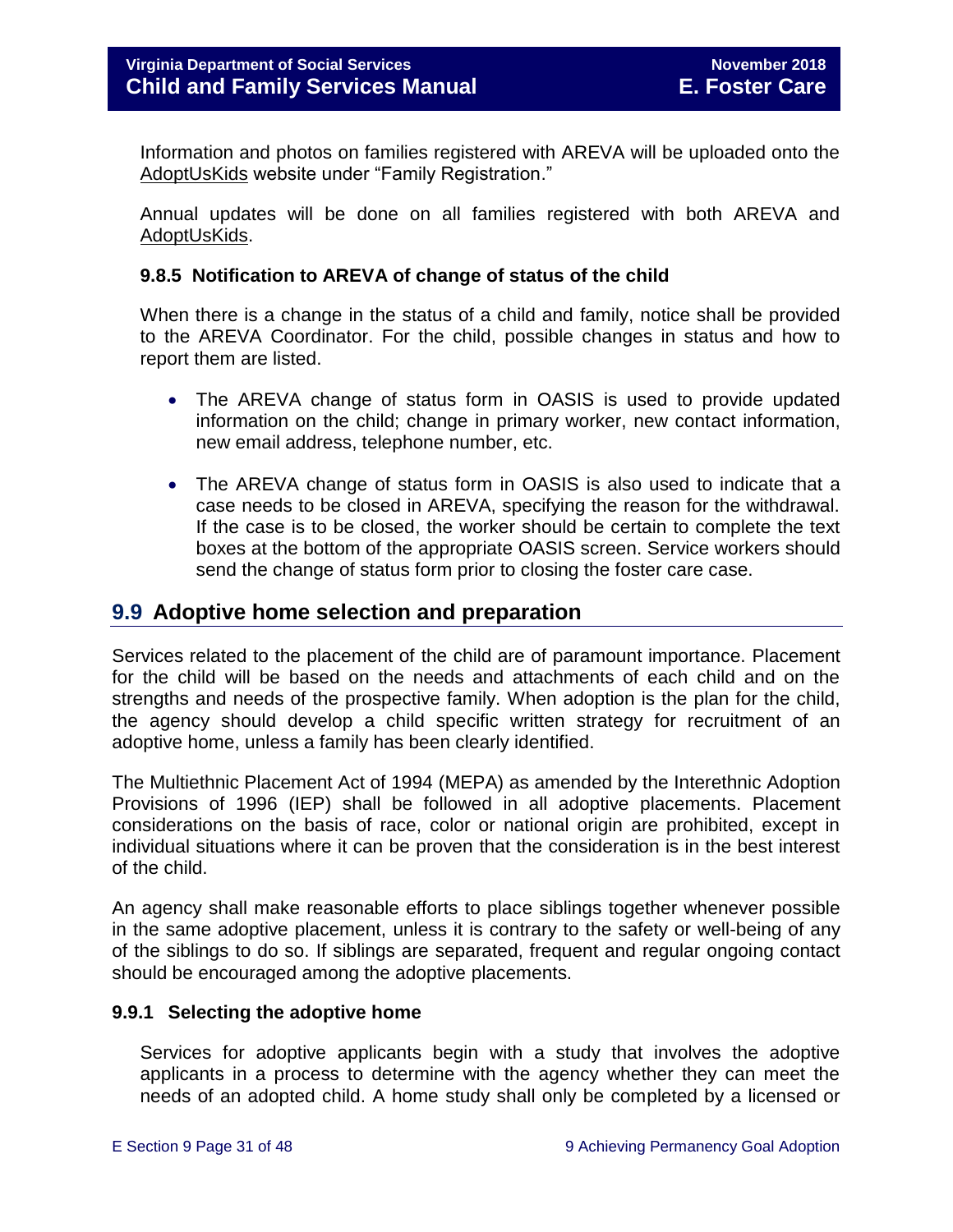duly authorized child placing agency. The study should be carried out so that it brings about increased understanding of the process and begins to prepare the applicants for adoption.

The study should consist of a series of interviews in which adoptive applicants and the worker exchange factual information, discuss emotional factors involved in adoption, and come to recognize feelings and attitudes that may affect adoption. The study process should help to establish a relationship with the applicants that will make it possible for the applicants to continue to use help both during the selection and placement of the child and the post placement period.

Once a written application has been received, the study process should be carried through to completion unless the applicants request to withdraw their application. The request to withdraw should be in writing and documented in the record.

Adoptive families shall meet the criteria for a foster/adoptive home and the adoptive home study format in the **Local Department Foster and Adoptive Family Home** [Approval Guidance.](http://www.dss.virginia.gov/files/division/dfs/fc/intro_page/guidance_manuals/other/gudiance_2_13.pdf)

If the child is already living in the home of the potential adoptive parents, strong consideration should be given to placement with these persons, taking into account the length of time the child has been in the home, the depth and degree of bonding that has occurred and the child's ability to move from the home and form satisfactory attachments in another home and with another family.

The adoption team (see [Section 9.9.2\)](#page-31-0) should consider foster parents with whom the child has developed emotional ties as a primary adoptive resource for the child. If the foster family is to be the adoptive family, the foster family needs to be prepared for the differences between foster care and adoption. (NOTE: Foster parents have the right to file a petition for adoption, without consent of the LDSS, when:

- The child has resided in their home continuously for at least 18 months.
- The birth parents' rights to the child have been terminated  $(\S$  [63.2-1229\)](http://law.lis.virginia.gov/vacode/63.2-1229/).

# <span id="page-31-0"></span>**9.9.2 Utilizing a team approach**

Selecting the adoptive home for a child should be done using a team approach. Development of a group of professional resource people in the community to serve as consultants can also be beneficial, especially for special needs children. A multidisciplinary group can provide information specific to the needs of the child and can help assess the impact of placement of a child with a particular family under consideration.

The purpose of this team is to: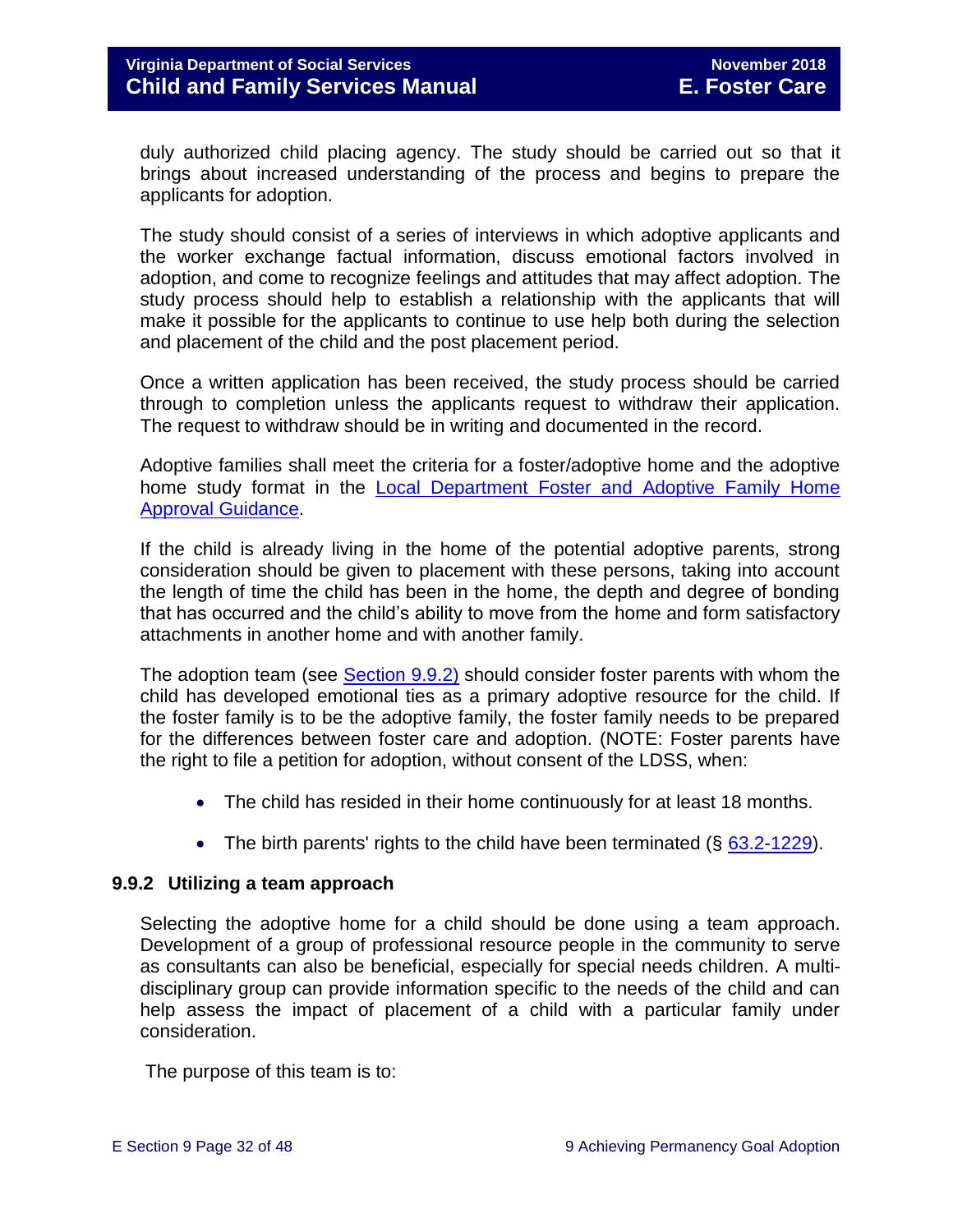- Confirm the adoptive placement with caregivers with whom the child is presently residing; or
- Establish the adoption of the child with another selected family with whom the child has significant attachments.
- Be the deciding body in selecting an adoptive home for the child from among families who have shown an interest in adopting the child.

The team should be composed of a minimum of three persons, including a person in a management position in children's services, the child's worker and the worker responsible for placement and adoption services for the child. When two or more agencies are working in a collaborative partnership to match children to an adoptive family to finalize the adoption, all agencies involved in the collaboration should also be represented on the adoption team.

This team should meet whenever there is a minimum of one home interested in adopting a child to determine next steps in selecting the adoptive family and placing the child.

# **9.9.2.1 Criteria for selection of a family for the child**

- The family's ability to meet the physical, emotional, and mental health needs of the child.
- The compatibility between the child's personal characteristics and the expectations of all members of the adoptive family.
- The specific experiences and/or training the family has had that prepares them to provide for the special needs the child may have.
- The resources in the family's community that are available to meet the child's special needs.
- The degree to which the family is willing to initiate and participate in medical and/or therapeutic treatment, if the child is in need of such services.
- The degree to which the family can accept the child's need for contact with siblings, other birth family members, and/or foster family if the need is indicated.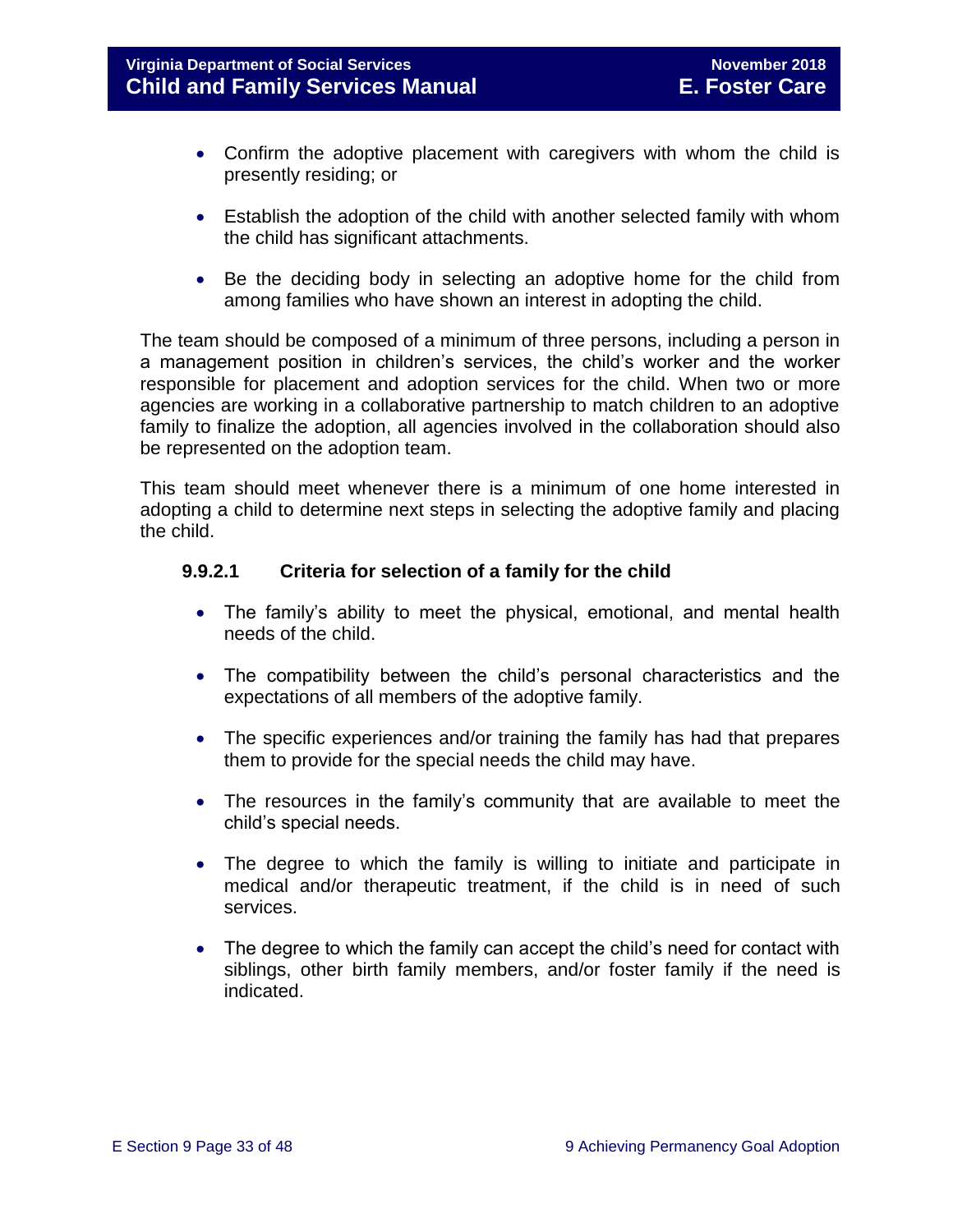# <span id="page-33-0"></span>**9.9.3 Educating and partnering with adoptive parents**

Educating and building collaborative partnerships with adoptive parents should begin with their initial contact with the child welfare system and continue throughout the adoption process.

When the adoptive parents indicate interest in adopting a specific child with special needs, the agency shall provide and discuss the following information:

- The child's background and needs including non-identifying information about the birth family.
- The long term needs of children who have experienced trauma.
- The [Information Sheet on Adoption Assistance Program](http://www.dss.virginia.gov/family/ap/index.cgi) including:
	- $\circ$  The purpose and types of adoption assistance and/or supports that may be available to help address the child's needs.
	- o The application, assessment and negotiation process.
	- $\circ$  The adoption assistance agreement and how to request changes in the agreement when the child's needs and/or family circumstances of the adoptive parents change.
	- o Contact information for the LDSS that has jurisdiction for adoption assistance to further discuss the program and submit their application).

While adoptive parents want to make a difference in the child's life, they may have concerns about how this decision will impact their lives and whether they will have the necessary resources to meet the child's needs once the adoption is finalized. The agency should discuss with the adoptive parents how they can integrate the child with special needs into their lives and future. Providing sufficient information about the child to the prospective adoptive parents allow them to decide whether they and the child are right for each other and gives them time to examine their feelings about adoption as a means of having a family or enlarging the one they already have.

Discussions with the adoptive family about the option for establishing a Post-Adoption Contact and Communication Agreement (PACCA) shall occur in order to ensure the family understands the options for the child's contacts with their biological parent's post-finalization of the adoption (see [Section 9.11\)](#page-38-0). For those children who want to continue this contact once adopted, the adoptive parents will need to understand what the PACCA process includes in order to make a decision as to their willingness to support the child's desire to maintain contact with his biological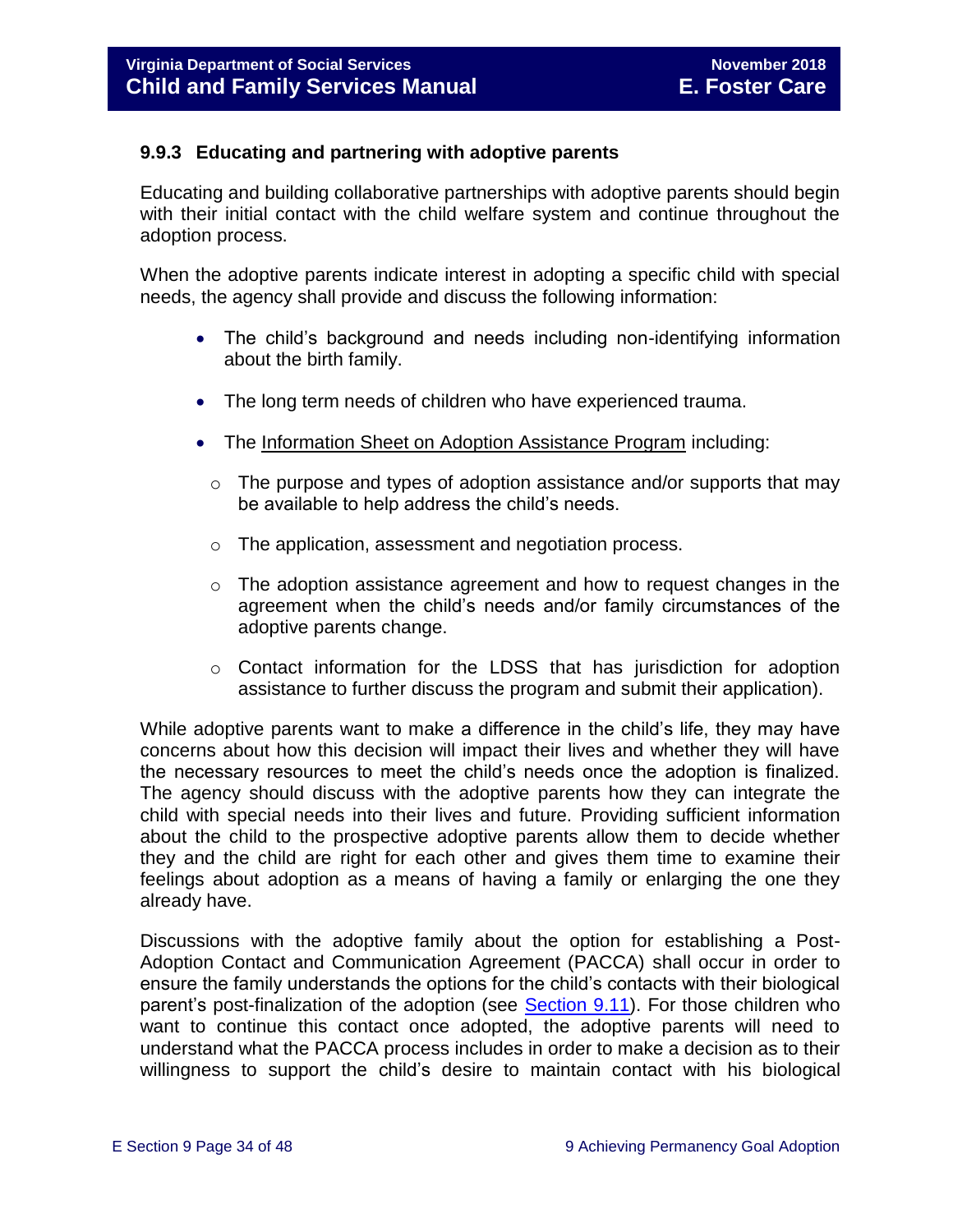parents. However, the PACCA agreement is not required for the adoptive family to facilitate the child maintaining contact with the biological family.

For more information on educating and partnering with adoptive parents, (See (Adoption Assistance, [Section 2,](http://www.dss.virginia.gov/family/ap/index.cgi) Chapter F. Adoption).

Failure to provide the adoptive parents with relevant, full, factual information that the agency has about the child and the child's birth family, except that which would reveal the identity of the child's birth family, the availability of adoption assistance for an eligible child, and the required application process prior to finalizing the adoption can provide grounds for the adoptive parents to appeal the agency's actions regarding adoption assistance.

# <span id="page-34-0"></span>**9.9.4 Full disclosure of child information**

The agency shall provide the adoptive parents all known and relevant information about the child. The service worker should discuss this information, responding to all questions the adoptive parents may have.

The agency shall provide the adoptive parents a copy of the **Full Disclosure of Child** [Information](http://www.dss.virginia.gov/family/ap/index.cgi) form which provides information on:

- The child's special needs, the services the child currently requires, and to the extent possible, the services the child will need.
- Medical, dental, developmental, behavioral, emotional, and educational information for the child.
- The child's experience in foster care, including the child's age when entering care, the reason(s) for entering care, and the child's placement history.
- The child's biological family, without revealing the family's identity, including but not limited to:
	- o Ages and genders of parents and siblings.
	- o Education, occupations, and talents of parents.
	- o Language, culture and traditions of family.
	- o Medical, mental health and substance abuse history of birth parents, grandparents, and other family members.
	- $\circ$  Level of contact the child has had with biological and extended family prior and during foster care placement.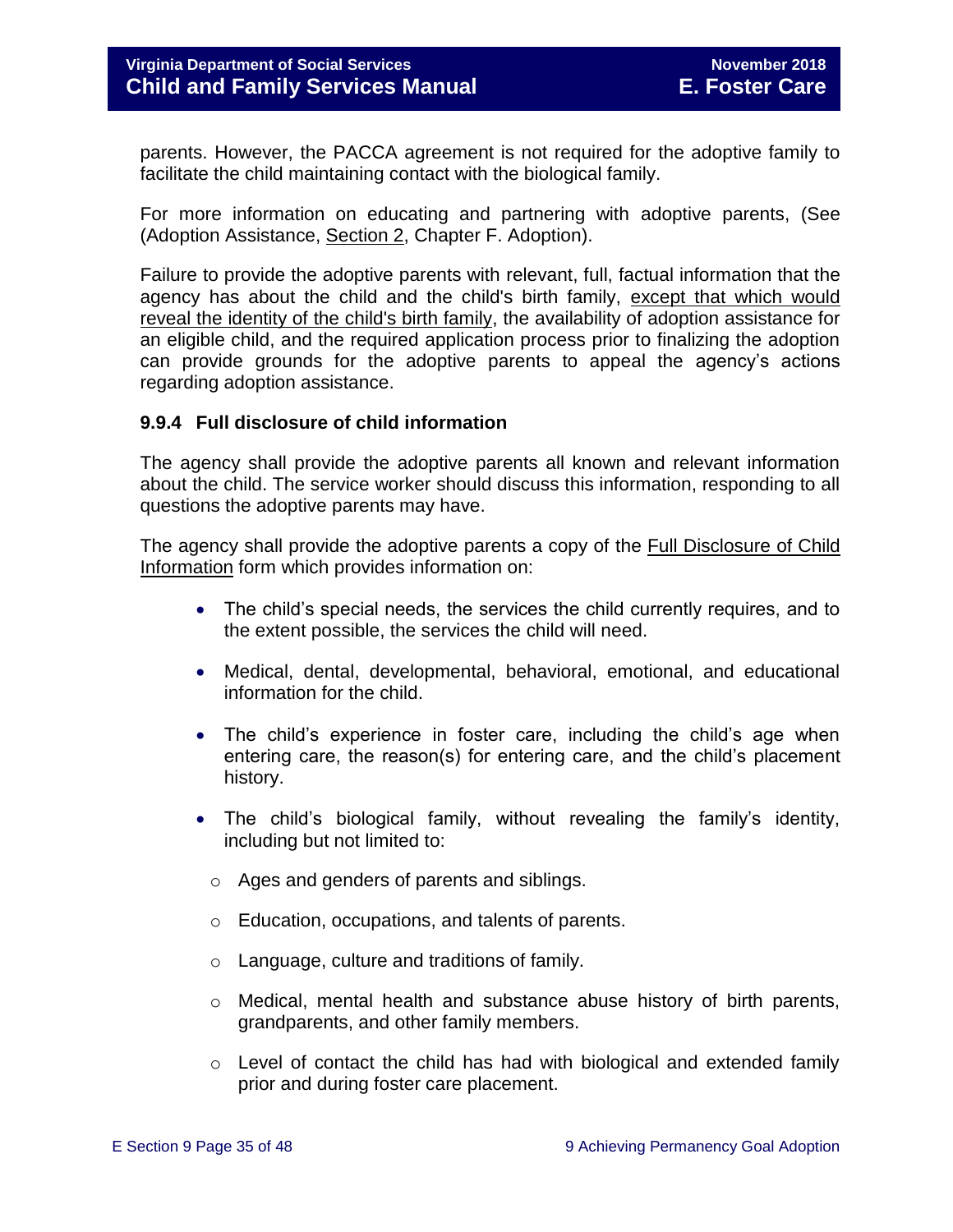$\circ$  Strengths, positive contributions, issues and challenges in the child's relationship with biological and extended family members.

The service worker should encourage adoptive parents to talk with the foster parents and any professionals (e.g., physician, teacher, and service providers) involved with the child to gain as comprehensive an understanding of the child's needs as possible.

The agency shall share all relevant documentation, including medical records, prescription histories, psychological evaluations, school records, and any other information that documents the child's needs.

Failure to disclose all relevant information may result in an appeal by the adoptive parent and potential financial liability for the LDSS.

The adoptive parents may have a legitimate interest in disclosure of information from a child protective services record as the potential caretaker of the child. When the LDSS determines that disclosure of records or information in a child protective services (CPS) case is in the child's best interest, the LDSS may provide this information without a court order and without the consent of the family.  $(\S$  [63.2-105\)](http://law.lis.virginia.gov/vacode/63.2-105/).

### <span id="page-35-0"></span>**9.9.5 Arranging pre-placement visits**

After all information is shared with the prospective adoptive parents, the family decides to pursue placement of the child, the child has been prepared for the family, pre-placement visits should begin.

- When a specific adoptive family is selected for the child, the child's worker shall provide him with detailed information about the family, including sharing pictures of all family members, their home, pets, etc. The worker should also prepare the child for the anticipated number and location of visits with the prospective adoptive parents.
- There is no standard number of visits that is required before a child moves into an adoptive home, however, no child should be placed into an adoptive home on one visit unless the child is less than three days old.
- All parties, including the foster parents, the adopting parents, the child, and the child's worker are involved in planning the pre-placement visits. Visits should take into consideration the needs of each particular child.
	- o Pre-placement and placement plans should be well thought out and outlined so that the child, the worker, the prospective adoptive parents, and the foster parents know what is being planned and the general timing of the various visits.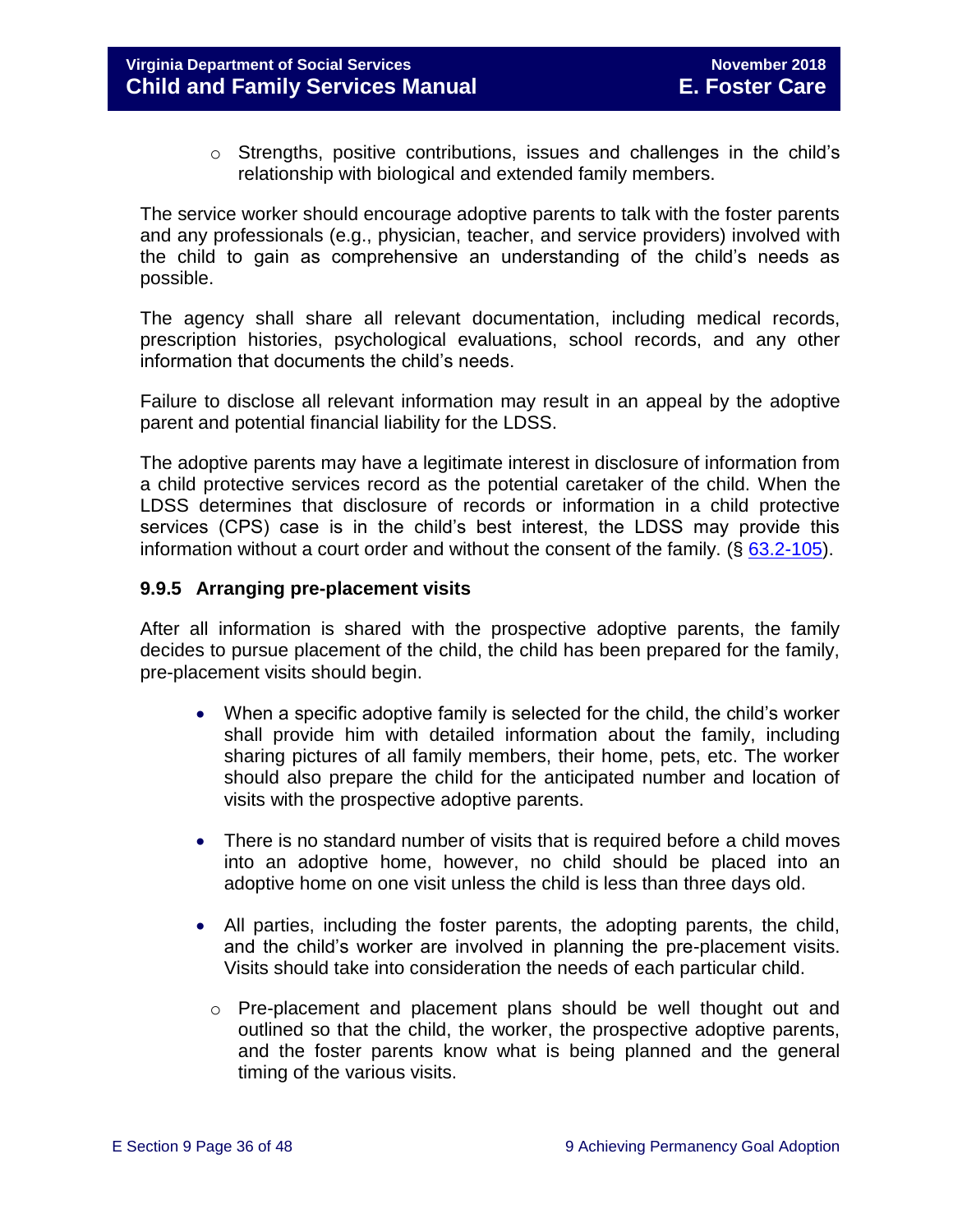• If the child wants ongoing contact with the birth parents and the prospective adoptive family supports this contact, the service worker should also consider and discuss with the child and family, whether the birth parents should be included in any of the pre-placement visits. The purpose of including birth parents and how such visits would be arranged shall be clear and in the best interest of the child (see [Section 9.11](#page-38-0) for information about PACCA).

### <span id="page-36-0"></span>**9.9.6 Placement procedures**

When all the parties involved in the child's adoption, including the child, believe the child is ready to move and the adoptive parents are ready for placement, arrangements are made for the move. If this is not a local placement, it is important to keep the agency who will supervise the placement informed of developments.

The LDSS and the schools shall jointly determine the child's best interest for his school placement up until the final order of adoption. A best interest determination meeting should be held when the child is in foster care, is placed in an adoptive home outside of the child's current school district and there is reason to believe that the child would be best served by remaining in his current school placement prior to the adoption being finalized. The adoptive parents should be actively engaged in the best interest determination meeting and should be educated as to the purpose of the meeting, the practice of allowing children to remain in their current school when in the child's best interest and the plan for the child once the adoption is finalized (see [Section 12.12.\)](file://///Vaultcelerra.co.dss.state.va.us/Workgroup/Family_Services/DFS%20Child%20and%20Family%20Services%20Manual/E.%20Foster%20Care/Foster%20Care%20June%202017/section_12_identifying_services_to_be_provided.draft.docx)

When an agency is considering an out of state adoptive placement for a child in its care, the agency shall take the steps necessary to initiate a request for approval for placement under the Interstate Compact on the Placement of Children before the visiting process can begin.

#### <span id="page-36-1"></span>**9.9.7 Adoptive placement and assistance agreements**

[The Adoptive Home Placement Agreement](http://www.dss.virginia.gov/family/ap/index.cgi) shall be signed on the date the adoptive placement begins. Even if the child was living in the home on a foster care basis, this agreement must be signed to show that the placement has changed to an adoptive placement.

[Adoption Assistance Agreement](http://www.dss.virginia.gov/family/ap/index.cgi) specifies the payments, services and terms for adoption assistance to be provided on behalf of the child. The payments, services and terms shall be negotiated by a VDSS Adoption Negotiator. The agreement is entered into and legally binding on the adoptive parents, the LDSS and the LCPA (when the child is in LCPA custody). Refer to [Section 2,](http://spark.dss.virginia.gov/divisions/dfs/ap/files/intro_page/manuals/07-01-2014/section_2_adoption_assistance.pdf) Adoption Assistance of Chapter F. Child and Family Services Manual for detailed information concerning adoption assistance and its processes.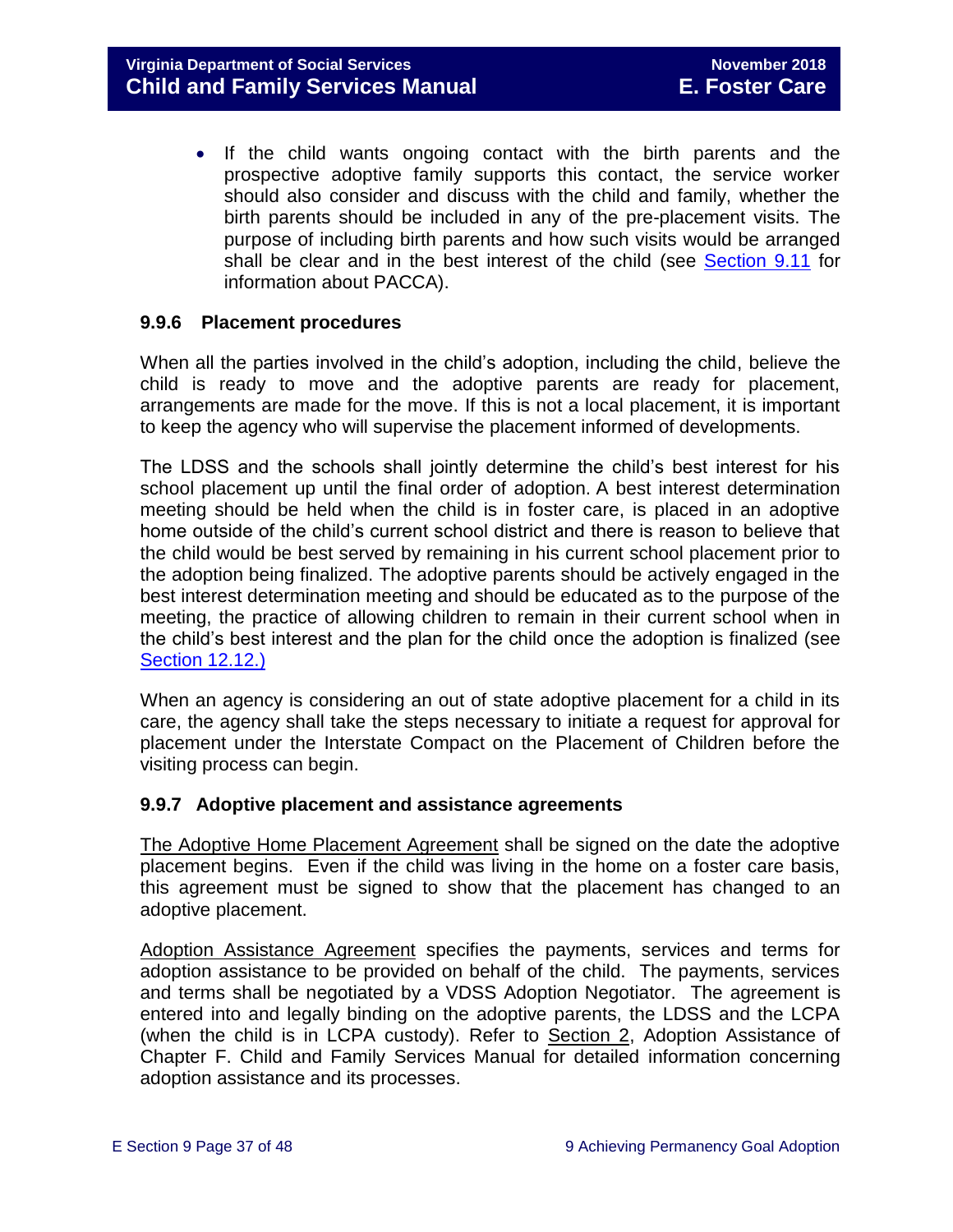### <span id="page-37-0"></span>**9.9.8 Opening and updating the adoption case**

Within **five (5)** *business* **days** of signing the adoptive placement agreement, the LDSS shall open an adoption case in OASIS. The adoption case should be properly bio-connected to the foster care case and the child's placement status in the OASIS foster care record should be changed to Adoption: Non-finalized.

Within **five (5)** *business* **days** of *the effective date of* the adoption assistance agreement, the LDSS shall update the OASIS Adoption Subsidy screen with the adoption assistance financial and service information.

Refer to [Section 2](http://spark.dss.virginia.gov/divisions/dfs/ap/files/intro_page/manuals/07-01-2014/section_2_adoption_assistance.pdf) of Chapter F. Adoption for more information concerning the role of the LDSS.

### <span id="page-37-1"></span>**9.9.9 Continuation of foster care services**

Foster care services continue after adoptive placement until the final order of adoption. Foster care services to be continued include:

- Medicaid
- Therapeutic services as needed by a child based on the child's special needs may continue if negotiated and agreed upon through the adoption assistance agreement
- Yearly foster care review hearings alternating with administrative panel reviews or court reviews, every six months until entry of the final order of adoption

For the child who is in the custody of the LDSS, adoption assistance payments and/or services begin the first day of the month following the month the adoption assistance agreement is signed by all parties. A final order of adoption is not necessary to begin making payments or reimbursing expenses. Payments shall only be made from one funding source. Once the funding is switched to adoption assistance, the only maintenance expenses the child is eligible for is basic and enhanced maintenance. The child is no longer eligible for a clothing allowance or daycare expenses. Additionally, special services payments and non-recurring payments shall be paid out of adoption assistance and the child is no longer eligible for state pool funds.

# <span id="page-37-2"></span>**9.10 Finalizing the adoption**

Following the placement of the child in the adoptive home and the signing of the Adoptive Home Placement Agreement form, the family and the agency move to finalize the adoption. (See Finalizing the Adoption, [Section 3,](http://www.dss.virginia.gov/files/division/dfs/ap/intro_page/manuals/10-15-2013/section_03.pdf) Chapter F, Child and Family Services Manual).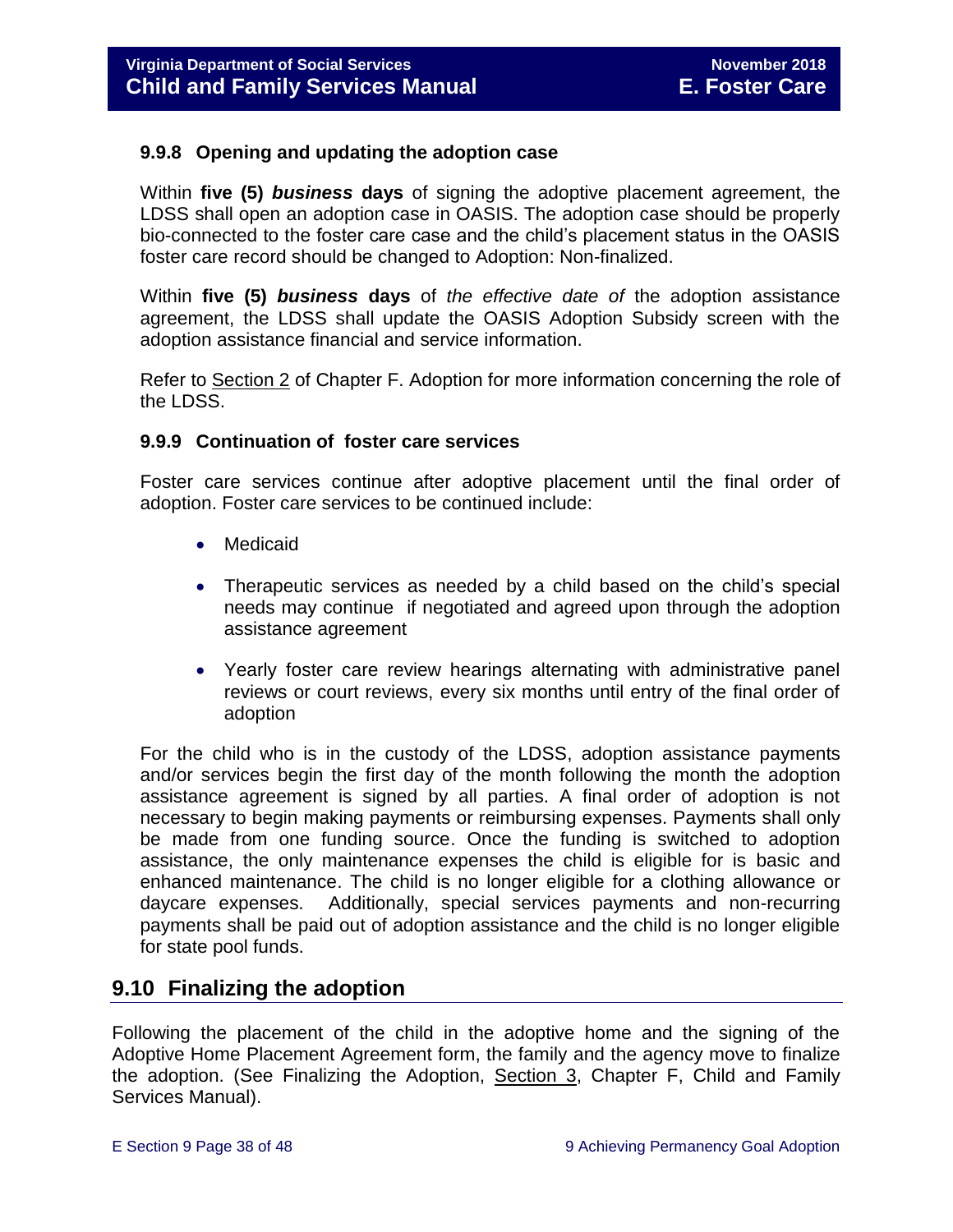# <span id="page-38-0"></span>**9.11 Post-Adoption Contact and Communication Agreement (PACCA)**

The PACCA is a voluntary, legally enforceable, written agreement between the birth parent(s) and the adoptive parent(s) for contact and communication after the legal adoption of a child that has specific requirements included in the agreement (§§ [63.2-](http://law.lis.virginia.gov/vacode/63.2-1220.2/) [1220.2,](http://law.lis.virginia.gov/vacode/63.2-1220.2/) [63.2-1220.3,](http://law.lis.virginia.gov/vacode/title63.2/chapter12/section63.2-1220.3/) [63.2-1220.4,](http://law.lis.virginia.gov/vacode/title63.2/chapter12/section63.2-1220.4/) [16.1-277.01,](http://law.lis.virginia.gov/vacode/16.1-277.01/) [16.1-277.02,](http://law.lis.virginia.gov/vacode/title16.1/chapter11/section16.1-277.02/) [16.1-278.3,](http://law.lis.virginia.gov/vacode/16.1-278.3/) and [16.1-](http://law.lis.virginia.gov/vacode/16.1-283.1/) [283.1\)](http://law.lis.virginia.gov/vacode/16.1-283.1/).

The PACCA is intended to support open adoptions in Virginia, especially for older children in foster care who have significant emotional attachments to their birth parents. Open adoption is a permanency practice that facilitates communication between the birth parent and the adoptive parent throughout the lifetime of the child.

Service workers should implement PACCA using the Virginia Children's Services System Practice Model to guide practice.

- Children, parents, and families have the right to be heard and involved in decision making. They are the experts about their own families. It is the responsibility of the service worker to understand the children and families within the context of their own family rules, traditions, history, and culture.
- The service worker should engage the families in a deliberate, collaborative manner to develop and implement creative, individual solutions that build on their strengths to meet their needs.
- Permanency is best achieved through a legal relationship such as parental custody, adoption, kinship care, or guardianship.
- Children have a right to connections with their biological family and other caring adults with whom they have developed emotional ties.
- Lifelong family connections are crucial for children and adults. It is our responsibility to promote and preserve kinship, sibling, and community connections for each child. We value past, present, and future relationships that consider the child's hopes and wishes.

The Code of Virginia uses the term "agency sponsoring the adoption" in describing the process for developing a PACCA. For the purpose of this guidance, this is the LDSS.

# <span id="page-38-1"></span>**9.11.1 When PACCAs may be used**

A PACCA shall only be used in cases where all of the following conditions are met:

• It is determined to be in the child's best interests.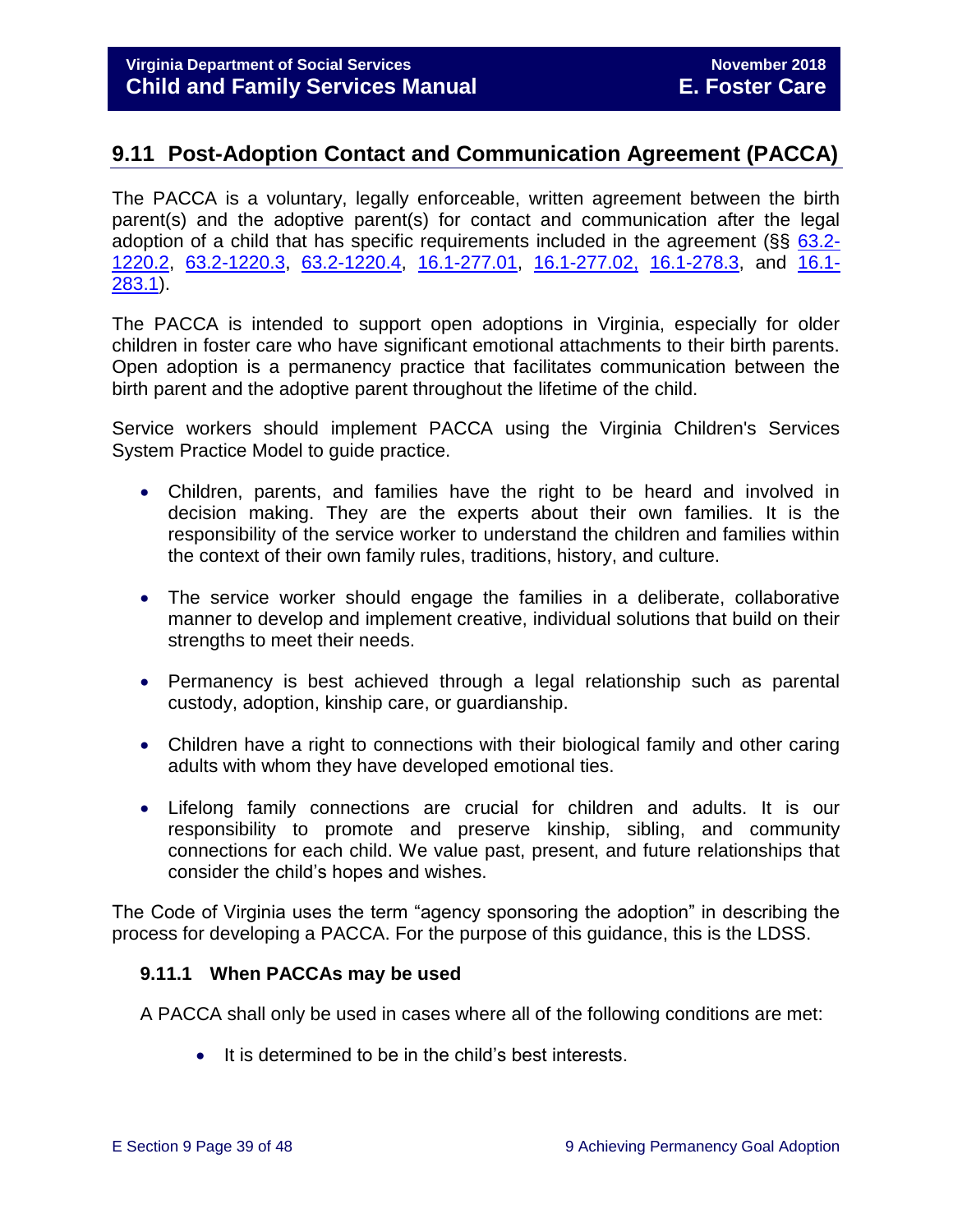- The child placing agency with custody of the child, usually the LDSS, recommends a PACCA.
- The child's guardian ad litem (GAL) recommends a PACCA.
- One or both of the birth parents want to sign a PACCA.
- The prospective adoptive parents want to sign a PACCA.
- If the child is at least 14 years old, the child agrees to a PACCA.

If any one of these conditions cannot be met, there can be no PACCA.

### <span id="page-39-0"></span>**9.11.2 Submitting PACCA at permanency planning hearing**

At the time of the permanency planning hearing, if prospective adoptive parents have been identified and all parties agree to and sign a PACCA, the agency service worker shall submit the PACCA to a juvenile court along with the service plan. The court may consider the appropriateness of the PACCA at the hearing, and if all requirements have been met, the judge will enter the PACCA into the order.

Although the agency is not required to consider a PACCA prior to terminating parental rights, it may do so in appropriate cases. For example, if the child is at least 14 years old and is objecting to the termination because of his or her desire to maintain contact with the birth parents, discussion of the PACCA should occur prior to the TPR. The decision to pursue a PACCA, however, should be made independently of the decision to pursue termination of parental rights.

A court or an agency cannot require a PACCA as a precondition to making a decision in any case involving a child prior to the adoption (§ [16.1-277.01 D\)](http://law.lis.virginia.gov/vacode/16.1-277.01/).

# <span id="page-39-1"></span>**9.11.3 Approval of PACCA by circuit court**

The circuit court has the final authority to approve the PACCA if included in the final adoption order. However, if circumstances change between the permanency planning hearing and the circuit court hearing, the PACCA may not be included in the final order of adoption.

# <span id="page-39-2"></span>**9.11.4 Enforcement of PACCA**

Once the adoption is approved, the terms of the PACCA become enforceable in circuit court by either the biological or the adoptive parents as long as the PACCA has been expressly included in the final order of adoption.

The termination of parental rights (TPR) and adoption are irrevocable. Failure to comply with the PACCA by either party has no effect whatsoever on the validity of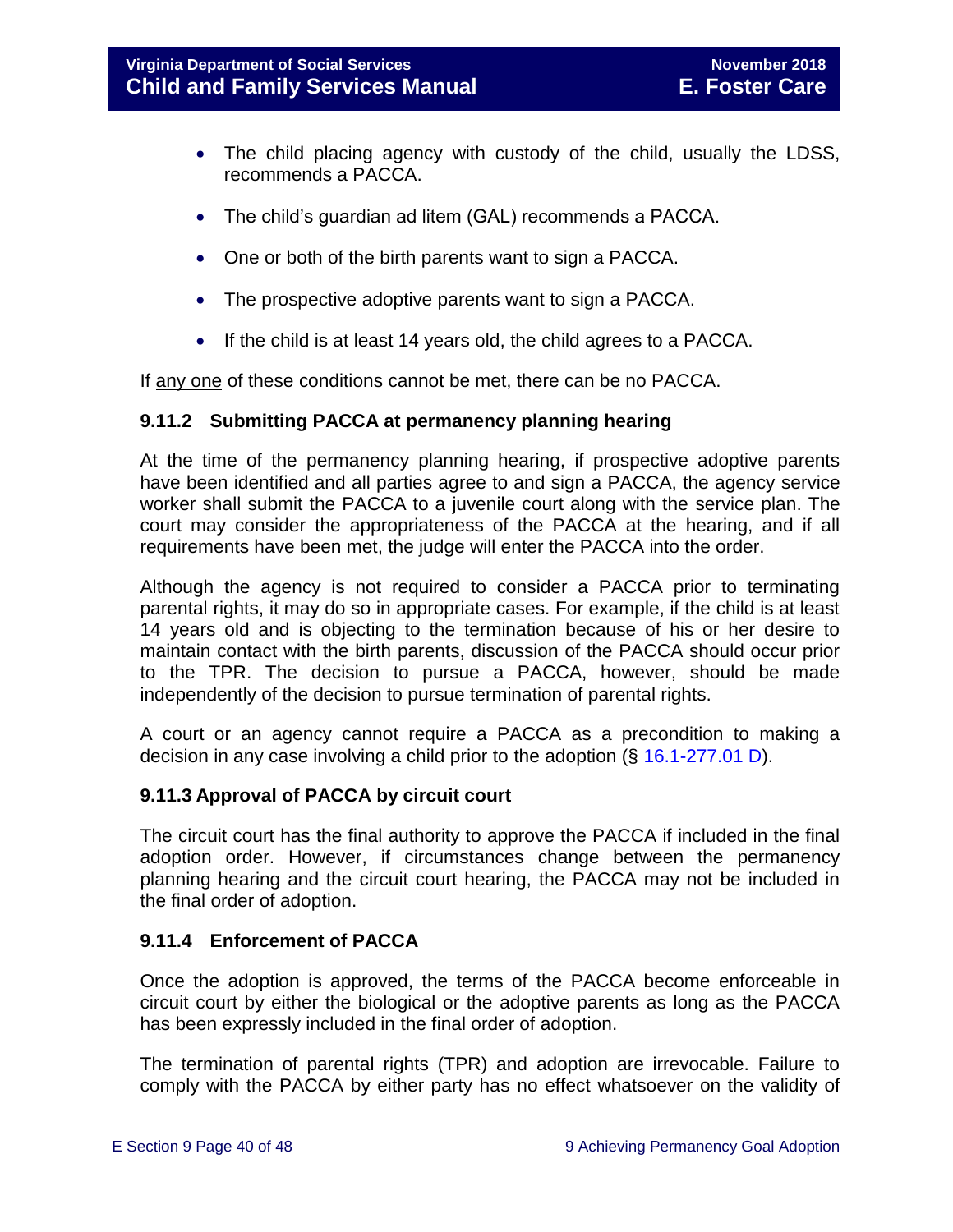the TPR decision or adoption. Instead, if a party is not complying with the terms of the PACCA after the final order of adoption is entered, the other party(ies) can enforce the PACCA through a contempt (show cause) proceeding in court.

# <span id="page-40-0"></span>**9.11.5 Factors in deciding whether to enter into PACCA**

The scope of post-adoption contact is not limited by law. Accordingly, post-adoption contact between biological parents and the child can be as extensive (e.g., weekly visitation) or as limited (e.g., a photo once a year) as the birth and adoptive parents agree, subject only to the agency and GAL approval with the agreement.

Birth parents, prospective adoptive parents, and the child to be adopted will have different factors to consider in deciding whether to enter into a PACCA. Some benefits and limitations of the agreement follow:

| <b>Family</b><br><b>Member</b>   | <b>Benefits</b>                                                                                                                                                                                                                                                                                                                                                                                                                                                                                              | <b>Limitations</b>                                                                                                                                                                                                                                                       |
|----------------------------------|--------------------------------------------------------------------------------------------------------------------------------------------------------------------------------------------------------------------------------------------------------------------------------------------------------------------------------------------------------------------------------------------------------------------------------------------------------------------------------------------------------------|--------------------------------------------------------------------------------------------------------------------------------------------------------------------------------------------------------------------------------------------------------------------------|
| <b>Child</b>                     | Has a realistic understanding of the<br>$\bullet$<br>circumstances regarding the birth parent(s)<br>Has a sense of security and well-being<br>knowing the adoptive parent(s) and birth<br>parent(s) work collaboratively to support the<br>child                                                                                                                                                                                                                                                             | Allows only the birth parent(s)<br>and adoptive parent(s) to<br>enter into the PACCA as a<br>party<br>• Does not allow grandparents,<br>siblings or other birth<br>relatives the option to enter<br>into a PACCA                                                         |
| <b>Birth</b><br><b>Parent</b>    | Have the ability to exchange information with<br>$\bullet$<br>the adoptive parent on an ongoing basis<br>Know that the child is in a safe and secure<br>environment<br>Know that the child will have information<br>regarding the birth family                                                                                                                                                                                                                                                               | Interest in a PACCA does not<br>$\bullet$<br>guarantee an agreement will<br>occur<br>Allows only the birth parent(s)<br>$\bullet$<br>to enter into the PACCA as a<br>party<br>Does not allow grandparents,<br>siblings or other birth relatives<br>to enter into a PACCA |
| <b>Adoptive</b><br><b>Parent</b> | Supports the child's need to identify with the<br>$\bullet$<br>birth family and accept the new adoptive<br>family<br>Allows a better understanding and knowledge<br>$\bullet$<br>of the biological family<br>Allows access to obtain additional family<br>$\bullet$<br>information, if needed<br>Obtains support of the birth parent(s) to help<br>$\bullet$<br>the child to become a member of the adoptive<br>family<br>Having the ability to exchange ongoing<br>$\bullet$<br>information about the child | Entering into a PACCA will<br>not guarantee a continued<br>relationship with the birth<br>parent(s)<br>Requires the PACCA be<br>submitted to and enforced by<br>a circuit court in Virginia.                                                                             |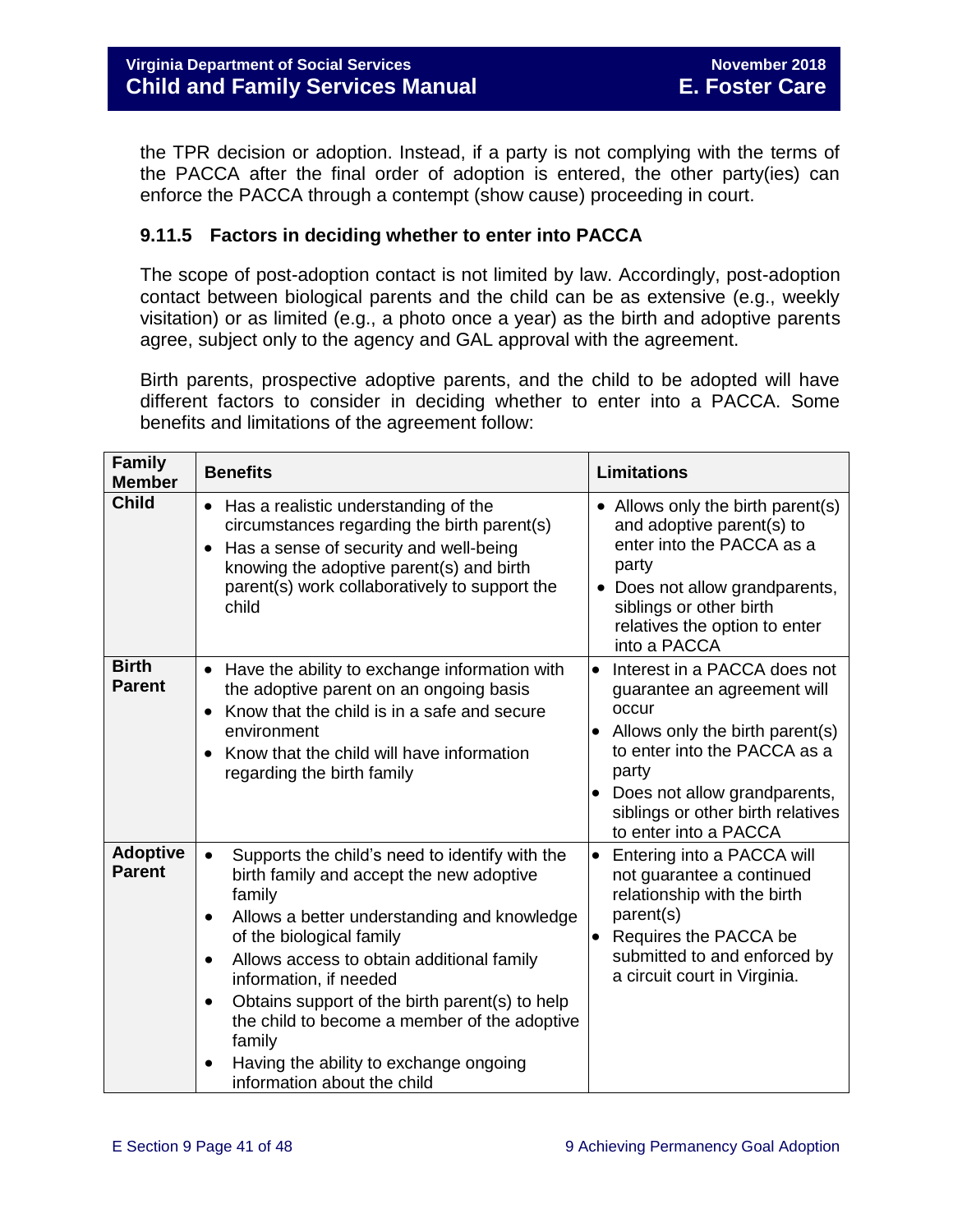A PACCA requires acknowledgements and conditions which include, but are not limited to:

- The PACCA can be used in all agency placements.
- The prospective adoptive parent(s) and birth parent(s) shall be informed that a PACCA is optional.
- The PACCA allows the birth parent(s) or the prospective adoptive parent(s) the right to seek enforcement of the agreement.
- A PACCA is not required to complete an adoption nor shall it be a precondition to any decision related to a petition for a court order involving a child (e.g., TPR, changing the permanency goal to adoption).
- The prospective adoptive parent(s)/petitioner(s) shall submit the PACCA with the petition for the adoption.
- The agency sponsoring the adoption, or the agency that completes the adoption report, and the child's guardian ad litem (GAL) shall recommend that the PACCA be approved.
- The adoption is irrevocable even if the adoptive parent(s) or birth parent(s) do not honor the PACCA.

# <span id="page-41-0"></span>**9.11.6 Determining best interest of child with PACCA**

Generally after the decision to seek TPR has been made or after TPR has been achieved (whichever is most appropriate in the particular case), the agency sponsoring the adoption should use a team approach to assess and determine the best interest of the child for a PACCA. The team should include the agency service worker, GAL, any agency professional(s) preparing the child or adoptive parent for adoption, the child if appropriate, and/or involved therapists.

To determine the best interests of the child, the team should consider whether:

- After the adoption, the child would be at risk of physical and/or emotional harm.
- The incident of extreme cruelty, sexual abuse, or other factors that occurred prior to foster care or while in placement that would negatively impact a child having contact or communication with the birth parent(s) after an adoption.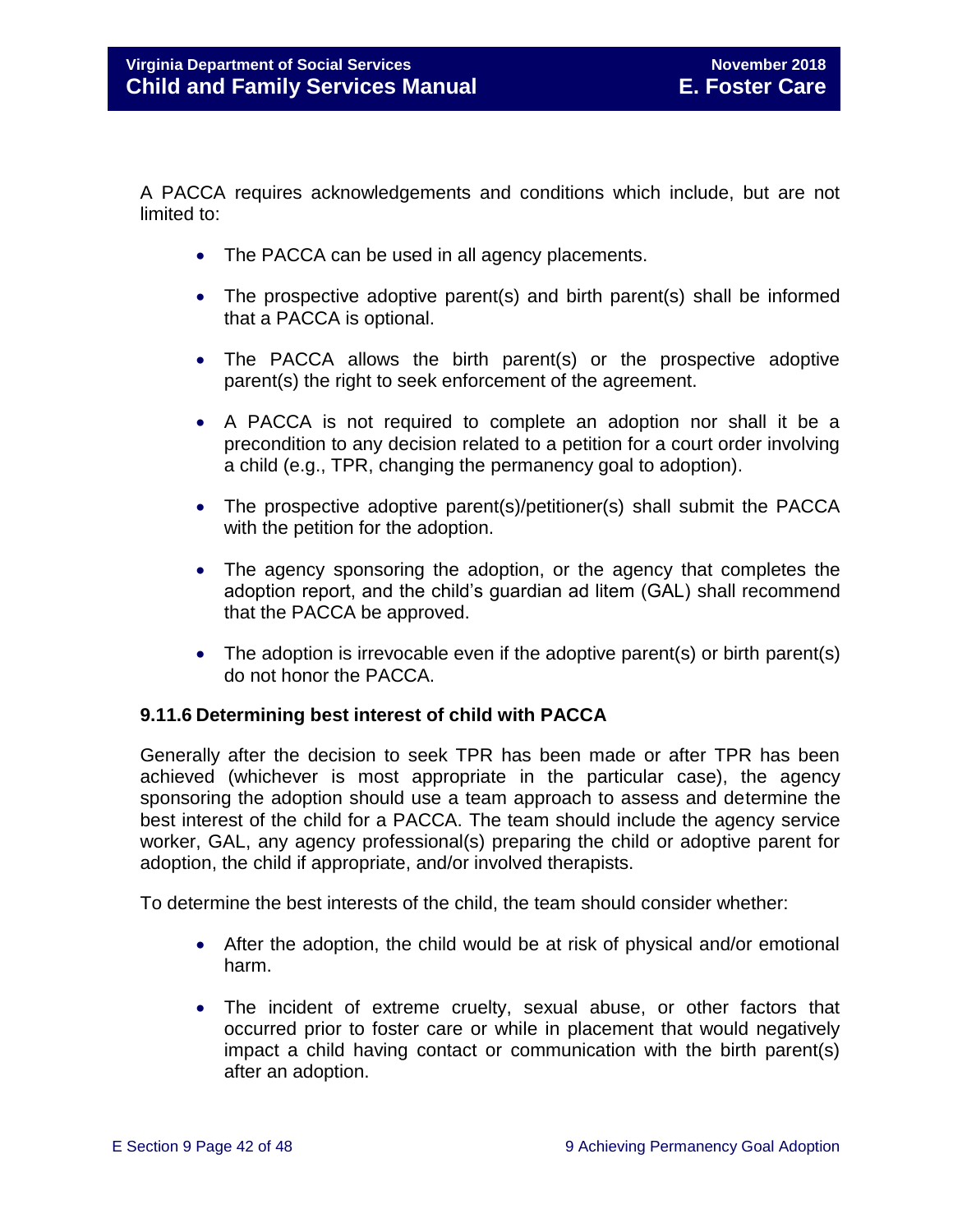- The child has a therapist, and the therapist's perception on a PACCA's impact on the child's well-being.
- The child has expressed interest in maintaining contact with the birth parent and in what form.
- The child has an ongoing relationship with the birth parent(s), and the nature of that relationship is supportive of the child.

The agency service worker documents the discussion of "best interests" and the reasons why a PACCA is or is not recommended in the foster care contacts section of the OASIS. If the team determines that a PACCA is in the best interest of the child, the agency service worker consults with the following individuals about whether they are interested in pursuing the PACCA:

- The child.
- The prospective adoptive parent(s).
- The birth parent(s).

If the child is 14 years of age or older, the child shall consent to the PACCA.

If the child, birth parent(s), and the prospective adoptive parent(s) are interested in developing an agreement, the agency service worker should discuss the benefits and limitations with them, separately or together, as appropriate.

# <span id="page-42-0"></span>**9.11.7 Who enters into agreement**

The parties who enter into the PACCA shall be:

- The birth parent(s) of a child in the custody of an LDSS or LCPA.
- $\bullet$  The pre-adoptive parent(s)

The agency and GAL are not considered parties to the agreement. However, they sign the PACCA to indicate they have seen and approved the agreement as being in the best interest of the child and recommend its approval.

The child is also not a party to the agreement. Children age 14 years or older sign the PACCA indicating their consent to the agreement.

# <span id="page-42-1"></span>**9.11.8 How to develop the PACCA**

When a birth parent(s) and prospective adoptive parent indicate a willingness to develop a PACCA, the agency service worker provides suggestions for terms of the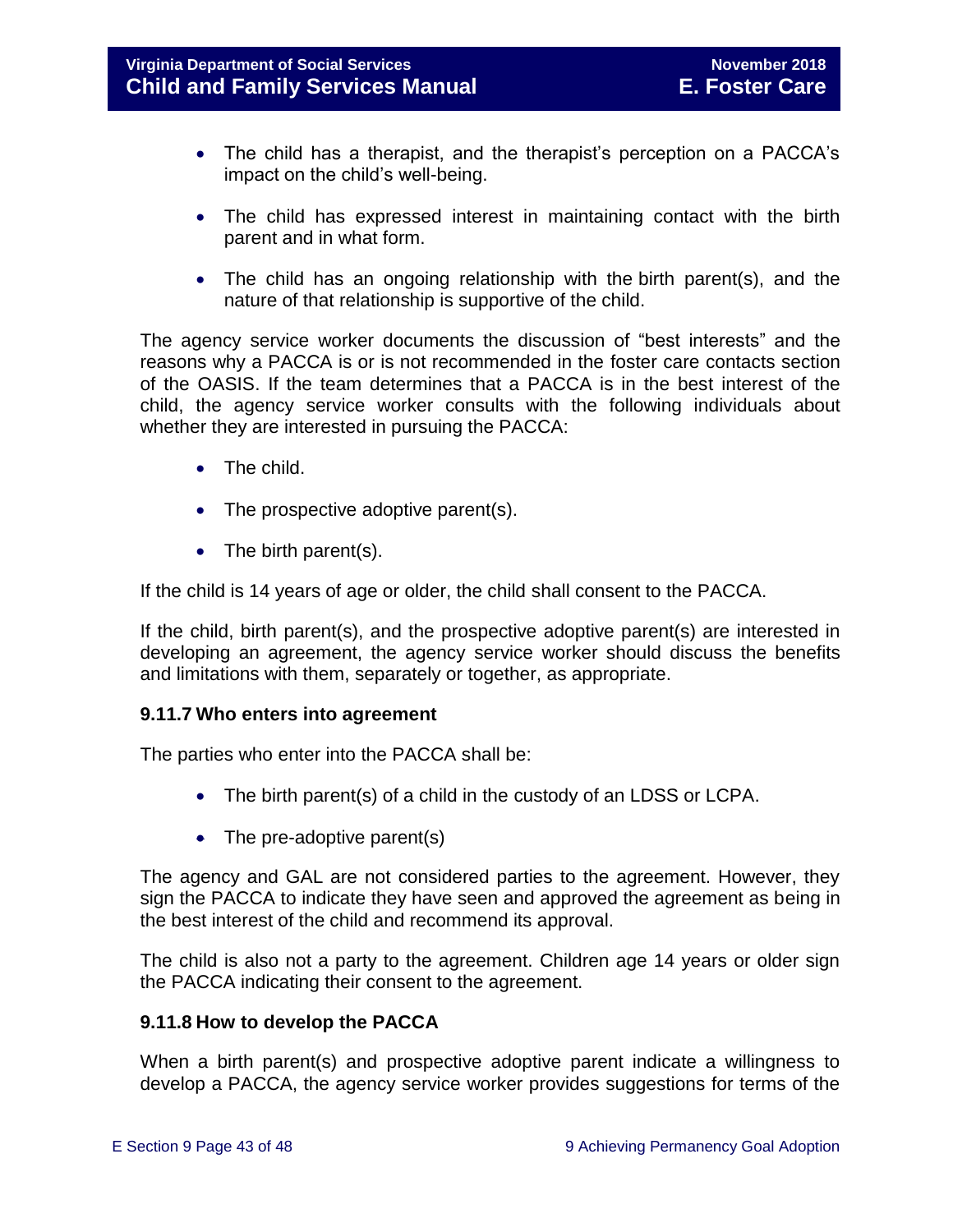agreement and a packet of information to the birth parent(s) and prospective adoptive parent(s), which contains at least the following:

- A fact sheet with the following statements:
- o The adoption is irrevocable even if either party does not honor the PACCA.
	- o A PACCA is optional.
	- $\circ$  The agency sponsoring the adoption or completing the adoption report and GAL shall recommend that the PACCA is in the best interest of the child.
	- o The prospective adoptive parent(s) shall agree to the PACCA.
	- o The birth parent(s) shall agree to the PACCA.
		- o The child age 14 and older shall consent to the PACCA.
		- $\circ$  A PACCA grants the birth parent(s) and/or adoptive parent(s) the right to seek enforcement of the PACCA through contempt proceedings in court.
			- The prospective adoptive parent would have to submit the agreement with the petition for the adoption. The PACCA shall be filed with the petition in a Virginia circuit court to be legally enforceable.
			- Future changes, such as either party moving out of the state, should be considered when developing the terms of a PACCA, and the PACCA should state, if possible, what the parties will do in the case of such future changes.
	- Examples of types of contact and communication that can occur and suggestions regarding frequency of contact:
		- $\circ$  Types of contact: Letters, phone calls, visits, email, online video contact (e.g., Skype).
		- $\circ$  Provisions of visits: Sharing photos and information on health, education, and welfare; discussing the child's goals.
		- o Frequency of in-person contact: Whenever the adoptive and birth parent agree to a visit based on discussion ahead of time; on specified days; at the request of the child, and with the approval of the biological and adoptive parent; on holidays, twice a year, three to four times a year, or annually.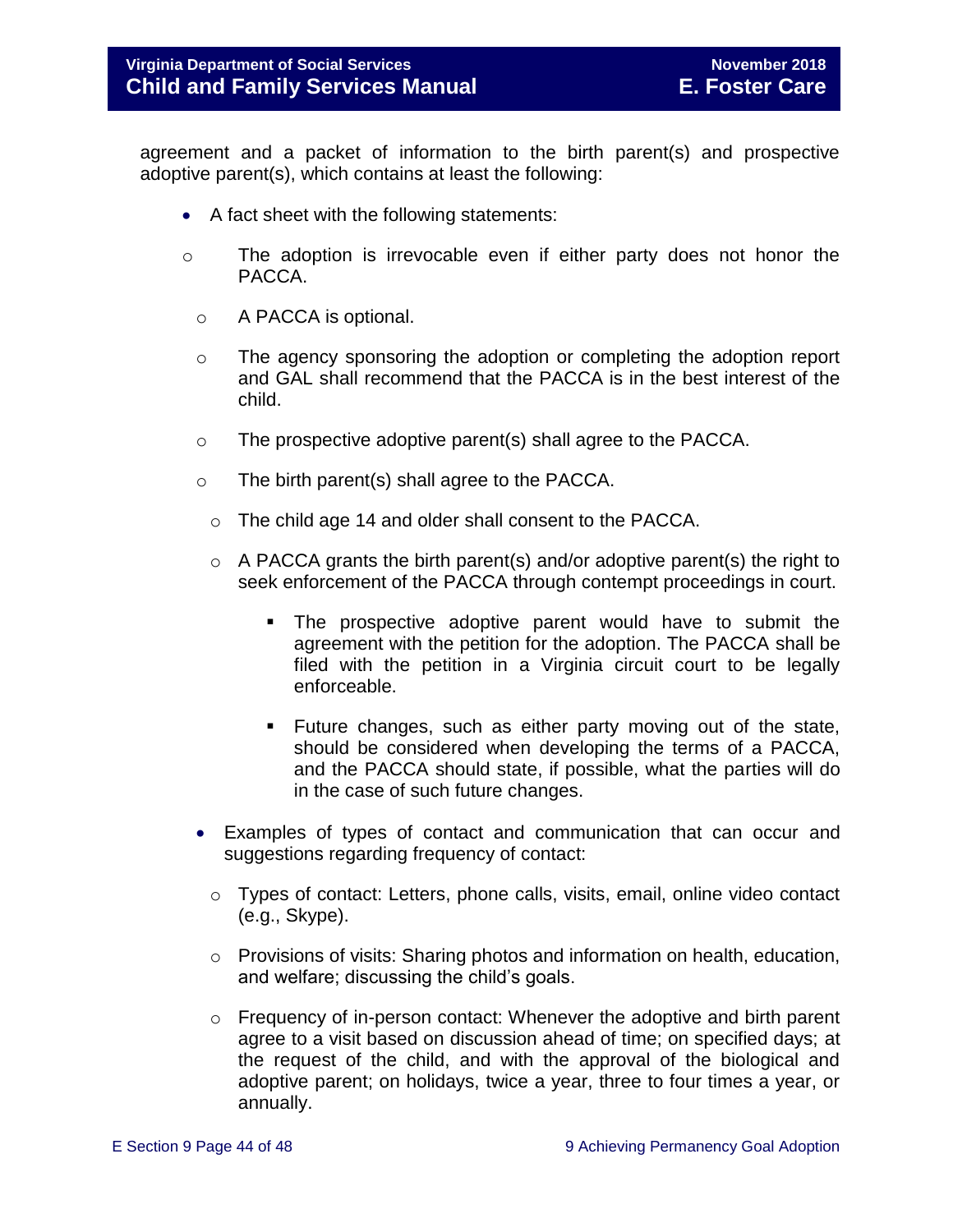- o Whether visits/contact should be made in person or not.
- $\circ$  Whether contact and communication is just between parents or includes the child.
- The form for a [PACCA Agreement.](http://www.dss.virginia.gov/family/ap/index.cgi)

### <span id="page-44-0"></span>**9.11.9 Role and responsibility of agency completing the PACCA**

The primary role of the agency is to:

- Ensure the team determines whether a PACCA is in the best interest of a child.
- Provide information to the birth parent(s) and/or prospective adoptive parent(s), if the PACCA is determined to be in the best interest of the child.
- Determine if the parties are interested in a PACCA.
- Assist in determining appropriate types of contact and communication.
- Review the PACCA after it is developed.
- Sign the PACCA, if approval is recommended by the agency.

The agency sponsoring the adoption signs the agreement to indicate its recommendation for approval of the PACCA.

The agency will not sign the agreement if the agency does not agree with one or more terms within the PACCA.

If there is no sponsoring agency, the agency ordered by the circuit court to complete the Report of Investigation will include in the report that they have been informed of the PACCA and whether they recommend approval of the agreement.

Circumstances where there would not be an agency sponsoring the adoption include:

- In the event that the agency that has custody with the right to consent to adoption for a child is withholding consent.
- A foster parent files a petition to adopt the foster child placed in their home.
- Another agency is ordered to complete the Report of Investigation.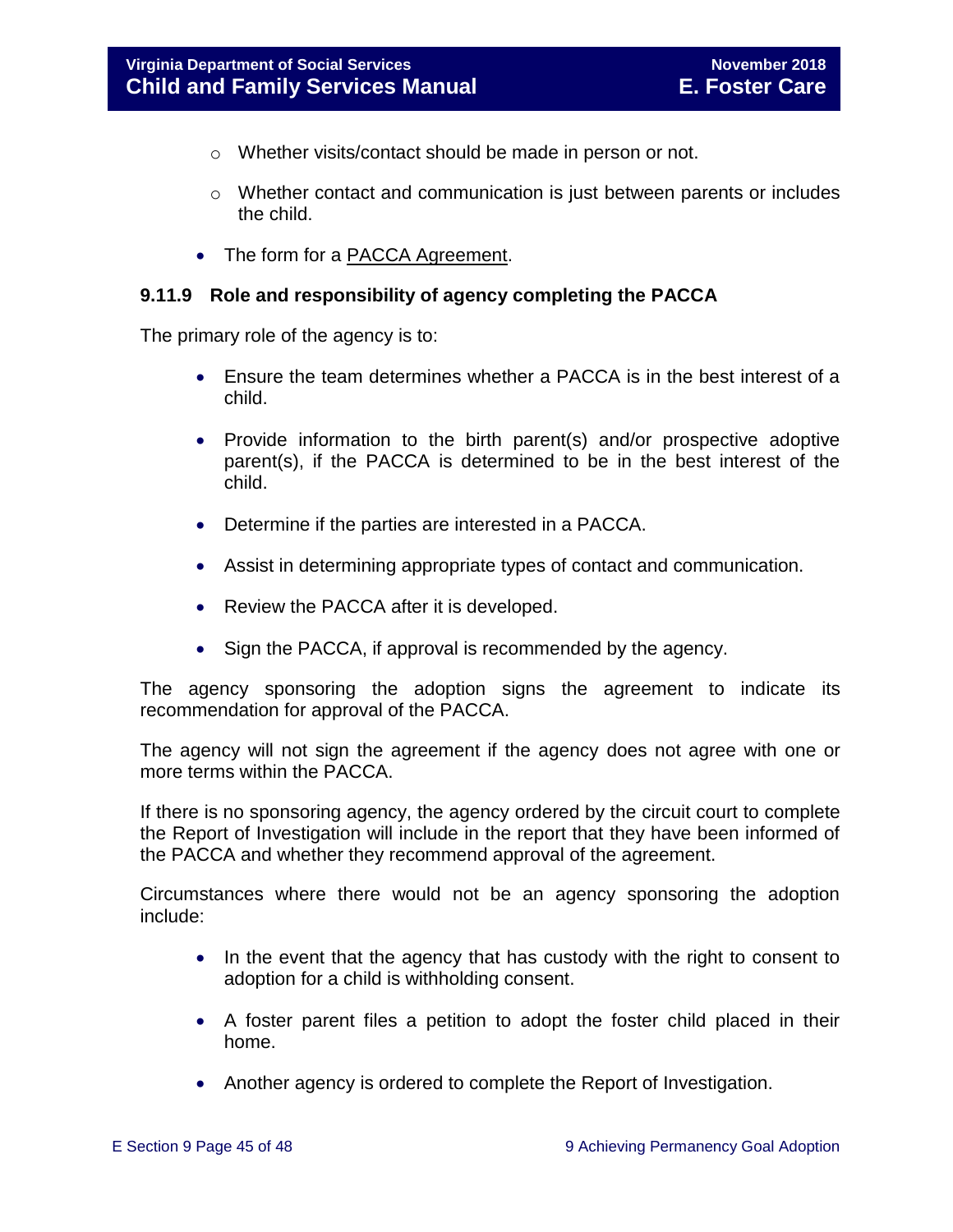# <span id="page-45-0"></span>**9.11.10 Modification and enforcement of PACCA**

A PACCA can be modified upon request by either the birth parent(s) or adoptive parent(s). Legal fees, the cost for a GAL and court reporter fees are the responsibilities of the parties involved. Special service payments from adoption assistance agreements shall not be used to modify and/or enforce a PACCA.

# <span id="page-45-1"></span>**9.12 Adoption disruption**

Adoption disruption is the termination of an adoptive placement prior to the finalization of the legal adoptive process. Once the adoptive placement agreement has been signed, the child cannot be removed from the adoptive home without the consent of the adoptive parents unless:

- The juvenile or circuit court orders the child's removal; or
- The child is being mistreated, neglected, or subjected to unwholesome influences. (§ [63.2-904\)](http://law.lis.virginia.gov/vacode/63.2-904/)

Recognizing that disruptions are a possible occurrence in any adoption, families should be made aware that this could happen. Disruption is often not a topic discussed possibly because no one wants to anticipate the failure of an adoption, or because it seems to imply that the people involved (agencies, parents, professionals) have failed a child. The topic can generate accusatory and negative comments and, as a result, many who face the prospect of disruption struggle to find solutions. A positive communication process between the family and the agency can facilitate an open and productive discussion of a pending disruption and aid in mutual planning if this should occur. Agencies may refer families to websites that provide additional support and guidance such as What to [Do When Your Adoption is Failing -](http://library.adoption.com/articles/what-to-do-when-your-adoption-is-failing-a-parents-guide-to-adoption-disruption-dissolution.html) Introduction.

The decision to stop the adoption process should be mutual, that is, arrived at between the parents and worker and, when feasible, the child. The decision should be made slowly and carefully, only after all alternatives and resources have been exhausted. Families considering disruption are distressed and in crisis and are likely to have difficulty in evaluating the situation objectively and in sorting out issues. The worker should offer assistance to the family either directly or through a referral of the family to an adoption-competent therapist to sort out the issues affecting a successful adoption.

Specific steps workers can take to help a family through disruption include:

- Respond to the family's request for assistance immediately.
- Maintain open communication with the family.
- Schedule a FPM to identify services and/or solutions needed to support the family and child in crisis.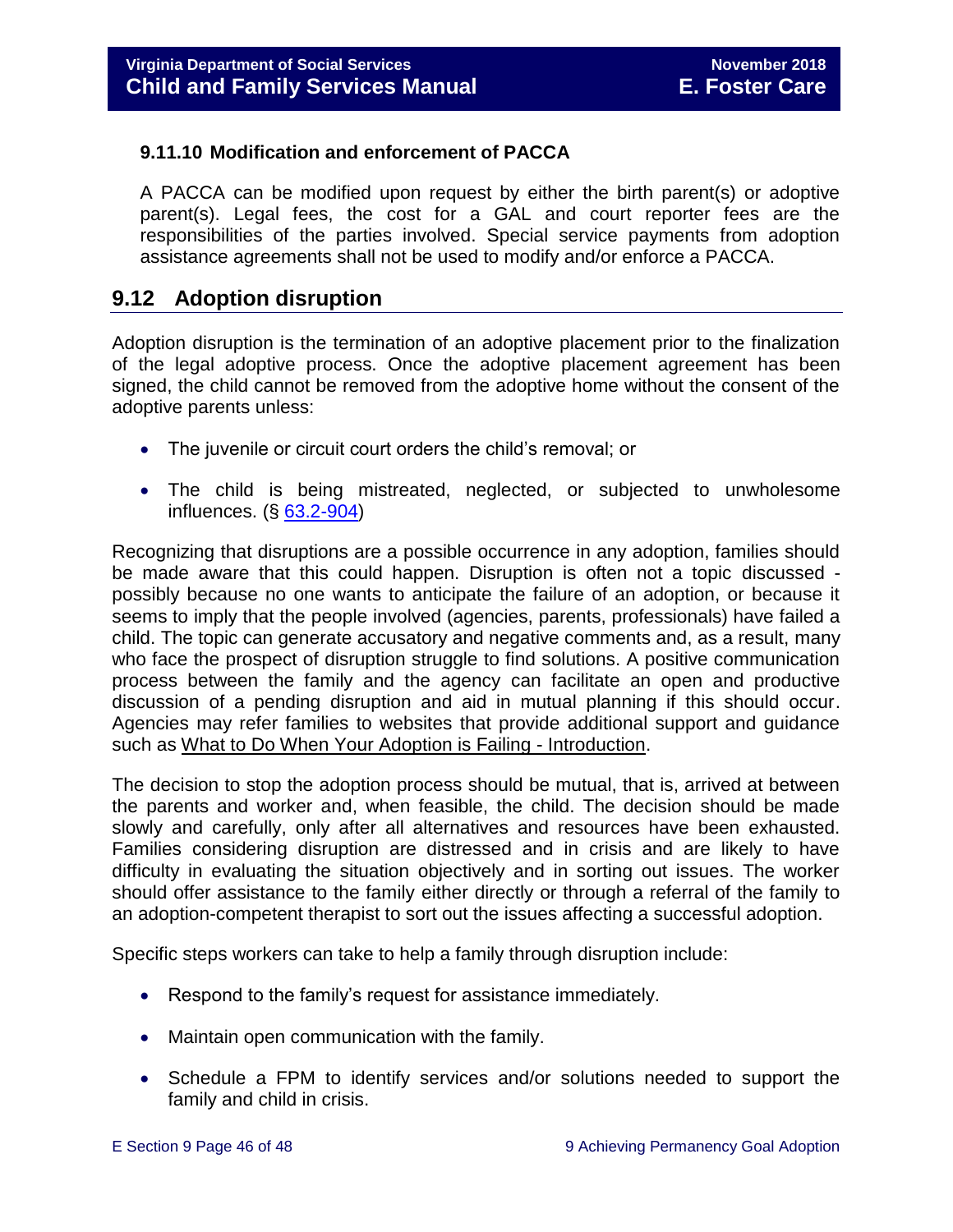# **Virginia Department of Social Services November 2018 Child and Family Services Manual E. Foster Care**

- Negotiate an agreeable plan of action with the family and the child.
- Help parents discuss disruption openly with the child and refer the family for therapeutic services to assist the parents and child in processing the disruption.
- Discourage the family from blaming anyone, including themselves.
- Review with the family the progress the child has made while in their care.
- Recognize the family for their efforts, time, concern, and love for the child.
- Help the family with their grief at the loss of the adoptive child.
- Educate the family on the importance of their attitudes toward a child during disruption.
- Help the disrupting family understand the importance of their support and preparation of the child as he moves to another family and of their responsibility to send the child with all of his belongings, including photographs and other mementos depicting the time he lived with them.

The child in a disruptive situation needs understanding, emotional support, and permission to grieve. The child needs to be assured that the service worker will continue to plan for and with him and demonstrate that he will be taken care of.

Specific steps workers can take to help the child through disruption include:

- Discuss with the child in words he can understand that living in this home is not working.
- Help the parents and child to discuss disruption together.
- Help the child recognize and cope with his reactions and feelings and to express them appropriately.
- Address with the child the loss of his family.
- Help the child complete a section of his Lifebook dealing with this placement and its disruption.
- Assure the child of continued adult interest and caring.
- Carefully plan for the next placement so that the child's needs are the primary consideration.